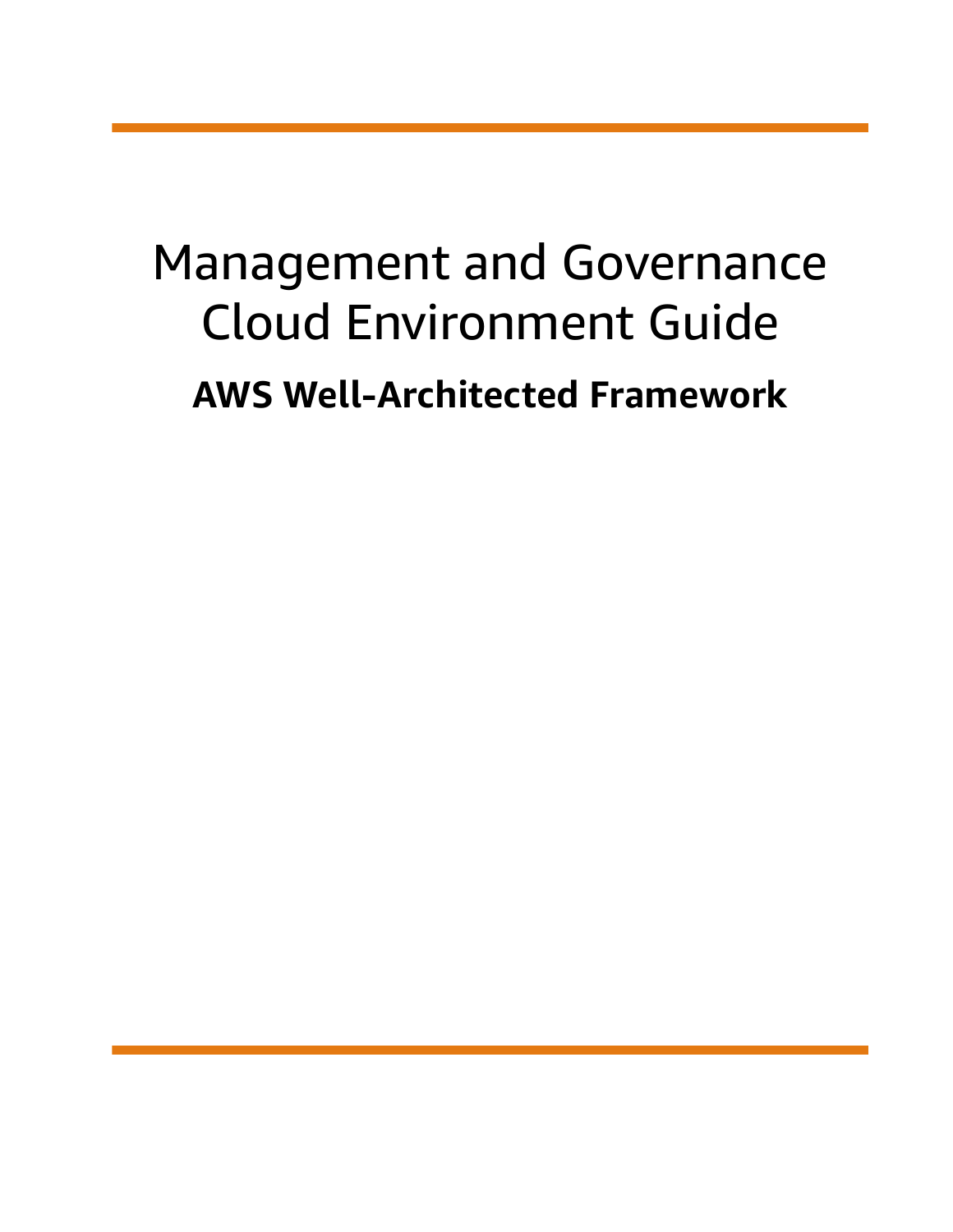#### **Management and Governance Cloud Environment Guide: AWS Well-Architected Framework**

Copyright © Amazon Web Services, Inc. and/or its affiliates. All rights reserved.

Amazon's trademarks and trade dress may not be used in connection with any product or service that is not Amazon's, in any manner that is likely to cause confusion among customers, or in any manner that disparages or discredits Amazon. All other trademarks not owned by Amazon are the property of their respective owners, who may or may not be affiliated with, connected to, or sponsored by Amazon.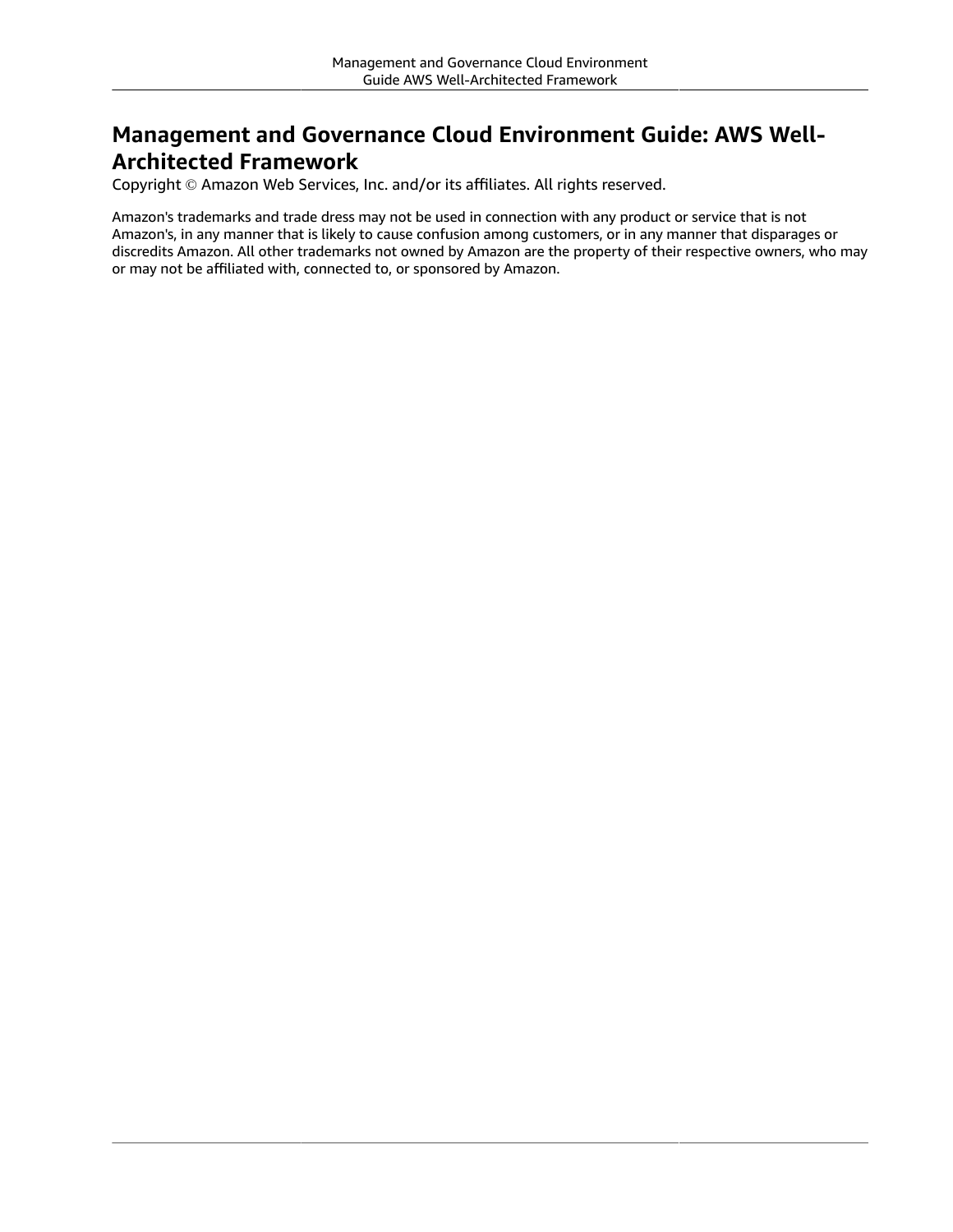# **Table of Contents**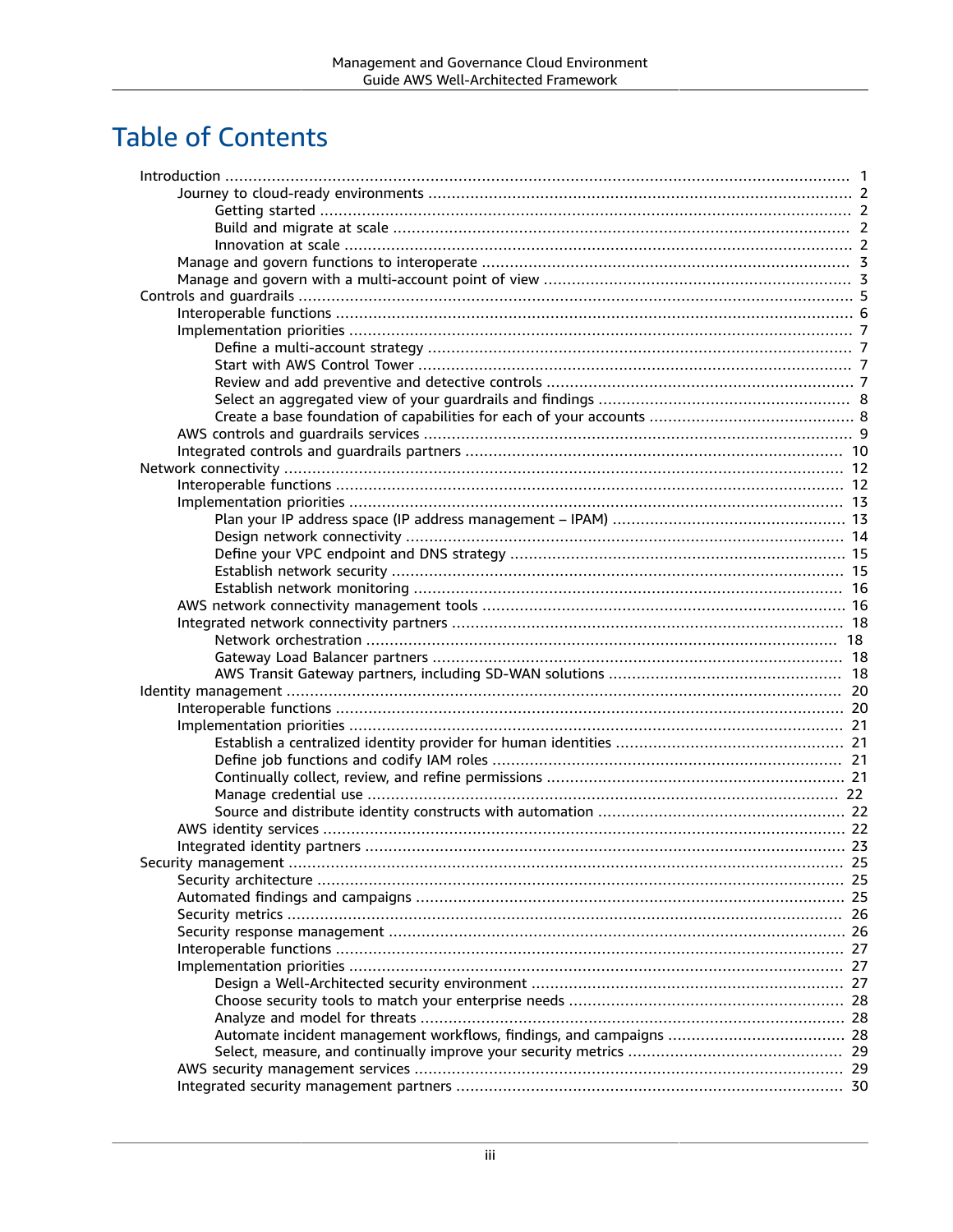| Enable event, incident, and problem management across your environment  36     |  |
|--------------------------------------------------------------------------------|--|
| Identify accounts, environments, and resources that require asset tracking  36 |  |
| Align change request procedures and policies for rapid cloud deployment  36    |  |
|                                                                                |  |
|                                                                                |  |
|                                                                                |  |
|                                                                                |  |
|                                                                                |  |
|                                                                                |  |
|                                                                                |  |
|                                                                                |  |
|                                                                                |  |
| Add detection and alerts for anomalous patterns across environments  41        |  |
|                                                                                |  |
|                                                                                |  |
|                                                                                |  |
|                                                                                |  |
|                                                                                |  |
|                                                                                |  |
|                                                                                |  |
|                                                                                |  |
|                                                                                |  |
|                                                                                |  |
|                                                                                |  |
|                                                                                |  |
|                                                                                |  |
|                                                                                |  |
|                                                                                |  |
|                                                                                |  |
|                                                                                |  |
|                                                                                |  |
|                                                                                |  |
|                                                                                |  |
|                                                                                |  |
|                                                                                |  |
|                                                                                |  |
|                                                                                |  |
|                                                                                |  |
|                                                                                |  |
|                                                                                |  |
|                                                                                |  |
|                                                                                |  |
|                                                                                |  |
|                                                                                |  |
|                                                                                |  |
|                                                                                |  |
|                                                                                |  |
|                                                                                |  |
|                                                                                |  |
|                                                                                |  |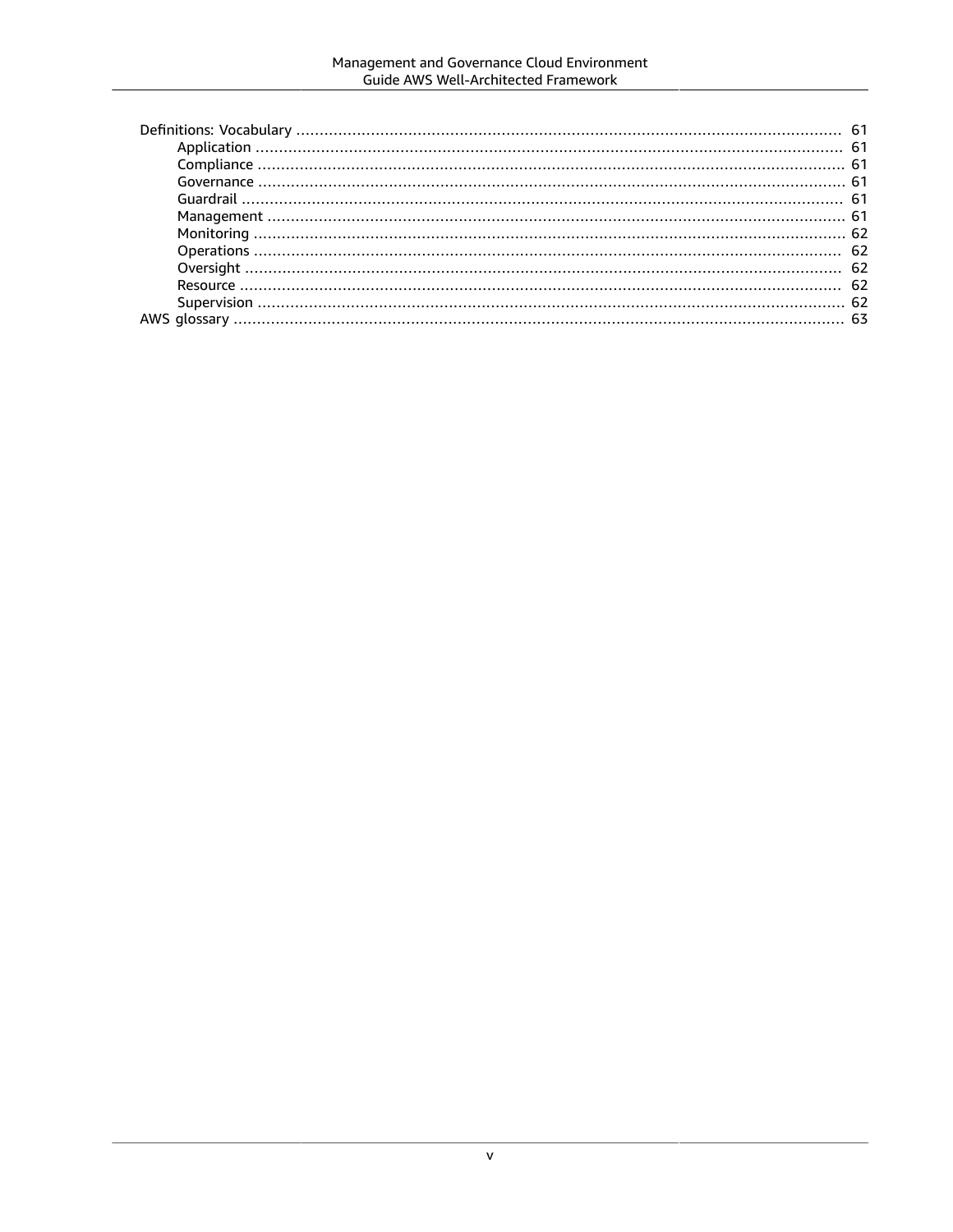# <span id="page-5-0"></span>Management and Governance Cloud Environment Guide

Publication date: **November 22, 2021** (*[Document](#page-63-0) history* [\(p. 59\)](#page-63-0))

Customers of every size and industry type are moving to the cloud to increase their security, agility, cost efficiency, scalability, and ability to deploy more easily. Many customers are asking for our guidance to help them ensure their AWS environments meet those requirements. The Amazon Web Services (AWS) Well-Architected Management and Governance Cloud Environment Guide (M&G Guide) provides clear guidance for you to follow. This guidance includes answers to key questions, recommended guardrails, and identifying AWS services and solutions from AWS Partners to help you build development, test, and production workloads at scale regardless of the stage of cloud adoption you are in. This document can be read in its entirety or by individual section depending on the focus of the reader.

The AWS Cloud Adoption [Framework](http://aws.amazon.com/professional-services/CAF/) (AWS CAF) helps you develop and run efficient and effective plans for your cloud adoption journey focused on people and processes. The M&G Guide builds on the CAF principles, offering prescriptive guidance with a focus on the technology. Cerner Corporation, a global health platform and technology company, completed an initiative in collaboration with AWS Professional Services to re-shape their cloud capabilities to support a growing, diverse, and global customer base:

"Cerner has been operating about 50–100 accounts in AWS for years, but our strategy was very decentralized with regard to governance. We have business drivers to enable HITRUST compliance, which we combined with many other frameworks to create our Cerner Controls Framework (for example, compliance requirements). These requirements drove us to rethink how we applied governance principles in our cloud operating model through centralized governance. We could have moved faster and delivered value to our business in a more deliberate way had the AWS Management & Governance Cloud Environment Guide been available at the time. Every section would have created value for us as it really plants a flag in the ground to help distill AWS Best Practices from all the various people and places into a clear starting point. "

- Eric Wright, Senior Director Cloud Engineering, Cerner Corporation
- Phil Brown, Director & Principal Engineer Cloud Engineering, Cerner Corporation

Based on our experiences from thousands of successful migrations, the M&G Guide helps decision makers, cloud, networking, and security architects configure their AWS environments to prepare for scale and evaluate if their environment is configured properly. The M&G Guide includes the following:

- Description of each of the management and governance functions.
- Information on how the functions interact and interoperate with each other to provide efficient management and governance.
- Detailed implementation priorities helping you to know what steps to take, and in what order.
- Recommended AWS services for each function.
- AWS Partner solutions available in AWS [Marketplace](http://aws.amazon.com/marketplace) that support multi-account environments and work with AWS [Control](http://aws.amazon.com/controltower) Tower.
- Implementation guidance as architectural diagrams, guides, and product videos.
- Aligned offerings and delivery kits from AWS [Professional](http://aws.amazon.com/professional-services/) Services.
- Turnkey complementary solutions and consulting services from Built on Control Tower AWS [Partners.](http://aws.amazon.com/controltower/partners/)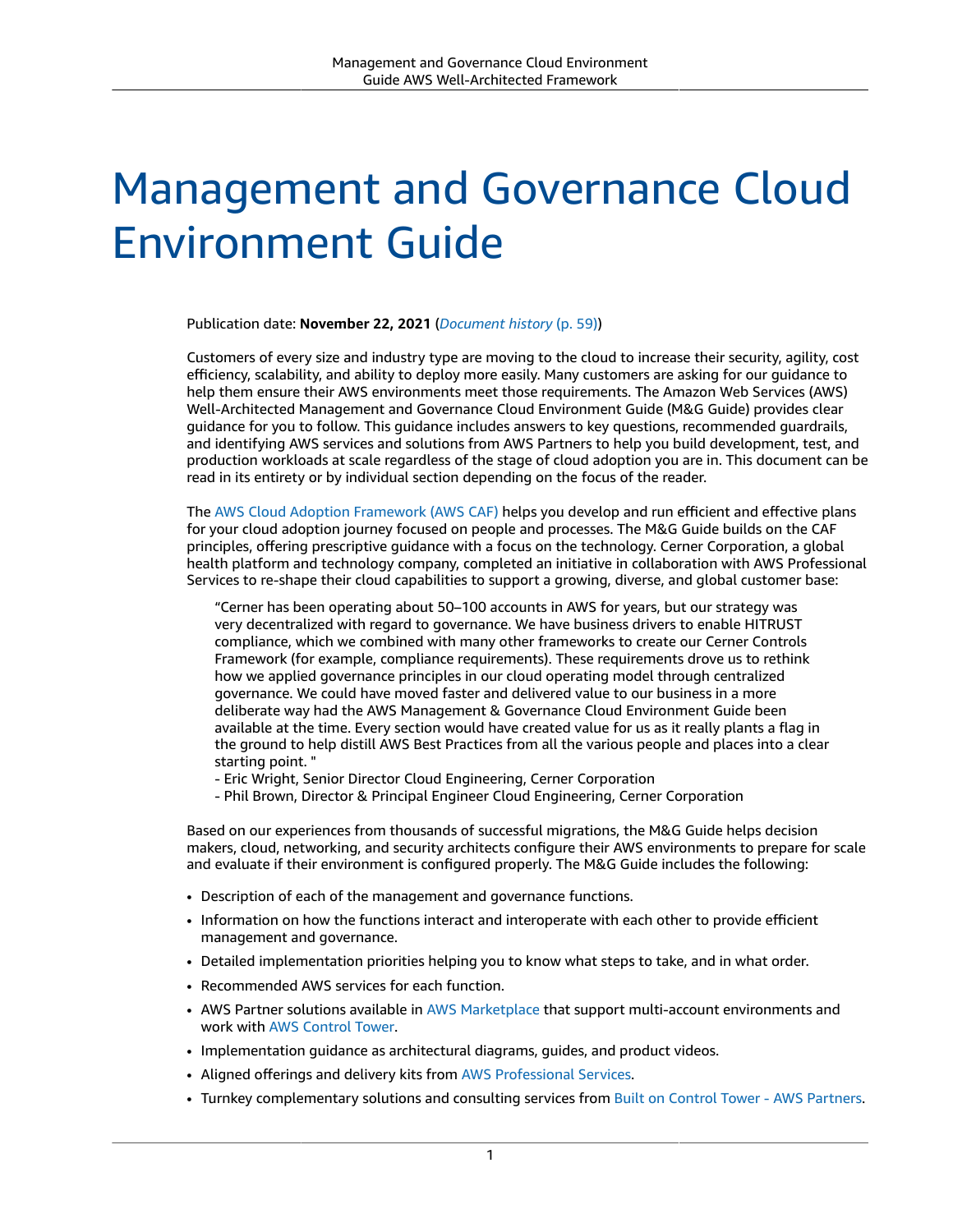Management and Governance Cloud Environment Guide AWS Well-Architected Framework Journey to cloud-ready environments

|                                                                                                                                            | $\widehat{\mathcal{O}}_{J}^{\text{Q2}}$ Retire/retain | $\ll$ Repurchase       | 面<br>画 Replatform<br>  画 (Lift, tinker and shift) |                                      | Rehost/relocate<br>(Lift and shift) | Refactor<br>(Transform and modernize) |                              |
|--------------------------------------------------------------------------------------------------------------------------------------------|-------------------------------------------------------|------------------------|---------------------------------------------------|--------------------------------------|-------------------------------------|---------------------------------------|------------------------------|
| <b>AWS environments</b><br>₿<br>₽<br>ಹೆ⊾ ⊠<br><b>Migration ready</b><br>Scale ready * Optimized and efficient *<br><b>Innovation ready</b> |                                                       |                        |                                                   |                                      |                                     |                                       |                              |
|                                                                                                                                            |                                                       |                        |                                                   |                                      |                                     |                                       |                              |
|                                                                                                                                            |                                                       |                        | Interoperable management and governance functions |                                      |                                     |                                       |                              |
|                                                                                                                                            |                                                       |                        |                                                   |                                      | ∈                                   | tari<br>Titul                         |                              |
| Controls and<br>guardrails                                                                                                                 | <b>Network</b><br>connectivity                        | Identity<br>management | Security<br>management                            | Service<br>management<br>(ITSM)      | Monitoring and<br>observability     | Cloud Financial<br>Management         | Sourcing and<br>distribution |
| AWS Well-Architected pillars                                                                                                               |                                                       |                        |                                                   |                                      |                                     |                                       |                              |
| Operational excellence !                                                                                                                   | Security                                              |                        | Reliability                                       | $\frac{1}{1}$ Performance efficiency |                                     | Cost optimization                     | Sustainability               |

*How to prepare AWS environments*

# <span id="page-6-0"></span>Journey to cloud-ready environments

A cornerstone of a successful, cost-efficient, secure, and compliant cloud strategy is to emphasize proactive management and governance. Incorporating best practices from the M&G Guide helps you grow with AWS, whether you are getting started, preparing to build and migrate at scale, or innovating at scale. This growth is driven by the progressive adoption of management and governance capabilities that mature along with your cloud journey. A typical cloud journey includes the following three phases.

#### <span id="page-6-1"></span>Getting started

Getting started with AWS, you should configure identity management, logging, monitoring, observability, network connectivity to on-premises, and integrate security capabilities to their existing solutions. Gain a head-start on these capabilities by using AWS Control Tower to provision a landing zone embedded with controls and guardrails. This is extended with basic network isolation, a base set of identities, and extending incident management and security capabilities to the new environments. In this phase, you begin building cloud-ready environments tuned to your enterprise needs. This lets you scale your management and governance functions alongside your workloads.

#### <span id="page-6-2"></span>Build and migrate at scale

In this phase, you want to extend and enhance your management and governance functions. This includes, extending network isolation boundaries, configuring further environment and workload-based controls and guardrails, tuning change and incident management, and updating your observability to accommodate application-specific insights. Whether you are using a migration factory to quickly and efficiently migrate applications or workloads, or you are beginning to build out larger sets of applications or workloads, you should also add integration to your service management capabilities and enhance your security management tooling.

#### <span id="page-6-3"></span>Innovation at scale

Evolving interoperability of the management and governance functions give you greater operational efficiency as you continue migrating, building, or modernizing your workloads. This phase typically includes the addition of full sourcing and distribution functions for your infrastructure templates or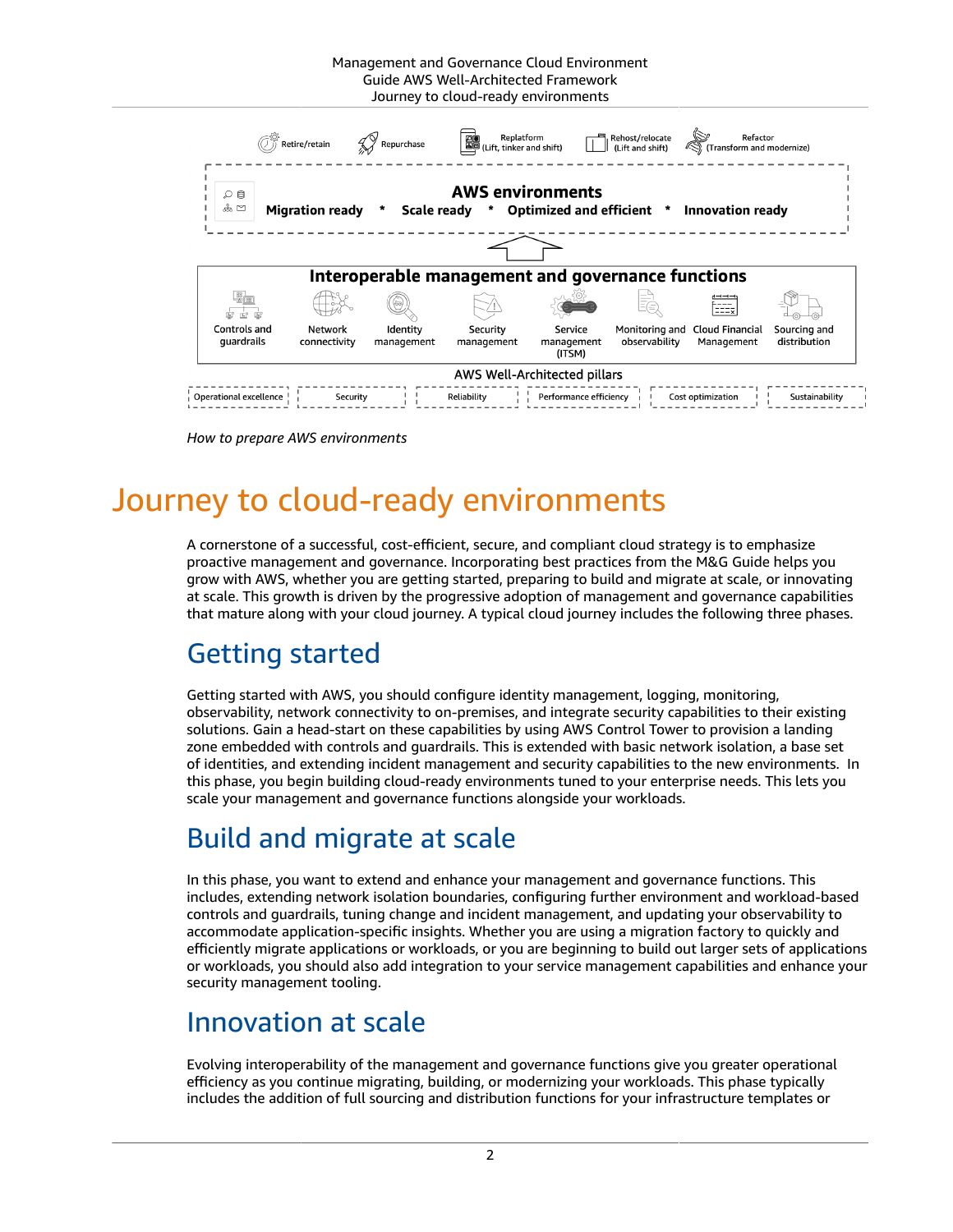software solutions. Proactively using financial insights spanning across your workloads, accounts, and environments also position you for accelerating innovation activities.



\*Baseline functions provided by AWS Control Tower

*Journey to AWS environments*

# <span id="page-7-0"></span>Manage and govern functions to interoperate

The eight management and governance functions, supported by AWS services and AWS Partner solutions, should interoperate together in an informative relationship to help you manage and govern your environments at scale. Outputs from these functions are used to inform or integrate with other functions.

As an example, a report in AWS Cost [Explorer](http://aws.amazon.com/aws-cost-management/aws-cost-explorer/) shows a spike in month-to-month EC2 usage in a development environment. Further investigation leads you to discover that a new team has been launching m5.16xlarge instances, but using less than two percent of the CPU capacity. AWS Cost Explorer insights reveal that the development environment did not require the same instance size as test or production. As an input to controls and guardrails, you can define a detective AWS Config rule in the development environment to alert on unapproved m5.16xlarge instances. In addition, you can permit builders to only self-service provision nano instance types in the development environment by using template constraints from AWS Service Catalog, or you can assign an AWS Organizations service control policy to restrict the instance types that can be launched in that environment.

With this interoperability example, you can tune the financial operations of your IT functions to automate cost controls, which permit you to continually evaluate mechanisms that can reduce your AWS costs. Although similar manual mechanisms might be effective, they are not as efficient as you scale further workloads on AWS. Throughout this M&G Guide, you will see the additive benefits of an interoperable and automated foundation of the proposed eight capabilities in your AWS environments.

# <span id="page-7-1"></span>Manage and govern with a multi-account point of view

AWS helps enable you to experiment, innovate, and scale more quickly, while providing flexible and secure cloud environments. An AWS account provides natural security, access, and billing boundaries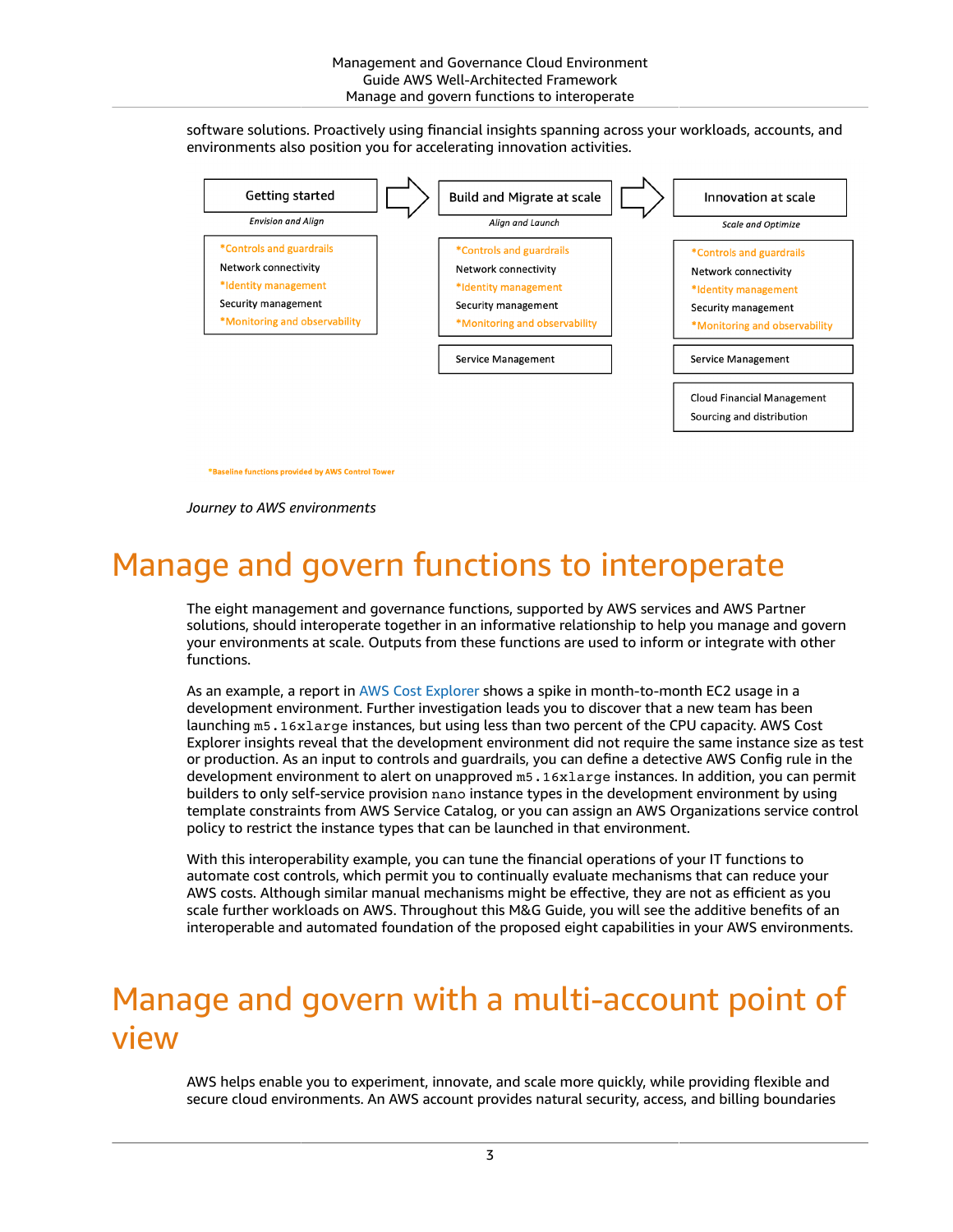for your AWS resources. The AWS account as a boundary helps you to achieve resource isolation as described in the Security Pillar [whitepaper](https://docs.aws.amazon.com/wellarchitected/latest/security-pillar/welcome.html). The Security Pillar specifically recommends the following best practices: separate workloads using accounts, secure AWS accounts, manage accounts centrally, set controls centrally, configure services and resources centrally.

The multi-account strategy prescriptive guidance provided in the Organizing Your AWS [Environment](https://docs.aws.amazon.com/whitepapers/latest/organizing-your-aws-environment/organizing-your-aws-environment.html) Using Multiple Accounts [whitepaper](https://docs.aws.amazon.com/whitepapers/latest/organizing-your-aws-environment/organizing-your-aws-environment.html) describes specific mechanisms to organize accounts. In addition, it describes how to apply a consistent set of controls and guardrails so that you can efficiently manage your cloud assets. In AWS, accounts are a hard boundary. Account-level separation is recommended for isolating production workloads from development and test workloads. For instance, sandbox environments might need a different set of controls and guardrails, network, change processes, and financial limits compared to other environments. Using this strategy helps you to centrally manage resources, permissions, and security standards across environments and accounts, improving your operational efficacy.

The M&G Guide complements the Security Pillar and the multi-account strategy to further define a set of eight foundational capabilities required to prepare your environments and operate efficiently in the AWS Cloud. You can start automating provisioning your accounts following this strategy with AWS [Control](http://aws.amazon.com/controltower) [Tower](http://aws.amazon.com/controltower). With this service you will provision a landing zone from your home Region, and deploy further accounts following your multi-account strategy.

The Organizing Your AWS [Environment](https://docs.aws.amazon.com/whitepapers/latest/organizing-your-aws-environment/organizing-your-aws-environment.html) Using Multiple Accounts whitepaper recommends that you build a multi-account strategy using account boundaries to separate workloads. However, it is important to evaluate and plan your account management with automation and operational capacity in mind. That is, your accounts should employ the least privilege access, and provide boundaries to limit the effect of workload failures. Do not create more accounts than are feasible to operationally manage or scale. Furthermore, as you scale, consider reviewing your service quotas and deployment latencies when performing actions on a large number of accounts.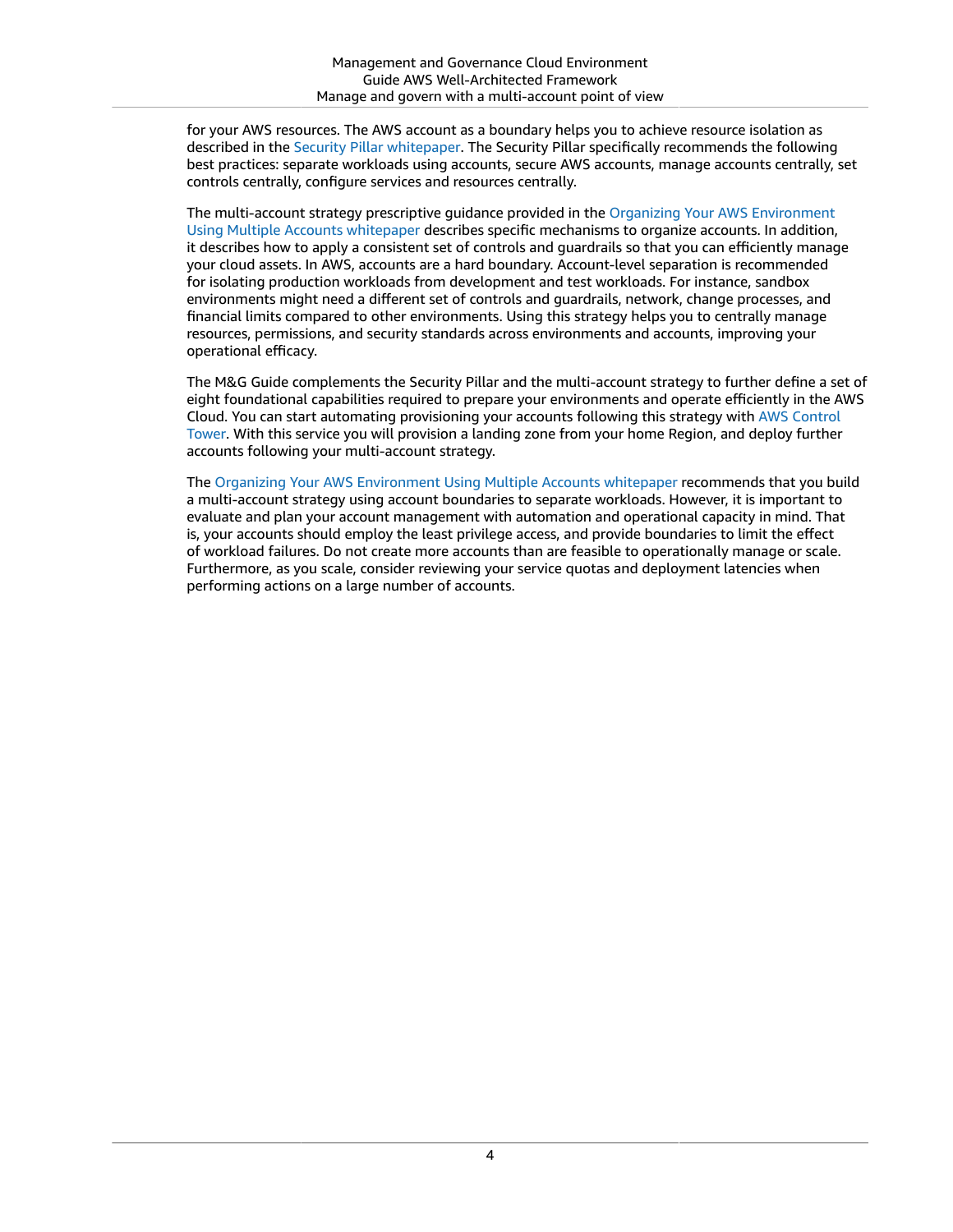# <span id="page-9-0"></span>Controls and guardrails

A *control* is a means of mitigating or detecting an issue that is a consequence of risk being realized, while *guardrails* are a technical implementation to meet those controls. More specifically, controls provide instruction for configuring resources to mitigate or address specific risks. We recommend you start their multi-account environment with AWS Control Tower, which offers predefined baseline preventive and detective guardrails that can be enabled at an environment, resource, account, or Organizational Unit (OU) level. Guardrails are an essential part of managing your AWS environments as they provide an automated way to deliver on policy intentions. Two kinds of guardrails exist: preventive and detective.

Preventive guardrails enforce specific policies to help ensure that your accounts operate in alignment to compliance standards, and disallow actions that lead to policy violations. Control what your AWS accounts can do by only permitting specific services, Regions, and service actions at the appropriate level. AWS Organizations provides service control policies (SCPs) to apply permission guardrails at the organization, organizational unit, or account level. For example, you can apply an SCP that restricts users from launching resources in Regions that you have not explicitly allowed. Or, you can create an SCP to [Disallow](https://docs.aws.amazon.com/controltower/latest/userguide/strongly-recommended-guardrails.html#disallow-root-access-keys) creation of access keys for the root user. This would help secure your AWS accounts by disallowing creation of access keys for the root user, thereby reducing risk of unrestricted access to all resources in the account.

Detective guardrails detect and alert on unexpected activity and noncompliance of resources within your accounts, such as policy violations. These are helpful in alerting when something requires remediation (either manual or automated). For example, you can create an AWS Config rule to Detect [whether](https://docs.aws.amazon.com/controltower/latest/userguide/strongly-recommended-guardrails.html#s3-disallow-public-write) public write access to [Amazon](https://docs.aws.amazon.com/controltower/latest/userguide/strongly-recommended-guardrails.html#s3-disallow-public-write) S3 Buckets is allowed. This rule detects whether public write access is permitted to Amazon S3 buckets. You can use this alert to initiate remediation with a Systems Manager automation document, or a procedure outlined in your ITSM tools.

Selecting the right guardrails for your environments is an important step in managing and governing your resources across AWS. Managing configuration compliance for any IT service is typically required to ensure security (confidentiality, integrity, and availability) of your data. This includes reference to standards and regulatory requirements, individual policy definitions, risk management processes, remediation workflows, and exception procedures. To select the correct guardrails, we recommend building a portfolio from compliance frameworks, risk management processes, and AWS Best Practices to match the needs of your specific organization.

Compliance-based controls are often included in the compliance and framework specifications. As a reference, you can identify risk-based controls with guidance from the National Institute of [Standards](https://www.nist.gov/cyberframework) and Technology (NIST) [CyberSecurity](https://www.nist.gov/cyberframework) Framework. The NIST Risk [Management](https://csrc.nist.gov/projects/risk-management/about-rmf) Framework (RMF) defines an approach for how to select controls, and the Factor Analysis of [Information](https://www.fairinstitute.org/fair-risk-management) Risk (FAIR) defines a process for how to calculate your risk profile and measure risk reduction efforts related to controls.

We recommend aggregating the detective guardrails implemented through AWS Config Rules into conformance packs so that they can be easily provisioned across your AWS environments. A key feature of conformance packs is that they are immutable—individual rules cannot be changed outside of the pack in which they were deployed, regardless of access or account permissions. In addition, if the pack is deployed by an organization's management account, it cannot be modified by the organization's member accounts. This approach provides you with an additional level of security and certainty when managing compliance across your environments. It also enables aggregated reporting, as compliance summaries can be reported at the pack level. You can start with the AWS Config [conformance](https://docs.aws.amazon.com/config/latest/developerguide/conformancepack-sample-templates.html) samples we provide, and customize as you see fit. When using multiple conformance packs, determine if duplicate rules are being used as this might have cost implications across your environments.

AWS has provided a sample set of Config [Conformance](https://docs.aws.amazon.com/config/latest/developerguide/conformancepack-sample-templates.html) Packs that align to specific services and compliance frameworks. The sample templates, including those related to compliance standards and industry benchmarks, are not designed to ensure your compliance with a specific governance standard,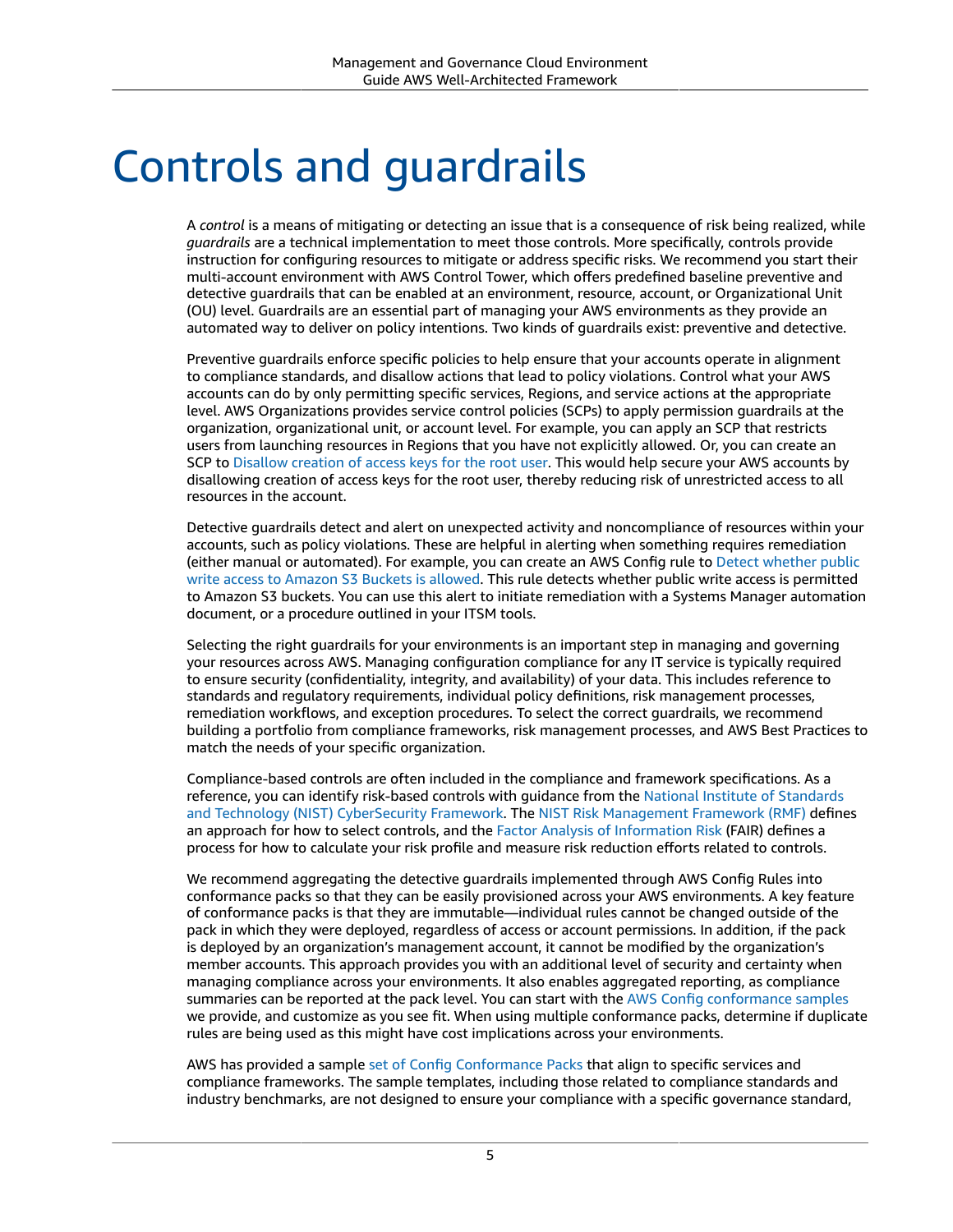but rather are designed to help you form part of it. They cannot replace your internal efforts or ensure that you will pass a compliance assessment.

AWS Control Tower offers a simplified way to automate the provisioning of accounts that are preconfigured with baseline guardrails. Preventive guardrails deployed by AWS Control Tower are implemented via service control policies (SCPs). Detective guardrails deployed by AWS Control Tower are implemented using AWS Config Rules and AWS Lambda functions. In addition to the baseline guardrails found in SCPs and AWS Config Rules, guardrails can also be found in other M&G Guide capabilities. Some examples would be IAM policies, network security groups, NACLs, budget alarms, and constraints on AWS Service Catalog products.

BPX Energy, a BP company, used AWS Control Tower to establish their AWS environment with controls and guardrails enabling them to deploy detective controls with AWS Config and preventive controls with AWS Organizations SCPs via AWS Control Tower. *"The key benefits of adopting AWS Control Tower included enhancing BPX Energy's security posture, enabling enterprise governance at scale, and providing increased scalability."* Grant Matthews, Chief Technology Officer, BPX Energy. Learn how BPX's implementation further aligns to the controls and guardrails function described in this M&G Guide by reviewing their [case study](http://aws.amazon.com/solutions/case-studies/bpx-energy/).

Both AWS Control Tower and AWS Security Hub continually evaluate all of your AWS accounts and workloads and provide dashboards so you can quickly identify areas of deviation from established guardrails. These insights can be used to improve and maintain your security posture across your AWS environments. For instance, AWS Control Tower applies a mandatory set of guardrails during the provisioning and management of your landing zone that indicate how your landing zone is compliant with best practices. AWS Security Hub provides a mechanism to deploy and categorize security-focused detective guardrails. This mechanism allows you to aggregate, organize, prioritize, and automate the remediation of the findings across your multi-account environment. There is an inclusive set of Security Hub standards that can be used to align to your specific compliance and security framework. These include AWS [Foundational](https://docs.aws.amazon.com/securityhub/latest/userguide/securityhub-standards-fsbp.html) Security Best Practices, the CIS AWS [Foundations](https://docs.aws.amazon.com/securityhub/latest/userguide/securityhub-standards-cis.html) Benchmark, and the Payment Card Industry Data Security [Standard](https://docs.aws.amazon.com/securityhub/latest/userguide/securityhub-standards-pcidss.html) (PCI DSS). You can investigate findings via the AWS Security Hub integration with Amazon Detective, and you can build automated or semiautomated remediation actions using the Amazon EventBridge integration.

Review your use of detective guardrails to identify and remove duplicative detection efforts when using one or more of these frameworks. Also, as you use AWS services, remain aware of the inherent quotas being imposed. For example, AWS Control Tower describes its [limitations](https://docs.aws.amazon.com/controltower/latest/userguide/limits.html) and service quotas within the service [documentation.](https://docs.aws.amazon.com/controltower/latest/userguide/limits.html) When you review these quotas, it is important to choose where to use preventive versus detective guardrails to work within the service quotas while still meeting your compliance needs.

### <span id="page-10-0"></span>Interoperable functions

The eight management and governance functions work together and interoperate to reduce complexity. Outputs from these functions are used to inform or integrate with other functions.

For controls and guardrails, this includes:

- Inspect and protect out of band **Networking connectivity** changes.
- Access permissions and controls federated with your **Identity management** provider.
- Controls and guardrail findings that initiate campaigns and playbooks in **Security management** operations.
- Integrated change, provisioning, and remediation capabilities with service level objectives for each control and guardrail for your **Service management** framework.
- **Monitoring and observability** defined for both aggregated and granular views of each control and guardrail.
- Financial and process controls and guardrails aligned to your **Cloud Financial Management** best practices.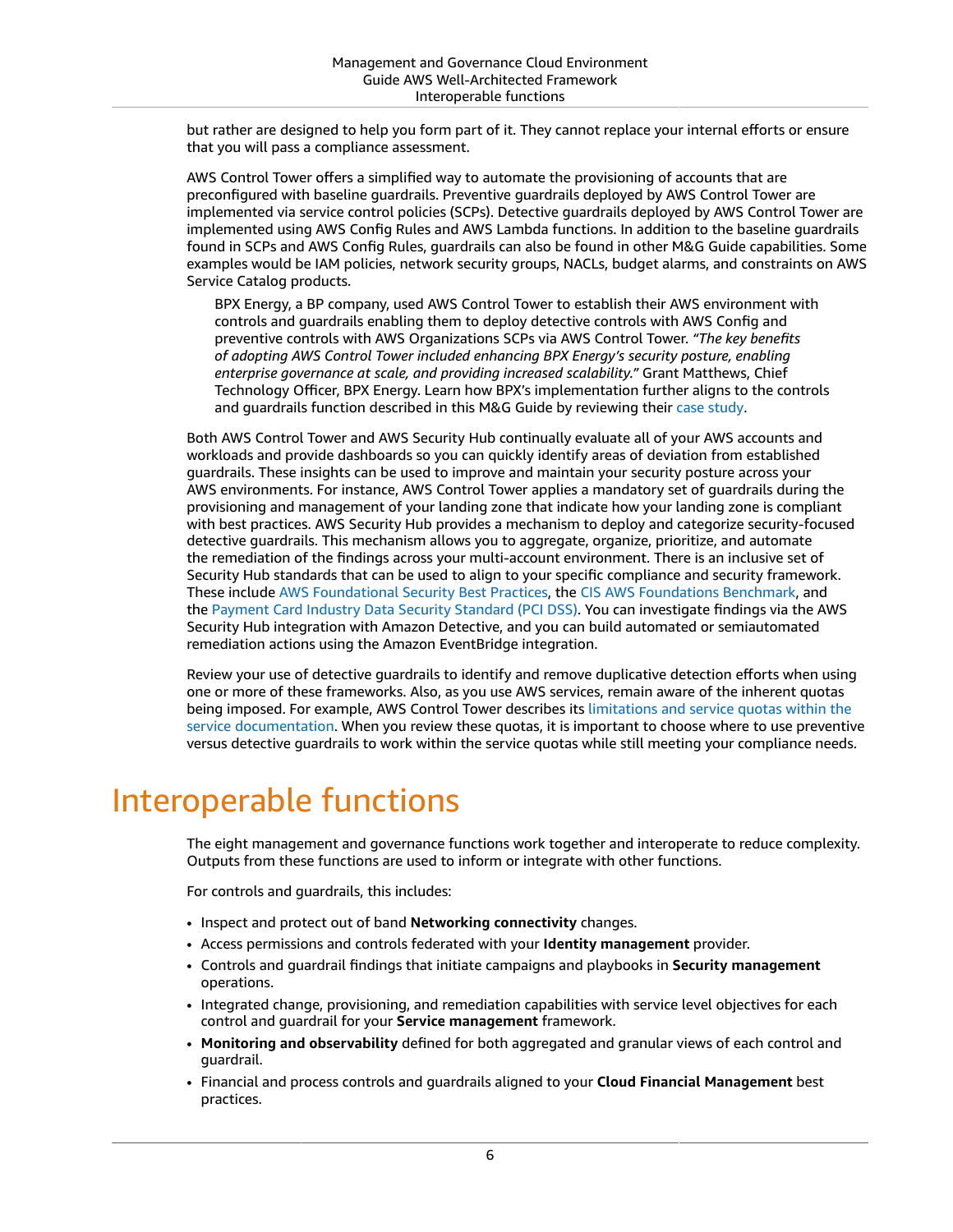• Infrastructure as code templates for your guardrails that are **Sourced** and **distributed** in a hub and spoke pattern for your multi-account strategy.

# <span id="page-11-0"></span>Implementation priorities

Using a centralized mechanism like AWS Control Tower to create accounts that are pre-configured for compliance can help you adjust to your changing scale needs. Having a multi-account strategy helps raise your security posture with the necessary separation of workloads and networks through logical and physical boundaries. As such, the following controls and guardrails solutions should be prioritized:

#### <span id="page-11-1"></span>Define a multi-account strategy

AWS recommends that you define a multi-account strategy that considers scale and operational efficiency concerns. This means that you should separate out your workloads into a logical pattern that best meets your operational needs. AWS provides [prescriptive](http://aws.amazon.com/blogs/mt/best-practices-for-organizational-units-with-aws-organizations/) guidance that suggests you start with a foundational set of accounts to accommodate centralized and decentralized capabilities in your enterprise. You can centralize governance for distributed and autonomous teams using multiple AWS accounts, which lets you delineate at security, financial, and operational levels.

#### <span id="page-11-2"></span>Start with AWS Control Tower

Enable a [landing](https://docs.aws.amazon.com/controltower/latest/userguide/getting-started-with-control-tower.html) zone using AWS Control Tower in a new or existing management account. AWS Control Tower creates a secure, multi-account environment with an embedded set of default guardrails. AWS Control Tower automatically enables AWS Config in the AWS Control Tower Regions, with configuration history and snapshots delivered to an Amazon S3 bucket located in a centralized Log Archive account. It also provides the ability to add guardrails for each organizational unit (OU) in your AWS Organization. The landing zone includes a preconfigured security OU with an audit and log archive account provisioned. This includes guardrails to prevent unauthorized changes to the security baseline in your audit account. CloudTrail logs are encrypted (using AWS KMS) and enabled in all provisioned accounts with SCPs to prevent their modification. By default, a sandbox OU is provisioned for your use. Review the best practices for [organization](http://aws.amazon.com/blogs/mt/best-practices-for-organizational-units-with-aws-organizations/) unit guidance to determine the multi-account strategy and OU structure that will support your unique enterprise needs.

Separating OUs by regulatory and SDLC environments is a commonly used pattern. Workload OUs are used for accounts that host your AWS resources to support your applications with the right policies applied. AWS Control Tower allows you to allow or deny the use of AWS Regions across your environments.

#### <span id="page-11-3"></span>Review and add preventive and detective controls

AWS Control Tower uses AWS Organizations service control policies (SCPs) to provide preventive guardrails. SCPs define the guardrails or limits that IAM roles and users can have in the accounts located within the OU. Review the *strongly [recommended](https://docs.aws.amazon.com/controltower/latest/userguide/strongly-recommended-guardrails.html)* and *[elective](https://docs.aws.amazon.com/controltower/latest/userguide/elective-guardrails.html)* detective guardrails AWS Control Tower provides, and choose which guardrails to apply. Use the AWS Security Foundations best practices in AWS Security Hub to identify controls that apply to your enterprise, and add any specific open standard controls required for your workloads. Create additional preventive controls as required, and group them by OUs to align them to your multi-account strategy.

#### **Note**

SCPs have service [quotas](https://docs.aws.amazon.com/organizations/latest/userguide/orgs_reference_limits.html#min-max-values) in the size and number that can be applied. Carefully consider these quotas as you design your controls strategy.

Package your detective controls such that they can be deployed easily as you create or update your accounts. There are a variety of AWS Config Conformance Packs available to apply common sets of AWS Config rules to meet open standards and best practices. For instance, there is a sample pack that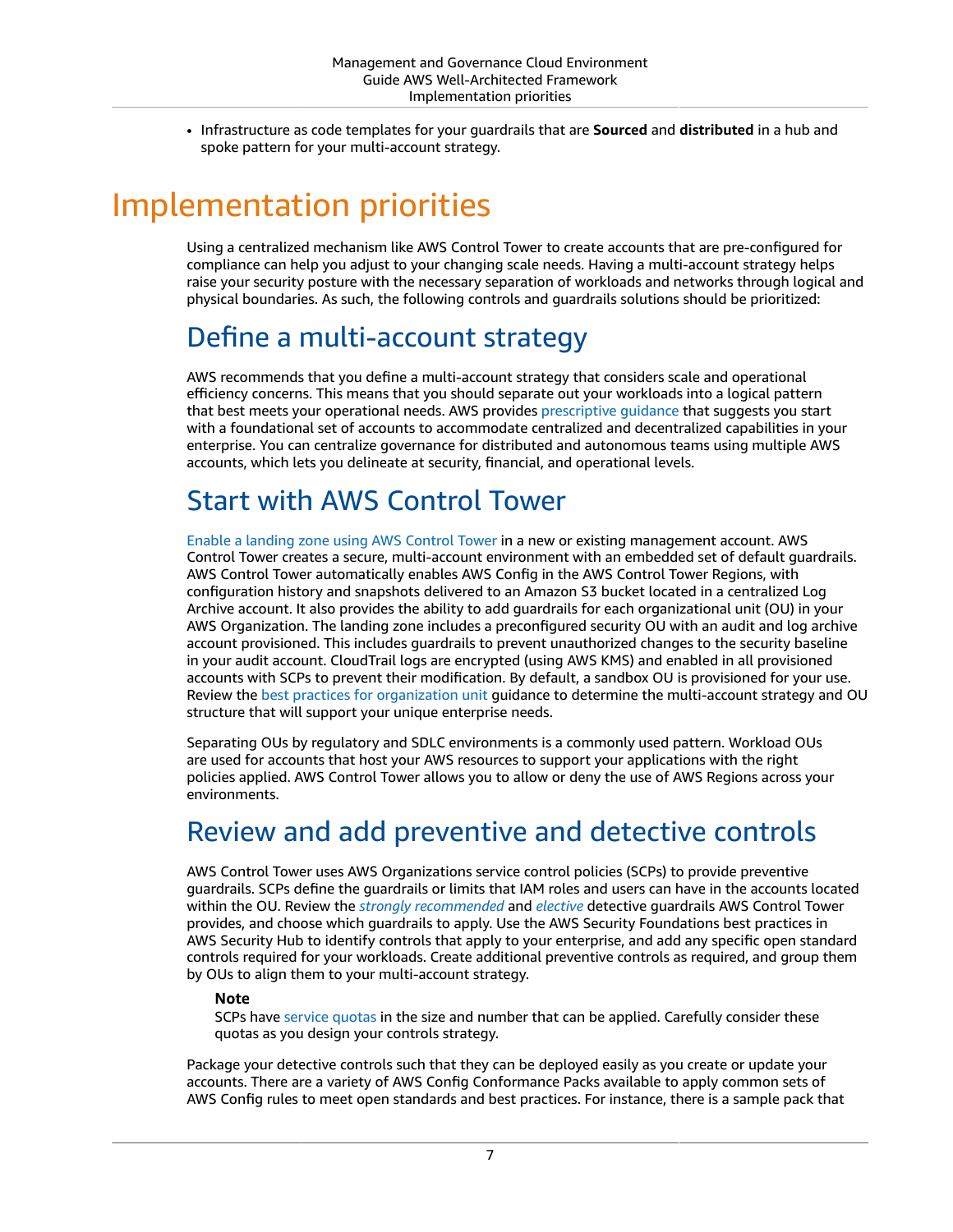includes the Best Practices for the [Well-Architected](https://docs.aws.amazon.com/config/latest/developerguide/operational-best-practices-for-wa-Security-Pillar.html) Security Pillar, which can provide a starting list of best practice rules to provision. Use these conformance packs to choose and add further guardrails to your environments.

Annotate and prioritize your detective guardrail findings so that they can be remediated in accordance with your security and compliance frameworks. Use automation to detect out of policy provisioning of resources. In addition, set and measure service level objectives alongside updating your runbooks and playbooks.

#### <span id="page-12-0"></span>Select an aggregated view of your guardrails and findings

Centrally view the resource configuration and compliance data recorded in your observability findings. AWS Security Hub is a security and compliance service that provides security and compliance posture management, as a service. It uses AWS Config and AWS Config rules as its primary mechanism to evaluate the configuration of AWS resources. AWS Config rules can also be used to aggregate and evaluate resource configuration. Other AWS services, such as AWS Control Tower and AWS Firewall Manager, also provide an aggregated view of controls in their console view. Regularly review aggregated views of guardrails to alert you on any deviation of expected controls in your environments.

#### <span id="page-12-1"></span>Create a base foundation of capabilities for each of your accounts

You can provision AWS Control Tower accounts in an [automated,](https://www.youtube.com/watch?v=LxxQTPdSFgw) batch fashion by calling the AWS Service Catalog APIs. As you provision new accounts, use [Customizations](https://docs.aws.amazon.com/controltower/latest/userguide/customize-landing-zone.html) for AWS Control Tower to add in a base set of services and functions required for each account. This will include capabilities across each of the eight M&G Guide functions as well as tagging and support information. For example:

From a networking perspective, determine which VPC structure is provisioned and associate it to a central hub-spoke pattern. Add in any necessary network constructs that vary by account type (firewall, NAT gateway, etc.)

For identity management, after Control Tower is configured for single sign-on integrated with your federated user solution, you can provision additional roles and policies. These mighty include permissions boundaries to be distributed to member accounts.

Make sure that your monitoring and observability capabilities are updated as new accounts are provisioned. Workloads should be aligned to the environment logging strategies that describe which logs to locate where, and how to appropriately integrate log aggregation.

You might need to register new accounts with your security tools (SIEM, GuardDuty, Security Hub, etc.), or deploy security capabilities to specific accounts (XDR, CSPM, etc.).

As you create new accounts, it is important to align them with your service and incident management capabilities. New accounts should be integrated with your service management solution using native connectors configured to integrate those solutions with AWS. Update your playbooks and runbooks as appropriate.

Tag [policies](https://docs.aws.amazon.com/organizations/latest/userguide/orgs_manage_policies_tag-policies.html) and tag libraries help create consistent tagging and can be used for common processes including Cloud Financial Management (CFM). Consider distributing new financial guardrails to detect deviations from expected budgets in spoke accounts. Allocate appropriate support levels for each account using the AWS [Support](https://docs.aws.amazon.com/awssupport/latest/user/Welcome.html) API.

Software assets managed in AWS Service Catalog as portfolios can be shared with users in one or more AWS accounts in a hub and spoke pattern. Using Private Marketplace and private offers, curate an assortment of third-party solutions and distribute them alongside your infrastructure as code templates.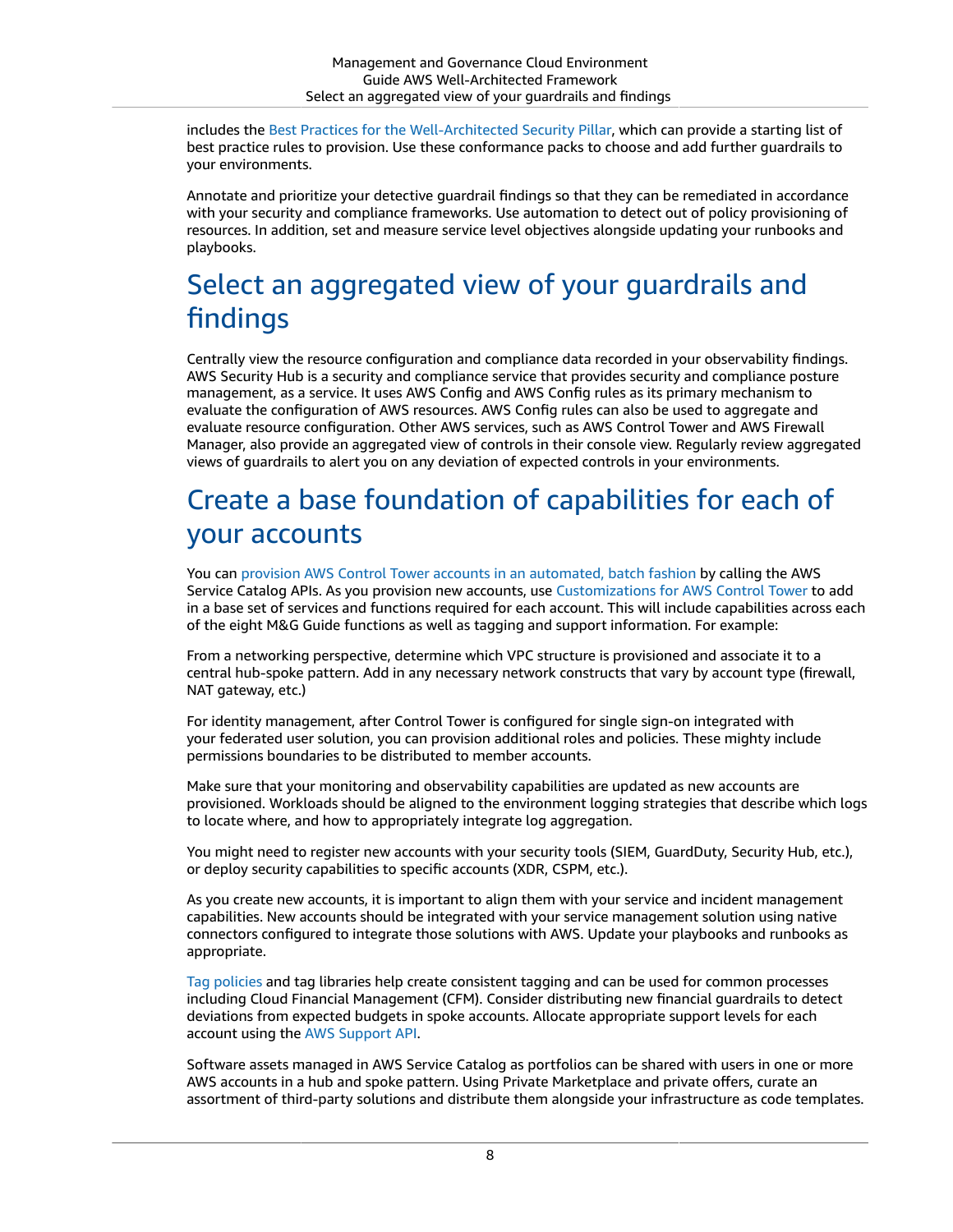Define which base set of resources should be directly provisioned or made available as a self-service model in each of your spoke accounts as they are created with solutions such as the Customization Framework for Control Tower.

# <span id="page-13-0"></span>AWS controls and guardrails services

The following AWS services can be used to help you follow the guidance provided by the M&G Guide:

AWS [Organizations](http://aws.amazon.com/organizations/) includes service control policies (SCPs) that you can use to provide centralized control over all accounts in your organization. You can configure an SCP to define a guardrail, or set a limit, on the actions that the account's administrator can delegate to the users and roles for the affected accounts. The administrator must still attach identity-based or resource-based policies to IAM roles, or to the resources in your accounts to actually grant [permissions](https://docs.aws.amazon.com/organizations/latest/userguide/orgs_manage_policies_scps.html#scp-effects-on-permissions). The effective permissions are the logical intersection between what is allowed by the SCP and what is allowed by IAM and the resource-based policies.

AWS [Control](http://aws.amazon.com/controltower/) Tower complements AWS Organizations by implementing preventive and detective controls as you provision accounts. You can quickly set up and configure a new AWS environment, automate ongoing policy management, and view policy-level summaries of your AWS environments.

AWS [Security](http://aws.amazon.com/security-hub/) Hub provides a single place that aggregates, organizes, and prioritizes your security alerts, or findings, from multiple AWS services. These include Amazon GuardDuty, Amazon Inspector, Amazon Macie, AWS Firewall Manager, AWS Systems Manager Patch Manager, AWS Config, AWS IAM Access Analyzer, as well as from many AWS Partner Network (APN) solutions.

Amazon [GuardDuty](http://aws.amazon.com/guardduty/) is a threat detection service that continually monitors for malicious activity and unintended behavior to protect your AWS accounts, workloads, and data stored in Amazon S3. Amazon GuardDuty uses machine learning, anomaly detection, and integrated threat intelligence to identify and prioritize potential threats. GuardDuty analyzes tens of billions of events across multiple AWS data sources, such as AWS CloudTrail event logs, Amazon VPC Flow Logs, and DNS logs.

[Amazon](http://aws.amazon.com/macie/) Macie gives you constant visibility of the data security and data privacy of your data stored in Amazon S3. Macie automatically and continually evaluates all of your S3 buckets and alerts you to any unencrypted buckets, publicly accessible buckets, or buckets shared with AWS accounts outside those you have defined in the AWS Organizations.

In AWS [Config](http://aws.amazon.com/config/), you to create and manage singular rules (detective controls), or group them as conformance packs. AWS Config [conformance](https://docs.aws.amazon.com/config/latest/developerguide/conformance-packs.html) packs help you manage configuration compliance of your AWS resources at scale – from policy definition to auditing and aggregated reporting – using a common framework and packaging model. Additionally, AWS Config conformance packs enable you to simplify compliance reporting, as it is now reported at a new level - the pack level alongside the detailed view for each individual rule and resource level.

The AWS Config [Conformance](https://docs.aws.amazon.com/config/latest/developerguide/conformancepack-sample-templates.html) Pack Sample Templates help you create your own conformance packs with different or additional rules, input parameters, and remediation actions that suit your environment. The sample templates, including many related to compliance standards and industry benchmarks, are not designed to ensure your compliance with a specific governance standard. They cannot replace your internal efforts or ensure that you will pass a compliance assessment.

AWS Audit [Manager](http://aws.amazon.com/audit-manager/) helps you continually audit your AWS usage by simplifying how you assess risk and compliance with regulations and open standards. Audit Manager provides a fully customizable framework that automates evidence collection, simplifies the tracking of chain of custody for evidence, and manages evidence security and integrity.

If you would like support implementing this guidance, or assisting you with building the foundational elements prescribed by the M&G Guide, we recommend you review the offerings provided by [AWS](http://aws.amazon.com/professional-services/) [Professional](http://aws.amazon.com/professional-services/) Services or the AWS Partners in the Built on Control Tower [program.](http://aws.amazon.com/controltower/partners/)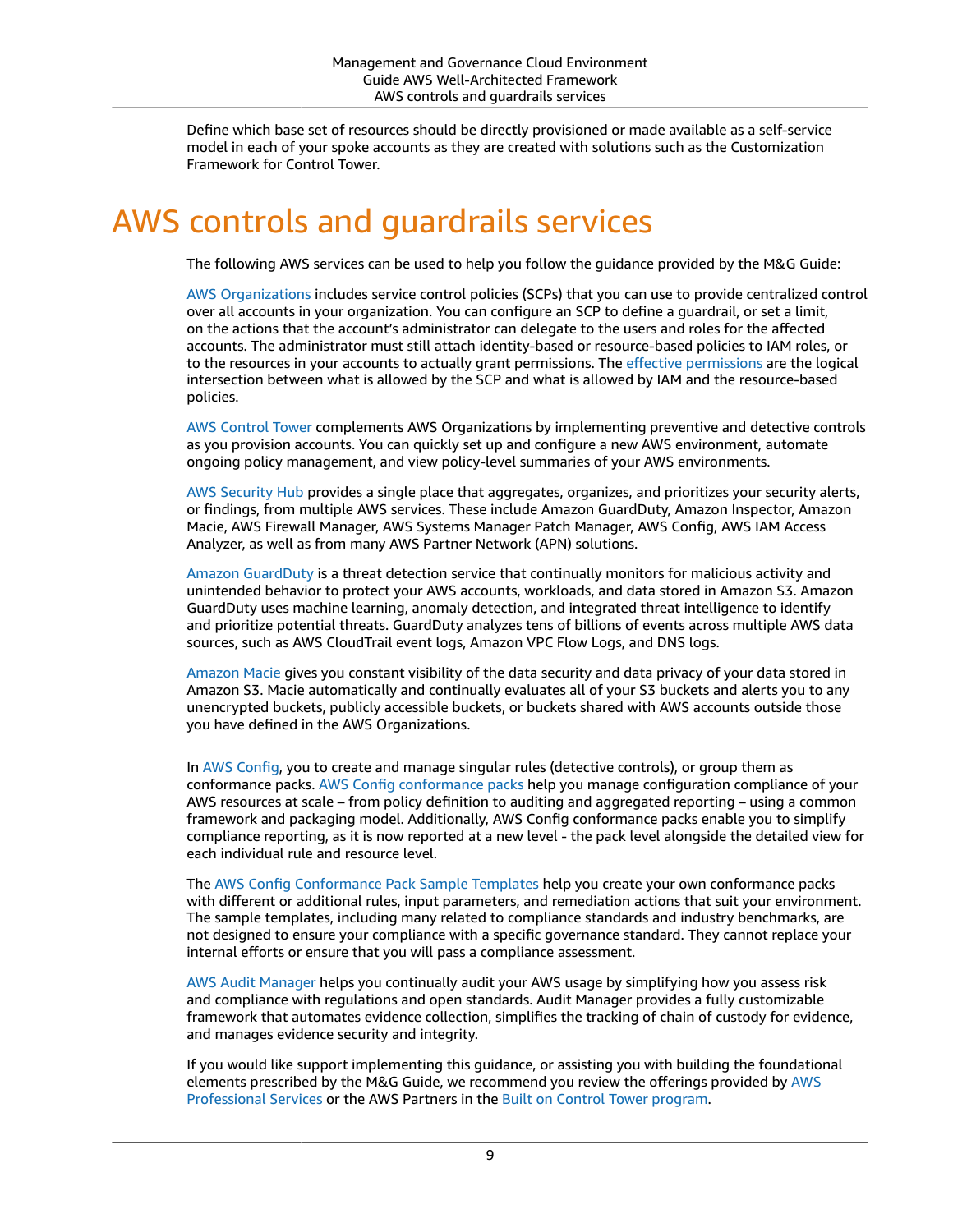If you are seeking help to operate your workloads in AWS following this guidance, AWS [Managed](http://aws.amazon.com/managed-services/) [Services](http://aws.amazon.com/managed-services/) (AMS) can augment your operational capabilities as a short-term accelerator or a long-term solution, letting you focus on transforming your applications and businesses in the cloud.

# <span id="page-14-0"></span>Integrated controls and guardrails partners

The M&G Guide recommends you consider the following questions when choosing an AWS Partner solution for controls and guardrails:

- Does it integrate with lifecycle events for AWS Control Tower?
- If guardrails or controls are provided, are they updated on a regular basis?
- Does it support multiple AWS Regions?
- Can it be provisioned from an infrastructure as code template that is distributed from a service catalog?
- Does it integrate with an observability solution?
- Can changes be tracked automatically, or integrated to your service management tool?

The following controls and guardrails partners have built integrations with AWS services, and are available to be provisioned from AWS Marketplace:

Check Point [CloudGuard](http://aws.amazon.com/marketplace/solutions/control-tower/operational-intelligence/#CloudGuard) is a comprehensive cloud native security platform for visibility, workload protection, and posture management of cloud workloads and services. CloudGuard provides visualization of cloud assets, including network topology, and firewalls; comprehensive compliance management including automated continuous compliance to help assess and enforce regulatory requirements and security best practices; open-source auto-remediation to accelerate the resolution of dangerous misconfigurations and enforce compliance; automated reversion of unauthorized modifications to cloud accounts; and just-in-time privileged elevation with out-of-band authorization for IAM actions. Checkpoint findings are also integrated to AWS Security Hub.

[CloudCheckr](http://aws.amazon.com/marketplace/solutions/control-tower/cost-management-and-governance/#CloudCheckr) CMx is a unique, end-to-end governance solution that enables users to optimize security and monitor their compliance, while enacting self-healing automation to remediate security vulnerabilities and compliance gaps. CloudCheckr provides users with hundreds of security and performance optimization recommendations and dozens of options to fix security and resource utilization issues automatically anytime they are detected.

[Cutover](http://aws.amazon.com/marketplace/solutions/control-tower/operational-intelligence/#Cutover) is a work orchestration and observability platform that allows teams to plan, orchestrate, and analyze complex workflows. It integrates with AWS Control Tower to accelerate your migration, drive effective governance, reduce risk, and help ensure standardization. The automation runbooks in Cutover work with existing toolsets to allow teams to achieve full visibility, control, and streamlined communications across their multi-account AWS environments.

[Flexera](http://aws.amazon.com/marketplace/solutions/control-tower/cost-management-and-governance/#Flexera) offers a powerful policy engine that enables your cloud governance teams to manage and control cloud use with out-of-the-box and custom policies to automate governance of costs, operations, security, and compliance.

[Kion](http://aws.amazon.com/marketplace/solutions/control-tower/cost-management-and-governance/#cloudtamer.io) is a comprehensive enablement software solution that delivers visibility and control of cloud workloads. [Kion](http://aws.amazon.com/marketplace/solutions/control-tower/cost-management-and-governance/#cloudtamer.io) provides out-of-the box compliance checks to help enterprises auto-align with established standards like NIST and CIS, and delivers the flexibility to create custom checks. Autoremediation and integrations with AWS Security Hub are also available. [Kion](http://aws.amazon.com/marketplace/solutions/control-tower/cost-management-and-governance/#cloudtamer.io) allows enterprises to manage their cloud presence at scale with automation and orchestration, financial management, and continuous compliance.

Palo Alto [Networks](http://aws.amazon.com/marketplace/solutions/control-tower/security/#Palo_Alto) Prisma Cloud unifies Cloud Security Posture Management (CSPM) and workload protection (CWPP) into a single cloud native security platform. Continually monitor your environments and immediately enforce governance with hundreds of pre-built policies. Prisma Cloud ingests AWS APIs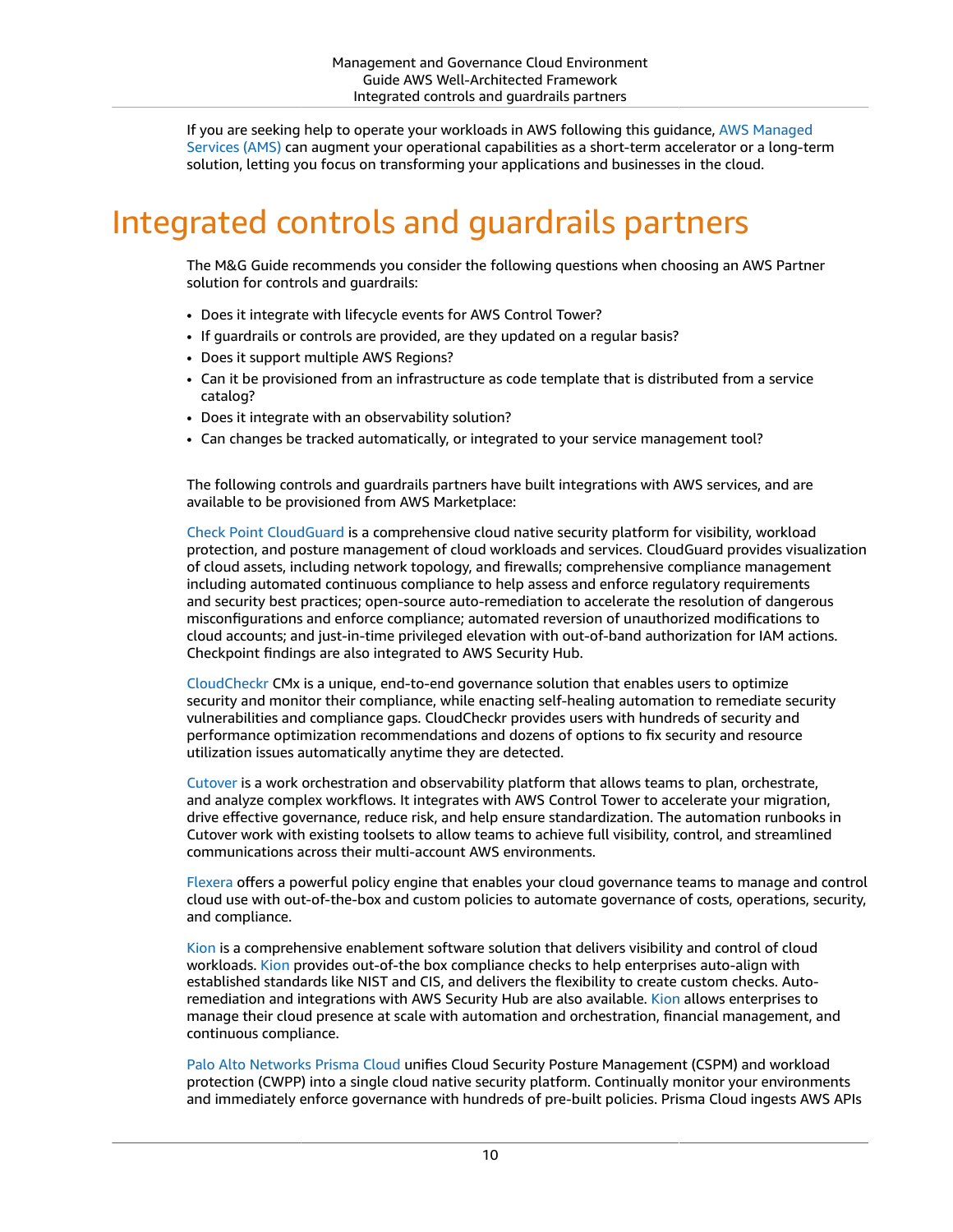and sources threat intelligence from over 30 feeds to provide comprehensive visibility. Risk-ranked alerts prevent remediation fatigue and one-click compliance reporting helps ease auditing across even the most complex distributed environments. Prisma findings are also integrated to AWS Security Hub.

[Sonrai Dig](http://aws.amazon.com/marketplace/solutions/control-tower/security/#Sonrai_Security) is an enterprise cloud security platform providing complete visibility across all multiaccount AWS environments. Dig's CSPM capabilities provide continuous, audit-based monitoring giving comprehensive visibility and control over the security posture of every cloud resource and identity. Detect drift and misconfigurations on identities, data stores, or a particular cloud resource to help ensure that compliance is baselined, monitored, and met.

Trend Micro Cloud One - [Conformity](http://aws.amazon.com/marketplace/solutions/control-tower/operational-intelligence/#TrendMicro) is a cloud security posture management service that helps you fulfill your side of the shared responsibility model with continual security, compliance, and governance checks. With almost 1,000 cloud configuration checks out of the box that are mapped back to industry best practices, such as the AWS Well-Architected Framework, SOC2, NIST, CIS, PCI DSS, GDPR, and HIPAA, it provides a consistent approach to building cloud architectures that can scale over time. Infrastructure as code (IaC) template scanning also ensures deployment of the most secure and compliant templates aligned with industry best practices when building in the cloud.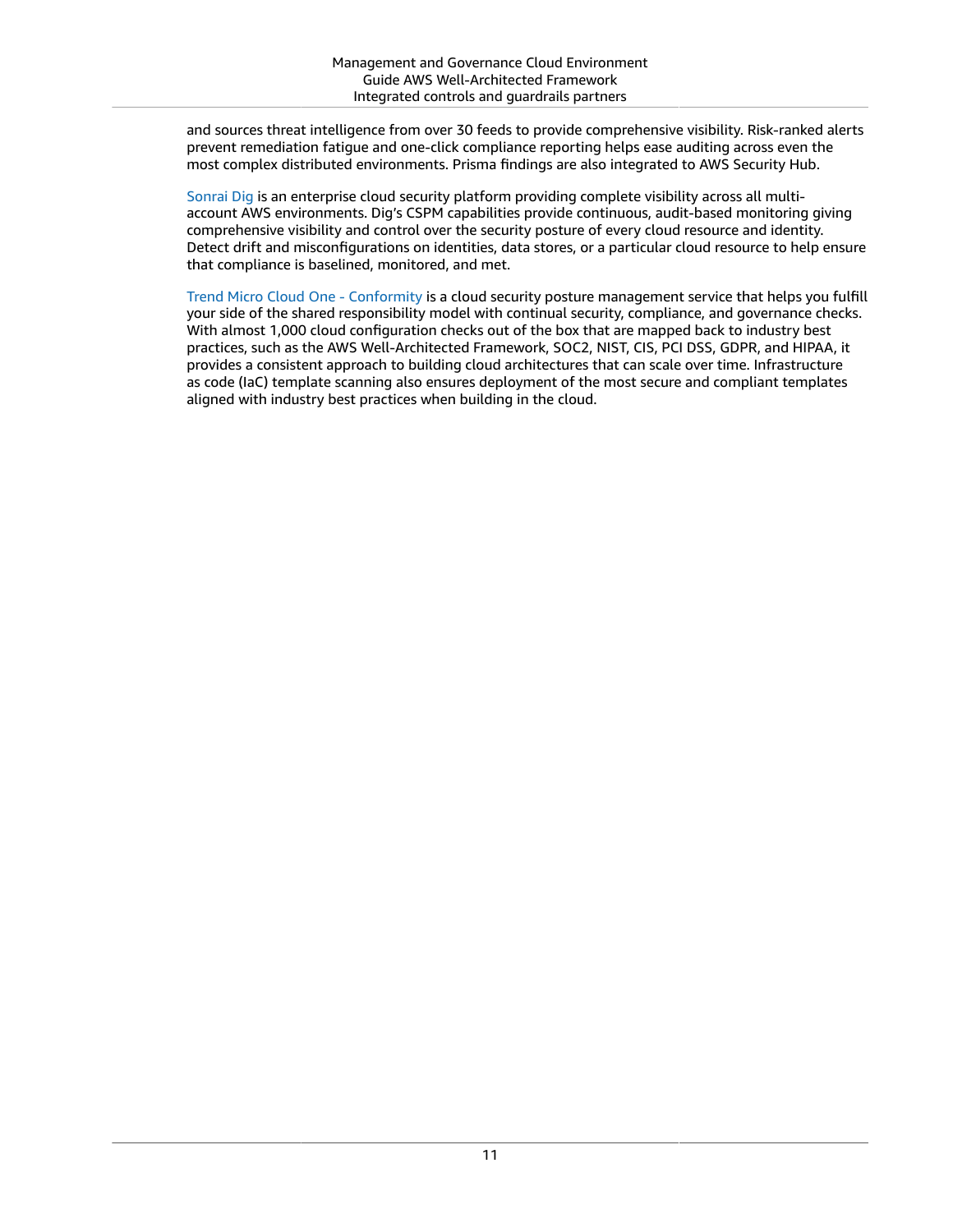# <span id="page-16-0"></span>Network connectivity

Workloads often exist in multiple locations or environments, both publicly accessible and private. Managing networks in AWS might require connecting many AWS-hosted VPCs from many accounts to specific enterprise networks, and to the internet. Your network strategy must allow for the interoperability of workloads while also aligning to your security architecture. The careful planning and management of your network design forms the foundation of how you provide isolation and resource boundaries within your workload. We think of network connectivity in three different groupings: connectivity between your on-premises network and your AWS environment, connectivity to and from the internet, and connectivity across your AWS environments—primarily between VPCs.

Where connectivity between VPCs is required, the M&G Guide recommends a hub and spoke model for your network design to connect to your existing environment. Intra-application connectivity requires multiple account network patterns that can be reusable for scale. Account types can include sandbox accounts that might require a separate network than the network used for your workload accounts. Regulatory requirements might require you to separate production data into distinct accounts and keep it separate from research and development activities in your sandbox accounts. To reinforce your data governance, you might restrict access using distinct network boundaries, along with specific controls and guardrails. These boundaries could include controlling traffic with security groups and NACLs, implementation of firewalls, and implementing limited route configurations. Beyond data governance, your workload accounts might need further network refinement for regulated and non-regulated workloads.

Have a mechanism to enforce the use of non-overlapping private subnets when provisioning new accounts and VPCs in your multi-account framework. This automation should also encompass the definition of which network controls and patterns are implemented as you provision (and update) your AWS accounts and workloads. This automation would include definitions of which Regions are included and excluded from your network, as well as which mechanisms of access are allowed in your environments. Using AWS Control Tower, you can select a guardrail to detect if SSH or RDP is enabled for internet connections within your network, while specifically defining which Regions are allowed for the account and related VPC to operate. SSH and RDP traffic can also be restricted through security groups and NACLs.

Define and catalog your VPC in an infrastructure as code template such as AWS CloudFormation. Doing so will allow you to automate its provisioning as well as help with the necessary distributions of future version updates. AWS Control Tower provides a default VPC, or you can use the [Scalable VPC](http://aws.amazon.com/quickstart/architecture/vpc/) [Architecture](http://aws.amazon.com/quickstart/architecture/vpc/) from AWS Quick Starts as a building block for your own deployments. This template is also available within your console in the AWS Service [Catalog](https://console.aws.amazon.com/servicecatalog/home?portfolios%3FactiveTab=gslAdminPortfolios®ion=us-east-1#getting-started-library) Getting Started Library.

# <span id="page-16-1"></span>Interoperable functions

The eight management and governance functions, supported by AWS services and AWS Partner solutions, work together and interoperate to reduce complexity. Outputs from functions are used to inform or integrate with other functions.

For network connectivity this includes:

- A specifically defined set of **Identity and permissions** to make changes to the networks.
- Provisioning each network with the appropriate **Controls and guardrails** defined within the infrastructure as code template.
- Embedded integration with **Security management** including playbooks and runbooks.
- Integrated change, provisioning, and remediation capabilities for your networking capabilities for your **Service management** framework. This would include defining support escalation paths and dependencies, runbooks, and playbooks for each network as well.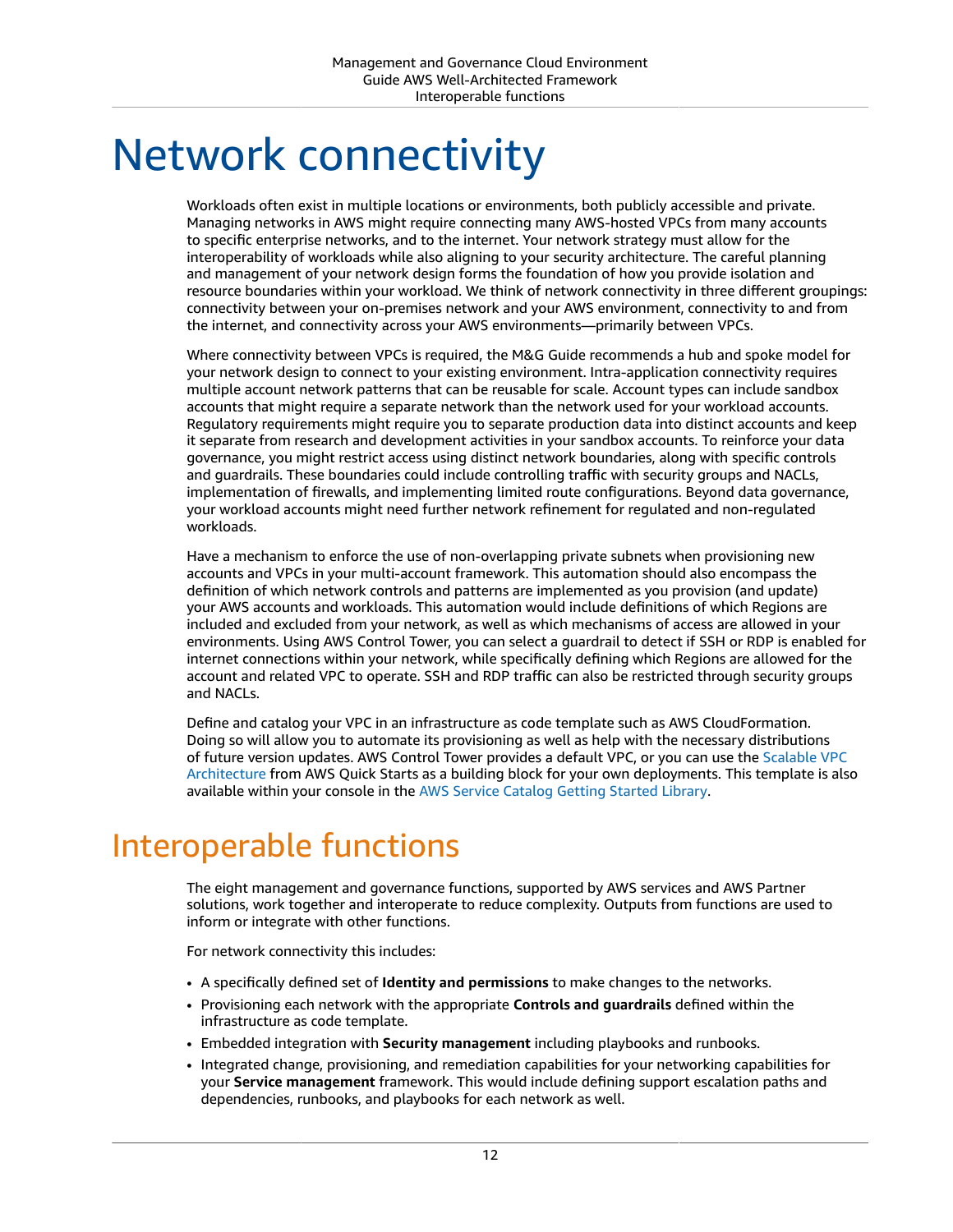- Complete **Monitoring and observability** with specific network logging, and identification of any necessary changes to the network design based on the behavior captured.
- Networking components should be included in the total cost of application management calculations for your business cases within **Cloud Financial Management**.
- Purchased third-party solutions or custom-built networking solutions **Sourced and distributed** across environments

### <span id="page-17-0"></span>Implementation priorities

Network connectivity is typically implemented in the early phases of a cloud journey. As you evolve your network strategy, the following items should be prioritized.

#### <span id="page-17-1"></span>Plan your IP address space (IP address management – IPAM)

Similar to private networks, VPCs typically use private or RFC 1918 IPv4 space. However, you can also use publicly routable non-RFC 1918 CIDR blocks for your VPC. Carefully plan the IP address space that you will be allocating to your VPCs, particularly if you are using an IPv4 range. The best practice for IPv4 planning is to first allocate a non-overlapping and contiguous address block. Subdividing address space into subnets based on attributes like environment or AWS Region helps you to create separate network boundaries more easily. You might also consider other CIDR grouping approaches based on regulatory requirements or the sensitivity of their workloads. This approach can simplify routing, security policies and the ability to query logs.

In the following example, VPCs have been assigned a contiguous IP space aligned by VPC environment to simplify application of security groups and NACLs.

#### **Example VPC CIDR ranges**

|              | Dev VPCs    | <b>Test VPCs</b> | <b>OA VPCs</b> | <b>Prod VPCs</b> |
|--------------|-------------|------------------|----------------|------------------|
| AWS Region 1 | 10.0.0.0/16 | 10.64.0.0/16     | 10.128.0.0/16  | 10.192.0.0/16    |
| AWS Region 2 | 10.1.0.0/16 | 10.65.0.0/16     | 10.129.0.0/16  | 10.193.0.0/16    |

- 10.0.0.0/15 represents all Dev VPCs
- 10.64.0.0/15 represents all Test VPCs
- 10.128.0.0/15 represents all QA VPCs
- 10.192.0.0/15 represents all Prod VPCs

In the next example, VPCs have been assigned contiguous IP space aligned by AWS Region to simplify routing.

#### **Example VPC CIDR ranges**

|              | Dev VPCs    | <b>Test VPCs</b> | <b>OA VPCs</b> | <b>Prod VPCs</b> |
|--------------|-------------|------------------|----------------|------------------|
| AWS Region 1 | 10.0.0.0/16 | 10.1.0.0/16      | 10.2.0.0/16    | 10.3.0.0/16      |
| AWS Region 2 | 10.4.0.0/16 | 10.5.0.0/16      | 10.6.0.0/16    | 10.7.0.0/16      |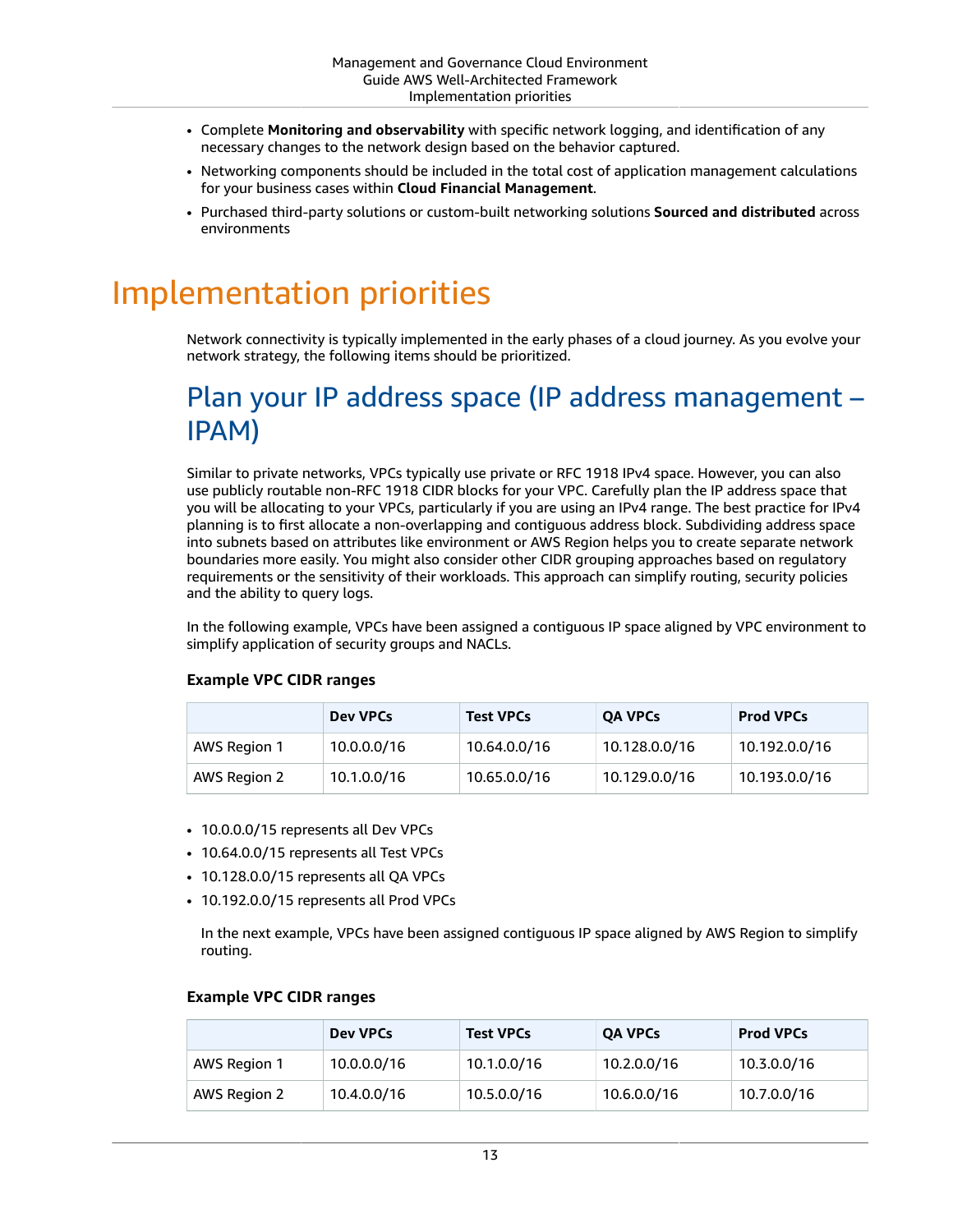- 10.0.0.0/14 represents all VPCs in AWS Region 1
- 10.4.0.0/14 represents all VPCs in AWS Region 2

If insufficient IP space is a concern, consider [VPC sharing](http://aws.amazon.com/blogs/networking-and-content-delivery/vpc-sharing-a-new-approach-to-multiple-accounts-and-vpc-management/) to simplify IPv4 address allocation, and preserve scarce IP addresses. This approach gives you the ability to centralize control of network maintenance while still granting builders the ability to self-provision VPC based resources. AWS PrivateLink can also help alleviate IP exhaustion and overlap by enabling the creation of services in your VPCs that can be consumed through a PrivateLink endpoint with traffic flowing across Amazon's private network. Service consumers don't have to worry about overlapping IP addresses, arrange for VPC peering, or use a Transit Gateway. If exhaustion of IP space is still a concern, you can evaluate alternative solutions that rely on [Private](http://aws.amazon.com/blogs/networking-and-content-delivery/how-to-solve-private-ip-exhaustion-with-private-nat-solution/) NAT and TGW to allow for communication between VPCs with overlapping CIDR ranges.

The IPv6 address space is much larger than the IPv4 address space, so it's not currently at risk of exhaustion. However, if you plan to bring your own IPv6 [space](https://docs.aws.amazon.com/vpc/latest/userguide/get-started-ipv6.html) into AWS, it's still a good practice to structure it in a similar fashion to IPv4.

Continually review and refine your network isolation boundaries and perform impact analysis for any proposed network changes. VPC design would be incomplete without a scalable subnet design. As with other management and governance functions, consider the operational complexity when designing or refining the allocation of subnets and be mindful of allocating too many subnet tiers. Because individual subnets cannot span multiple Availability Zones (AZs), deploy workloads to multiple subnets across multiple AZs to allow for workload resiliency using capabilities like Auto Scaling groups, load balancers, and services that span AZs. Your subnet design will likely include a combination of public and private subnets. Public subnets are associated with a route table that has a route to an Internet Gateway, while private subnets do not have a route to an Internet Gateway and are typically associated with a NAT Gateway if they require internet access.

#### <span id="page-18-0"></span>Design network connectivity

We think of network connectivity in three different areas:

- Connectivity between your on-premises network and your AWS environments
- Connectivity to and from the internet
- Connectivity across your AWS environments.

For on-premises connectivity, customers typically start with a VPN. They add additional VPNs or convert to Direct Connect and add resilience and bandwidth as time, maturity, and requirements progress. It is also common for customers to configure VPN over a Direct Connect connection to achieve consistent levels of throughput and encryption algorithms that protect data in transit. AWS Direct Connect also offers IEEE 802.1AE MAC Security Standard (MACsec) encryption for 10Gbps and 100Gbps Dedicated Connections at select locations to secure your high-speed, private connectivity to the cloud.

Decide whether to configure internet traffic in a centralized or distributed manner, depending on your enterprise needs. You might choose to centralize inbound or outbound internet traffic with a hub and spoke model using AWS Transit Gateway or an AWS Partner solution, or distribute internet traffic flows via appropriate VPCs in their environment. Establish internet connectivity by implementing internet gateways, public subnets as well as NAT gateways. Review the whitepaper on [building scalable multi-VPC](https://d1.awsstatic.com/whitepapers/building-a-scalable-and-secure-multi-vpc-aws-network-infrastructure.pdf?did=wp_card&trk=wp_card) [architectures](https://d1.awsstatic.com/whitepapers/building-a-scalable-and-secure-multi-vpc-aws-network-infrastructure.pdf?did=wp_card&trk=wp_card) to help you decide which pattern best fits your requirements.

For connectivity across your AWS environments, connect VPCs both within and across AWS Regions using a transit gateway hub and spoke model. The Serverless Transit Network [Orchestrator](http://aws.amazon.com/solutions/implementations/serverless-transit-network-orchestrator) solution automates the process of setting up and managing transit networks in distributed AWS environments. It creates a web interface to help control, audit, and approve (transit) network changes. This includes establishing peering connections between transit gateways to extend connectivity and build global networks spanning multiple AWS Regions.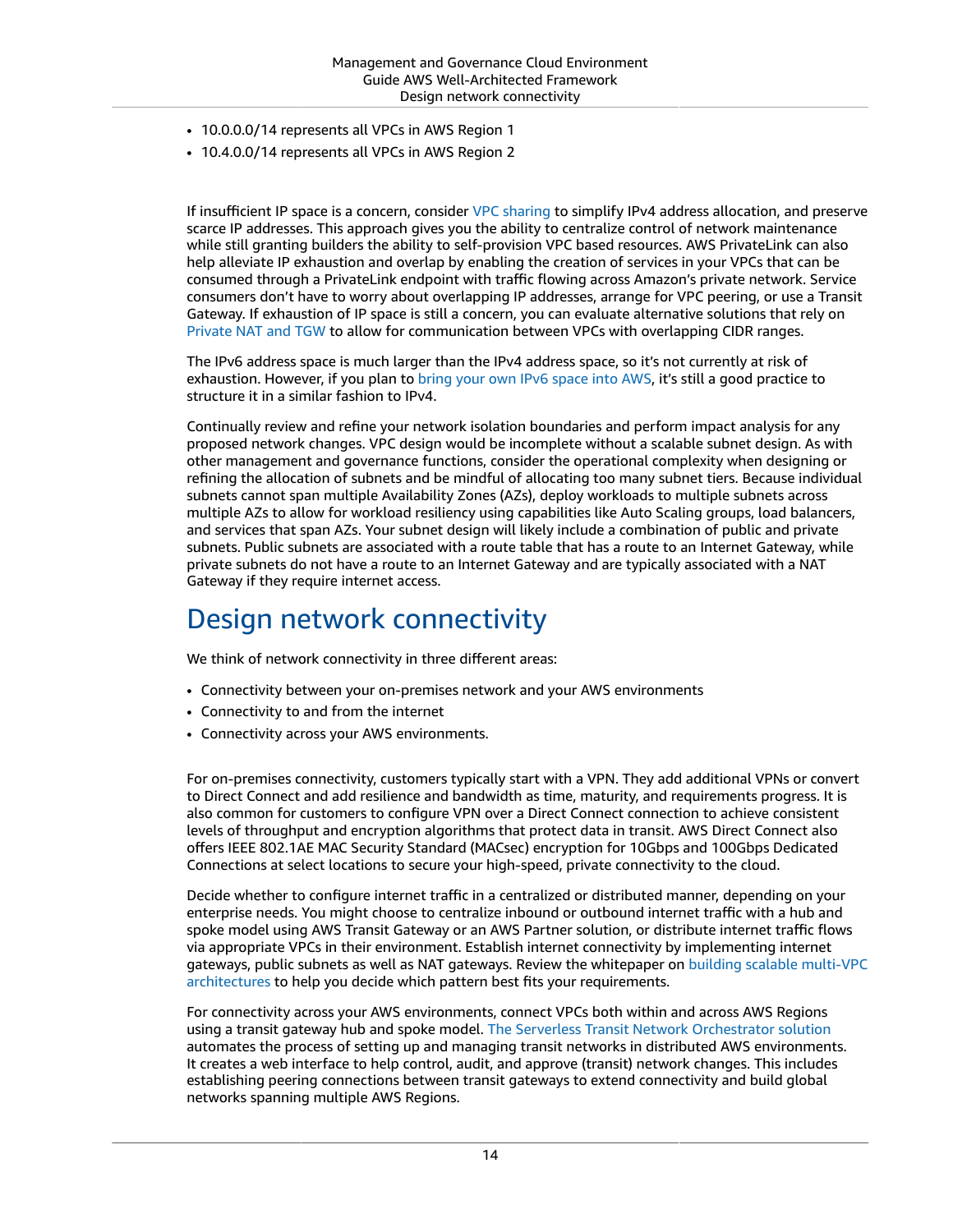#### <span id="page-19-0"></span>Define your VPC endpoint and DNS strategy

To establish private connectivity from your VPC to supported AWS services, use VPC Interface [endpoints.](https://docs.aws.amazon.com/vpc/latest/privatelink/vpce-interface.html) An interface endpoint is an elastic network interface with a private IP address from the IP address range of your VPC subnets. Interface endpoints can be deployed across multiple AZs for resiliency. Interface endpoints serve as an entry point for traffic destined to a supported AWS service. In addition, add [endpoint policies](https://docs.aws.amazon.com/vpc/latest/privatelink/vpc-endpoints-access.html) to control access from the endpoint to the specified service. Amazon Virtual Private Cloud documentation includes an updated list of [services](https://docs.aws.amazon.com/vpc/latest/privatelink/integrated-services-vpce-list.html) that support VPC Interface endpoints.

When deploying your VPC endpoints, consider two approaches. One approach is to centralize multiple endpoints in a single VPC reachable from other VPCs using AWS Transit Gateway. This approach allows you to lower the overall endpoint cost but also means that access policies and endpoint capacity would be shared between multiple VPCs. A second approach is to use interface endpoints for relevant services in each VPC. Access is localized and security policies and performance are scoped and consumed by a single VPC. It is important to consider that costs and operational complexity will rise with each additional VPC deployed.

Gateway VPC endpoints are available for Amazon S3 and Amazon DynamoDB and are recommended when accessing these services from within a VPC. Gateway VPC endpoints offer a more cost-effective alternative than the equivalent interface endpoints. For example, Gateway VPC endpoints don't have an associated data transfer or per-hour fee. Access to Gateway VPC endpoints is not directly accessible from your on-premises network and will require a proxy farm infrastructure to enable network connectivity.

A well-planned DNS strategy can help avoid complications as your AWS environments grow. If you maintain on-premises DNS capabilities, we recommend you design hybrid DNS [architectures](https://docs.aws.amazon.com/prescriptive-guidance/latest/patterns/set-up-integrated-dns-resolution-for-hybrid-networks-in-amazon-route-53.html) that use onpremises DNS infrastructure along with [Route](http://aws.amazon.com/route53/) 53 for any AWS based DNS requirements. Integrate DNS resolution with on-premises DNS environments using Route 53 Resolver Endpoints and [Forwarding](https://docs.aws.amazon.com/Route53/latest/DeveloperGuide/resolver-rules-managing.html) rules. Use private hosted zones to hold information about how you want Amazon Route 53 to respond to DNS queries for a domain and its subdomains within one or more VPCs that you create with the Amazon VPC service. Establish distributed management of your [private](https://docs.aws.amazon.com/Route53/latest/DeveloperGuide/hosted-zone-private-associate-vpcs.html) hosted zones by using Route 53 to associate your hosted zone to VPCs across your AWS accounts and Regions.

#### <span id="page-19-1"></span>Establish network security

Securing your AWS network must align to your overall security strategy and follow the recommendations in the [Well-Architected](https://docs.aws.amazon.com/wellarchitected/latest/security-pillar/welcome.html) security pillar. Understanding the risks that you're mitigating will help you apply appropriate network security controls for specific traffic flows. For instance, the Security [Reference](https://docs.aws.amazon.com/prescriptive-guidance/latest/security-reference-architecture/architecture.html) [Architecture](https://docs.aws.amazon.com/prescriptive-guidance/latest/security-reference-architecture/architecture.html) recommends a centralized network account that isolates inbound, outbound, and inspection VPCs. Network security should be designed to protect connectivity between your on-premises network and your AWS environment, to and from the internet, and across your AWS environments.

AWS [Shield](http://aws.amazon.com/shield/) is a managed Distributed Denial of Service (DDoS) protection service that safeguards internet facing applications running on AWS and is offered in two tiers: standard and advanced. The standard plan, available to all AWS customers, is included for all tenants and defends against the most common, frequently occurring network and transport-layer DDoS attacks that target sites and applications. AWS Shield Advanced includes features such as additional capacity for large DDoS events, native integration with AWS WAF controls, historical reporting, assistance from the AWS DDoS Response Team, and some cost protection for charges incurred during an attack.

Configure [Amazon](https://docs.aws.amazon.com/vpc/latest/userguide/VPC_SecurityGroups.html) VPC Security Groups to allow specific inbound and outbound traffic. In addition to security groups, you can also configure [stateless](https://docs.aws.amazon.com/vpc/latest/userguide/vpc-network-acls.html) network ACLs (NACLs) that operate at the subnet boundary. Configure security groups with more granular rules to govern access to specific applications or services. Use NACLs when security requirements require traffic be governed for an entire subnet.

Implement web application firewalls to help protect external facing web applications and APIs against common bugs and bots. These solutions can help block malicious application attacks like SQL injection, cross-site scripting (XSS), and others. These may include common threats such as OWASP Top 10 security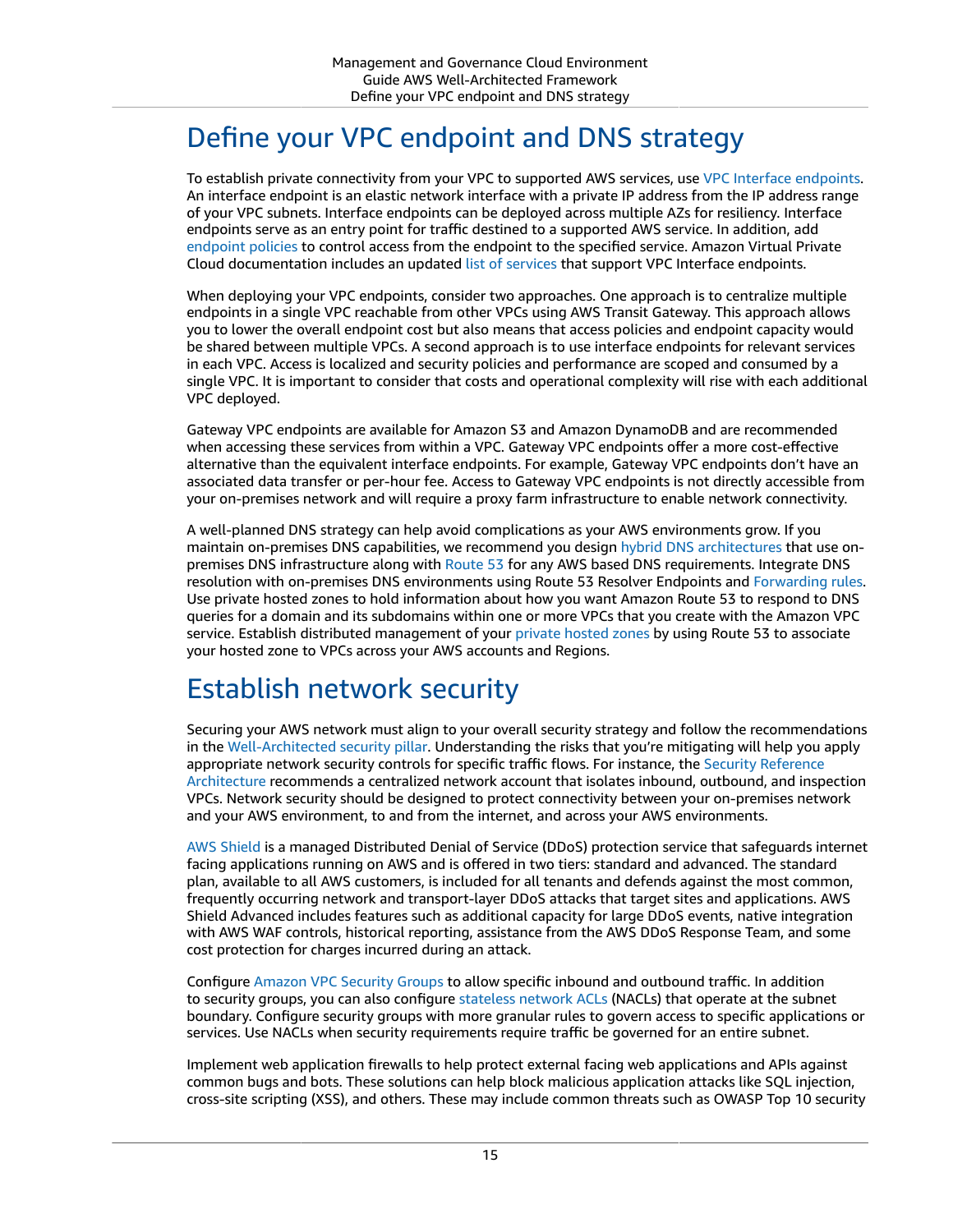risks, Content Management Systems specific threats, or emerging Common Vulnerabilities and Exposures (CVE). AWS Solutions also provides templates and patterns in AWS WAF Security [Automations](http://aws.amazon.com/solutions/implementations/aws-waf-security-automations), and centralized AWS WAF and VPC Security Group [Management](http://aws.amazon.com/solutions/implementations/aws-centralized-waf-and-vpc-security-group-management/) to assist you in the deployment of AWS WAF controls in an automated manner.

Select [deployment](http://aws.amazon.com/blogs/networking-and-content-delivery/deployment-models-for-aws-network-firewall/) models supported by AWS Network Firewall that meet your specific use case. For each deployment model, you can have AWS Network Firewall chained together with other services (service chaining). For example, you can chain AWS [Network](http://aws.amazon.com/blogs/networking-and-content-delivery/deployment-models-for-aws-network-firewall/) Firewall and NAT gateway. Extend your security architecture as you scale to enable Amazon Route 53 [Resolver](https://docs.aws.amazon.com/Route53/latest/DeveloperGuide/resolver-dns-firewall.html) DNS Firewall to block DNS queries made for known malicious domains and to allow queries for trusted domains. Adopt centralized management through AWS Firewall Manager to streamline operations across your multi-account framework. Save time by automating the process of provisioning a centralized AWS Network Firewall to inspect traffic between your Amazon VPCs with AWS Network Firewall Deployment [Automations](http://aws.amazon.com/solutions/implementations/aws-network-firewall-deployment-automations-for-aws-transit-gateway/) for AWS Transit [Gateway](http://aws.amazon.com/solutions/implementations/aws-network-firewall-deployment-automations-for-aws-transit-gateway/).

Consolidating AWS Partner virtual appliances with Gateway Load Balancer can reduce operational overhead and cost. Implement and consolidate AWS Partner security solutions such as intrusion detection and prevention, next-generation firewalls, and web application firewalls.

#### <span id="page-20-0"></span>Establish network monitoring

Although network constructs are unique, you should pair network monitoring with the full breadth of your observability implementation, including specifying network metrics captured in [Amazon](http://aws.amazon.com/cloudwatch/) [CloudWatch.](http://aws.amazon.com/cloudwatch/) For visibility into traffic patterns of your VPC, use [Amazon](https://docs.aws.amazon.com/vpc/latest/userguide/flow-logs.html) VPC Flow Logs. VPC Flow Logs provide metadata (IP addresses, ports, number of bytes transferred, etc.) about the networking flows (to and from interfaces) in your VPC. Collect VPC Flow Logs in a centralized S3 bucket for use with other log aggregation and analytics functions. When you need to perform content inspection, threat monitoring or troubleshooting, you can copy network traffic to specific monitoring appliances. For example, to capture the full packets, not just the metadata, use Amazon VPC Traffic [Mirroring](https://docs.aws.amazon.com/vpc/latest/mirroring/what-is-traffic-mirroring.html) to replicate all traffic, or specific flows from an elastic network interface, to the destination of your choice.

Automate the monitoring of your AWS networks and identify where network access to your environments may be misconfigured by implementing tools like VPC [Reachability](https://docs.aws.amazon.com/vpc/latest/reachability/what-is-reachability-analyzer.html) Analyzer and [Amazon](https://docs.aws.amazon.com/inspector/latest/userguide/inspector_network-reachability.html) Inspector Network [Reachability](https://docs.aws.amazon.com/inspector/latest/userguide/inspector_network-reachability.html) from the AWS [Provable](http://aws.amazon.com/security/provable-security/) Security initiative. These tools let you implement detailed network security checks without having to install scanners and send packets. This will reduce complexity by providing automated monitoring and create a more efficient review process, especially across VPC peering connections and VPNs.

# <span id="page-20-1"></span>AWS network connectivity management tools

The following AWS services can be used to help you follow the guidance provided by the M&G Guide:

[Amazon](http://aws.amazon.com/quickstart/architecture/vpc/) VPC is a service that lets you launch AWS resources in a logically isolated virtual network that you define. This can be done within one account, or within a multi-account strategy. You have complete control over this virtual networking environment, including selection of your own IP address range, creation of subnets, and configuration of route tables and network gateways. You can use both IPv4 and IPv6 addresses for most resources in your virtual private cloud, helping to ensure secure and easy access to resources and applications.

Amazon VPC IP Address [Manager](https://docs.aws.amazon.com/vpc/latest/ipam/what-it-is-ipam.html) (IPAM) is a VPC feature that makes it easier for you to plan, track, and monitor IP addresses for your AWS workloads. You can use the automated workflows in IPAM to more efficiently manage IP addresses.

For cloud-to-cloud connectivity, cloud-to-enterprise, and cloud-to-internet, we recommend using [AWS](http://aws.amazon.com/transit-gateway/) Transit [Gateway](http://aws.amazon.com/transit-gateway/) as a shared service in your multi-account strategy. Transit Gateway uses a hub and spoke pattern to simplify your network and provide a central point for network traffic inspection. Connections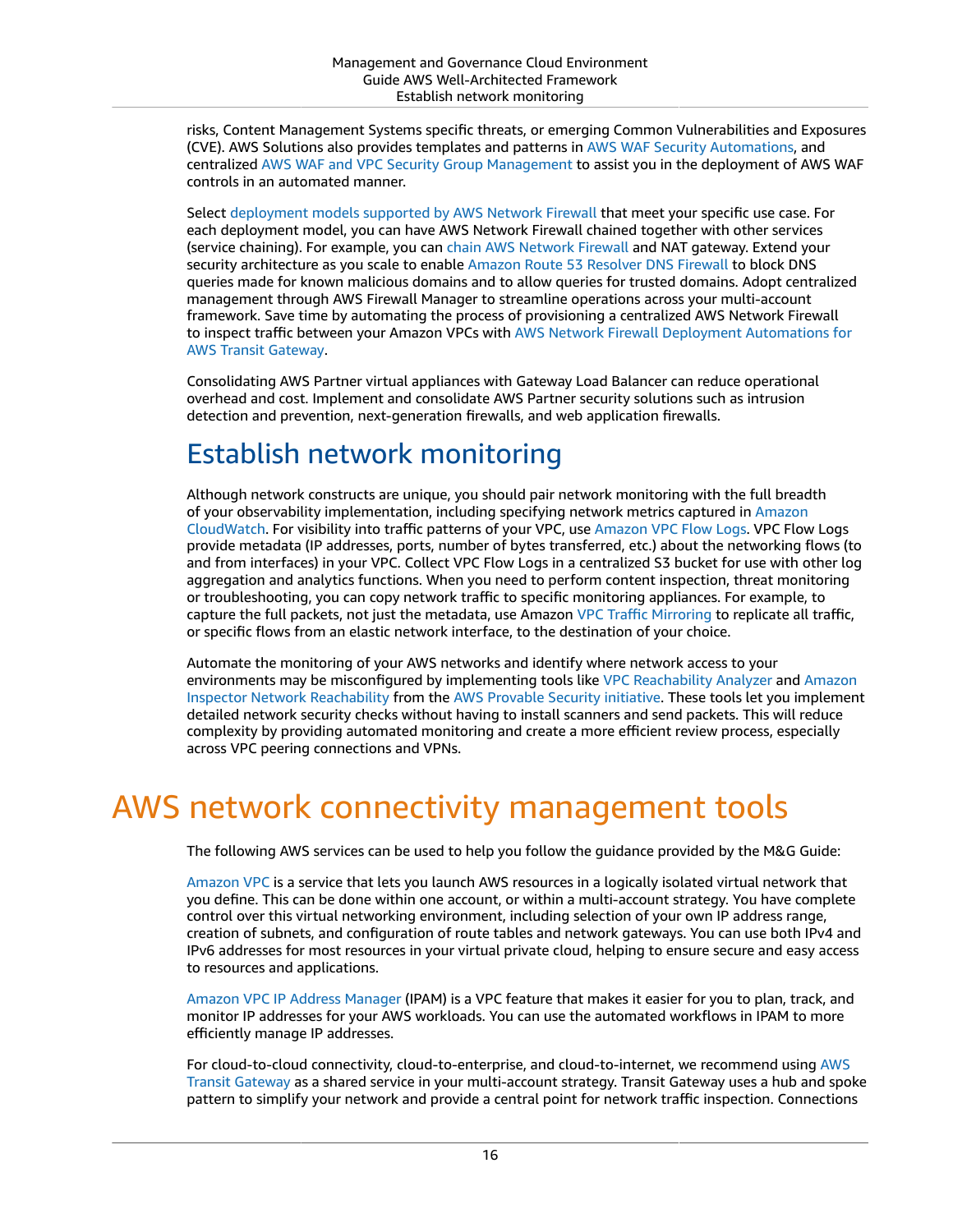of AWS accounts to a transit gateway can be deployed automatically by Control Tower Customizations and AWS Partners.

AWS Direct [Connect](https://docs.aws.amazon.com/directconnect/index.html) establishes a dedicated network connection between your on-premises network and AWS. With this connection in place, you can create virtual interfaces directly to the AWS Cloud, bypassing your internet service provider. This can provide a more consistent network experience.

AWS Virtual Private [Network](http://aws.amazon.com/vpn/) solutions establish secure connections between your on-premises networks, remote offices, client devices, and the AWS global network. AWS VPN is comprised of two services: [AWS](http://aws.amazon.com/vpn/site-to-site-vpn/) [Site-to-Site VPN](http://aws.amazon.com/vpn/site-to-site-vpn/) and AWS [Client](http://aws.amazon.com/vpn/client-vpn/) VPN. Each service provides a highly-available, managed, and elastic cloud VPN solution to protect your network traffic. AWS Site-to-Site VPN creates encrypted tunnels between your network and your Amazon Virtual Private Clouds or AWS Transit Gateways. For managing remote access, AWS Client VPN connects your users to AWS or on-premises resources using a VPN software client.

AWS Transit [Gateway](http://aws.amazon.com/transit-gateway/network-manager/) Network Manager reduces the operational complexity of managing a global network across AWS and on-premises. With Network Manager, you can set up a global view of your private network simply by registering your Transit Gateways and on-premises resources. Your global network can then be visualized and monitored via a centralized operational dashboard.

To provide preventive security for internet-to-cloud connectivity, we recommend implementation of AWS [Network](http://aws.amazon.com/network-firewall/) Firewall. Network Firewall gives you granular visibility and control of your network traffic, enabling outbound domain filtering, and intrusion prevention through event driven logging, and the service automatically scales with network traffic to provide high availability protections without the need to set up or maintain the underlying infrastructure.

By deploying Network Firewall along with Transit Gateway, you can centrally inspect hundreds or thousands of VPCs and accounts and centrally configure and manage your network firewall, firewall policies, and rule groups.

AWS Firewall [Manager](http://aws.amazon.com/firewall-manager/) is a security management service that helps you to simplify management of firewall rules across your accounts, easily deploy managed rules across accounts, meet compliance obligations of your existing and new application firewalls, and centrally deploy protections for your VPCs.

AWS automated reasoning provides tools that detect entire classes of misconfigurations, including both a VPC and network configuration tool. VPC [Reachability](https://docs.aws.amazon.com/vpc/latest/reachability/what-is-reachability-analyzer.html) Analyzer is a configuration analysis tool that enables you to perform connectivity testing between a source resource and a destination resource in your VPCs. When the destination is reachable, Reachability Analyzer produces hop-by-hop details of the virtual network path between the source and the destination. When the destination is not reachable, Reachability Analyzer identifies the blocking component. For example, paths can be blocked by configuration issues in a security group, network ACL, route table, or load balancer.

Amazon Inspector Network [Reachability](https://docs.aws.amazon.com/inspector/latest/userguide/inspector_network-reachability.html) provides rules to analyze your network configurations to find security vulnerabilities of your EC2 instances. The findings that Amazon [Inspector](https://docs.aws.amazon.com/inspector/latest/userguide/inspector_introduction.html) generates also provide guidance about restricting access that might not be secure. The Network Reachability rules package uses the latest technology from the AWS [Provable](http://aws.amazon.com/security/provable-security/) Security initiative. The findings generated by these rules show whether your ports are reachable from the internet through an internet gateway (including instances behind Application Load Balancers or Classic Load Balancers), a [VPC peering](https://docs.aws.amazon.com/vpc/latest/peering/what-is-vpc-peering.html) connection, or a VPN through a virtual gateway. These findings also highlight network configurations that allow for potentially unwanted access, such as mismanaged security groups, ACLs, and internet gateways. These rules help automate the monitoring of your AWS networks and identify where network access to your EC2 instances might be misconfigured. By including this package in your assessment run, you can implement detailed network security checks without having to install scanners and send packets, which are complex and expensive to maintain, especially across VPC peering connections and VPNs.

If you would like support implementing this guidance, or assisting you with building the foundational elements prescribed by the M&G Guide, we recommend you review the offerings provided by [AWS](http://aws.amazon.com/professional-services/) [Professional](http://aws.amazon.com/professional-services/) Services or the AWS Partners in the Built on Control Tower [program.](http://aws.amazon.com/controltower/partners/)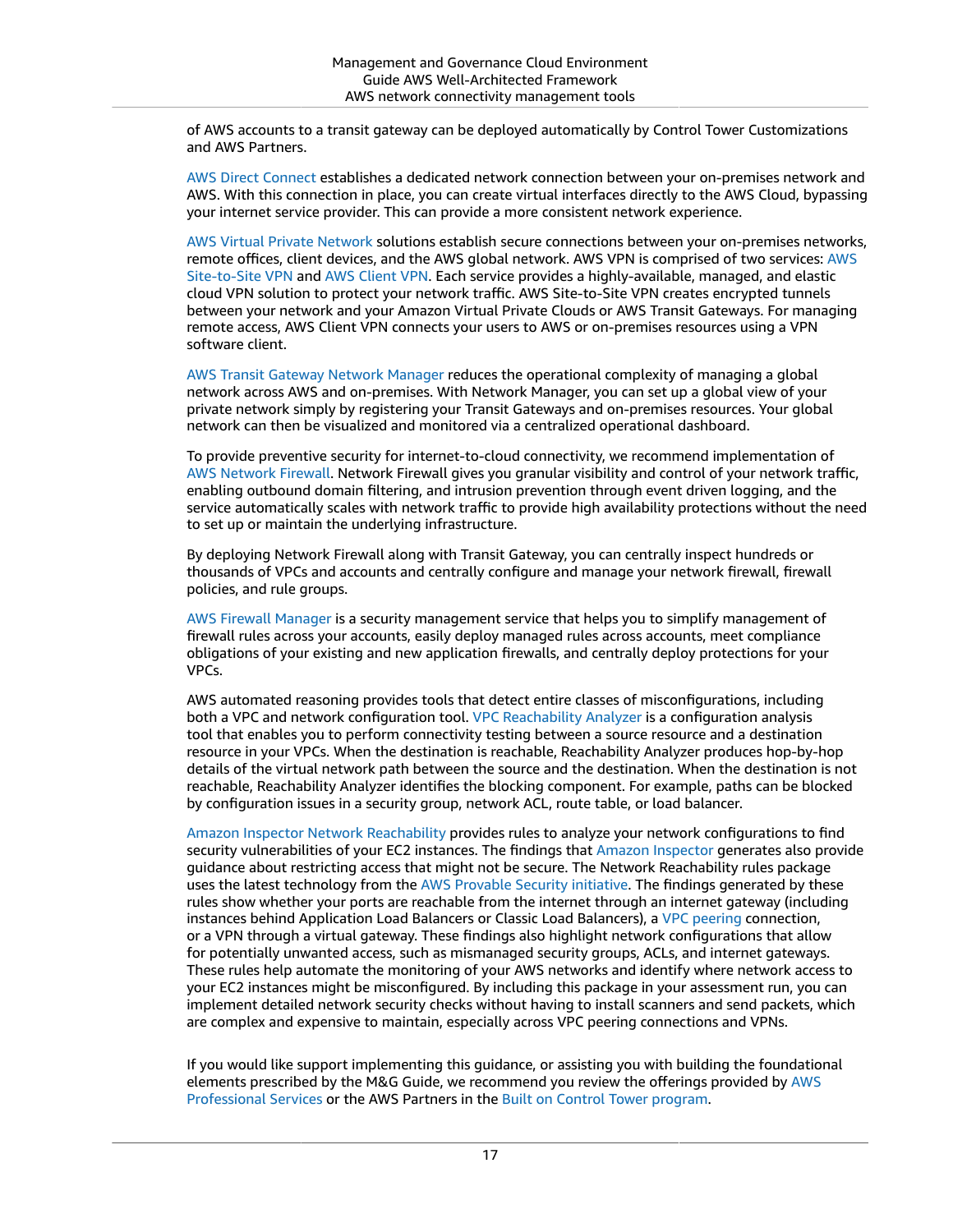If you are seeking help to operate your workloads in AWS following this guidance, AWS [Managed](http://aws.amazon.com/managed-services/) [Services](http://aws.amazon.com/managed-services/) (AMS) can augment your operational capabilities as a short-term accelerator or a long-term solution, letting you focus on transforming your applications and businesses in the cloud.

# <span id="page-22-0"></span>Integrated network connectivity partners

The M&G Guide recommends you consider the following questions when choosing an AWS Partner solution for network and connectivity:

- Does it support features you are considering using from Amazon VPC and Amazon EC2 instances?
- Does it integrate with AWS services such as AWS Firewall Manager, AWS Security Hub, AWS Transit Gateway, Amazon GuardDuty, Gateway Load Balancer, AWS WAF, and AWS Network Firewall?
- Does it support automatic scaling?
- Can it be provisioned from an infrastructure as code template that is distributed from a central catalog?
- Does it integrate with an observability solution? For instance, does it allow log aggregation across multiple instances, such as multiple firewalls and multiple routers?

#### <span id="page-22-1"></span>Network orchestration

To set up and maintain cloud environments effectively, enterprises need network management solutions that scale in a multi-account environment to configure, manage, and coordinate AWS resources automatically. The following integrated network connectivity AWS Partners have provided solutions that align with the M&G Guide, and are available for entitlement in AWS Marketplace: Network orchestration solutions

#### <span id="page-22-2"></span>Gateway Load Balancer partners

Aviatrix – Cloud Network [Platform](http://aws.amazon.com/marketplace/solutions/control-tower/network-orchestration/#Aviatrix) uses Gateway Load Balancer to scale and manage appliances that support GENEVE encapsulation. Gateway Load Balancer provides a high-performance connection to virtual appliances, reduces the need for source network address translation (SNAT), and allows you to add or remove appliances for scaling or in response to health checks without impacting existing sessions. The Aviatrix Controller automates attachment of Gateway Load Balancer, its associated Gateway Load Balancer endpoint, and all connected appliances to an Aviatrix Transit/FireNet Gateway.

Cisco Systems – Cloud Application Centric [Infrastructure](http://aws.amazon.com/marketplace/solutions/control-tower/network-orchestration/#Cisco) (Cisco Cloud ACI) drives networking automation in on-premises and AWS environments and allows you to have a consistent security posture and uniform operational processes across your hybrid cloud infrastructure.

Palo Alto Networks – [VM-Series](https://partners.amazonaws.com/partners/001E0000013FeQXIA0/Palo Alto Networks) scales your traffic across multiple VM-Series firewalls using native AWS networking constructs to achieve higher throughputs – without the need for encrypted tunnels for eastwest and outbound traffic inspection. VM-Series also reduces the number of firewalls needed to protect your AWS environments and consolidate your overall network security posture with centralized security management.

#### <span id="page-22-3"></span>AWS Transit Gateway partners, including SD-WAN solutions

[Aviatrix](http://aws.amazon.com/marketplace/solutions/control-tower/network-orchestration/#Aviatrix) – With Aviatrix Secure Networking Platform AMI or Aviatrix software as a service (SaaS) listings, both available in AWS Marketplace, you can orchestrate the Transit Gateway in minutes without delving into the configuration detail required in each VPC and route table.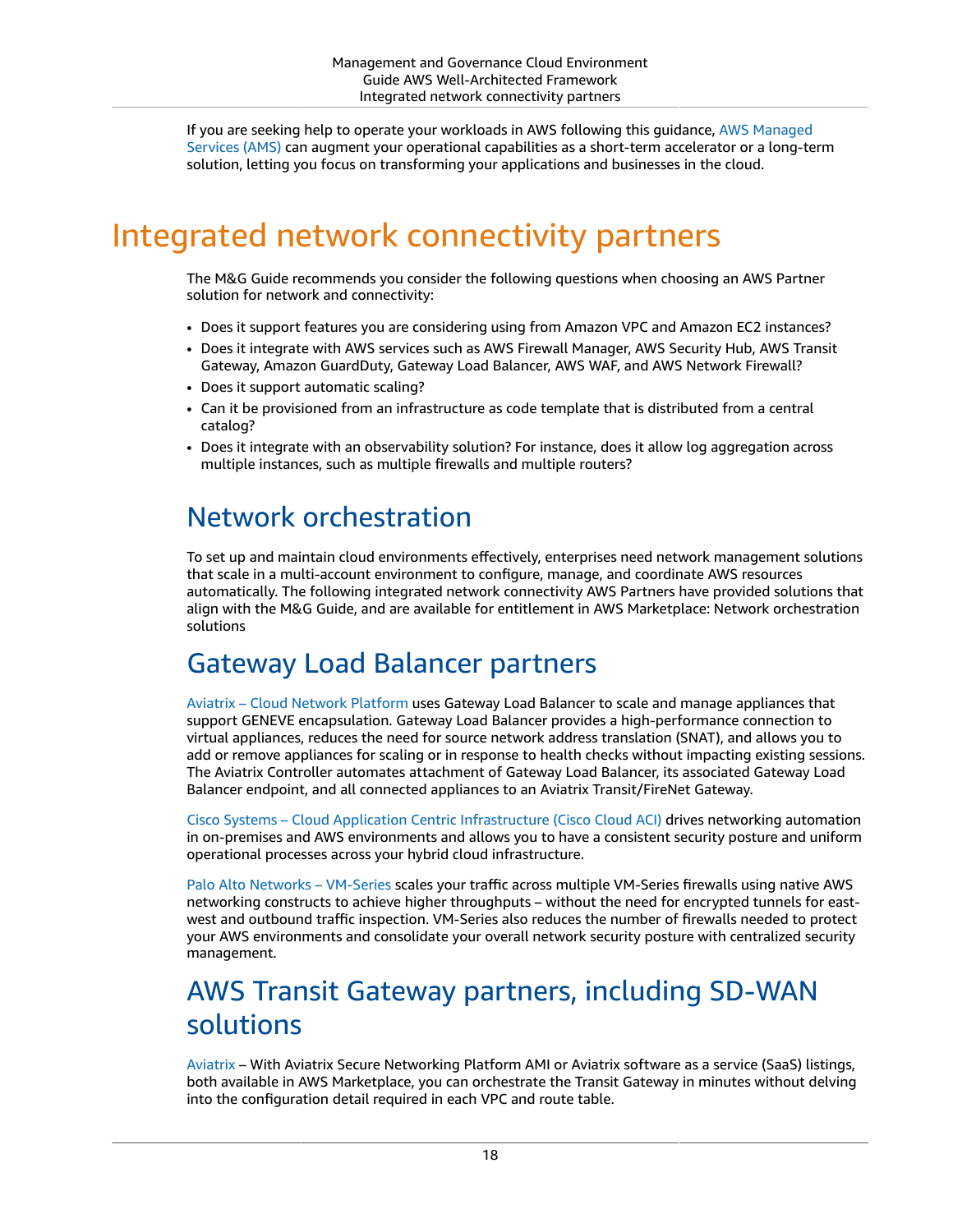[Cisco](http://aws.amazon.com/marketplace/solutions/control-tower/network-orchestration/#Cisco) – Cisco SD-WAN offers automated connectivity provisioning to the most optimal AWS entry point for your data center, branch, and hub locations.

Palo Alto [Networks](https://partners.amazonaws.com/partners/001E0000013FeQXIA0/Palo Alto Networks) – Prisma SD-WAN (formerly CloudGenix SD-WAN) is a cloud-delivered service that implements application-defined, autonomous SD-WAN to help you secure and connect your branch offices, data centers, and large campus sites without increasing cost and complexity.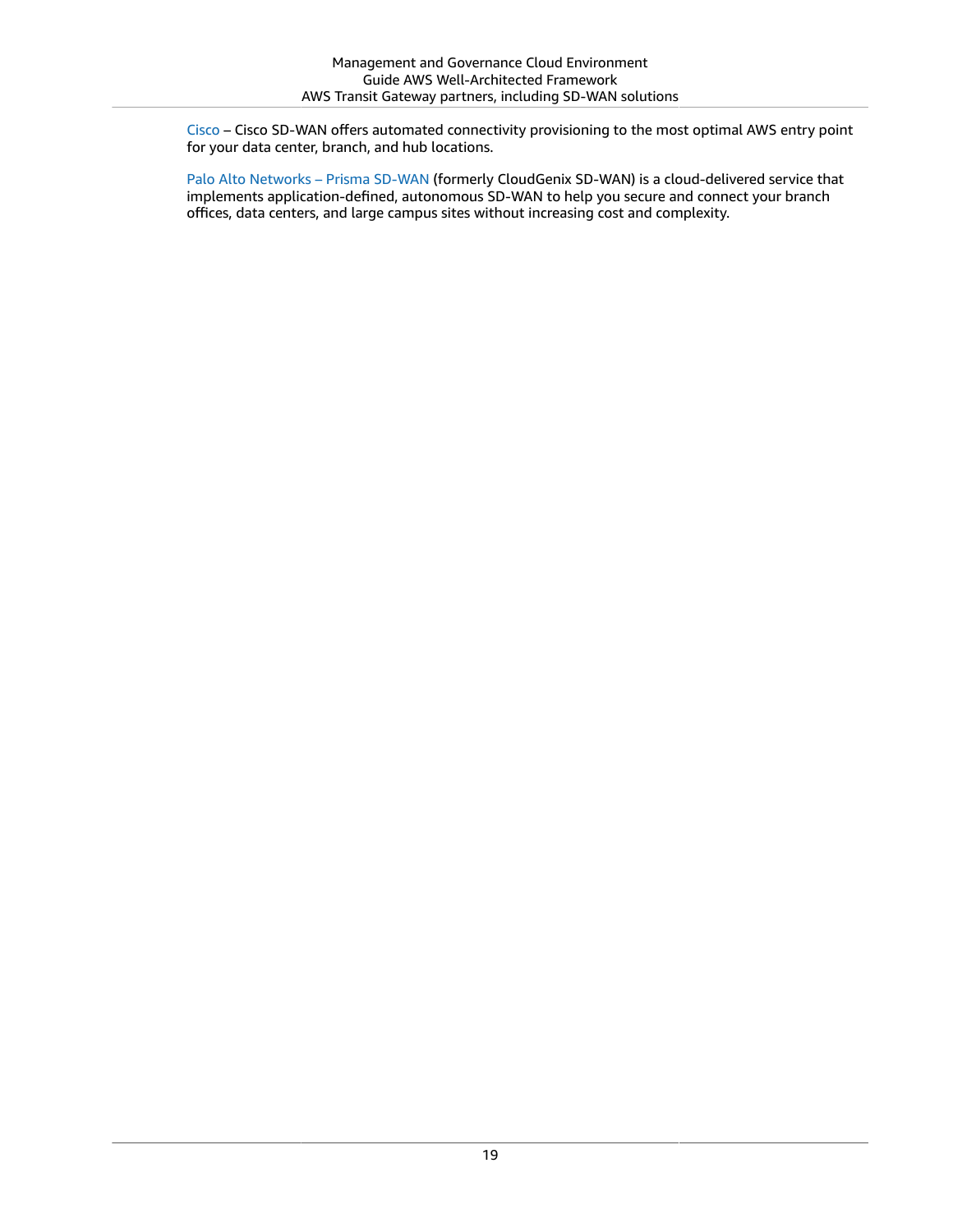# <span id="page-24-0"></span>Identity management

As you scale your use of the AWS Cloud, you need robust identity and permission management processes to help ensure that you follow the standard security advice of granting least privilege, or granting only the permissions required to perform a task. Robust identity management helps ensure that the right systems and people have access to the right resources under the right conditions. This also needs to be done while not overburdening operations capabilities with too many, too granular or too complex permission or identity constructs. The M&G Guide includes the recommendations of the [Security](https://docs.aws.amazon.com/wellarchitected/latest/security-pillar/identity-management.html) Pillar for managing identities and access permissions across all cloud resources in your multi-account strategy in order to be migration ready, scale ready, and operating efficiently.

The [Security](https://docs.aws.amazon.com/wellarchitected/latest/security-pillar/identity-management.html) Pillar describes the difference between human and machine identities. It also shows that centralized administration of human identities and access to your environments with an identity provider is a critical strategy to managing authentication and authorization across your enterprise. This is important for managing and governing, as it makes it easier to manage access across multiple applications and services because you are creating, managing, and revoking access from a single location. For example, if someone joins or leaves your organization, you can add or revoke that individual's access for all applications and services (including AWS) from one location. This aligns with ITIL best practices, and reduces the need for multiple credentials and provides an opportunity to integrate with existing human resources (HR) processes. In AWS, we consider machine identities distinctly from human identities. Machine identities (like service roles) still reside within AWS IAM and are designed to uphold the principle of least privilege, but are not managed by your identity provider.

Define access policies and mechanisms that include granting least privilege access, sharing resources securely, and reducing permissions continually (including the removal of unused permissions) with AWS IAM Access Analyzer. Review how permissions are actually being authored, validated, and used over time, so that you can remove unnecessary permissions in accordance with the principle of least privilege. This would include adding observability rules for "last accessed" data, such as a timestamp depicting when an identity policy or principal (such as a user or role) last used a service or performed an action from supported services. This enables you to more easily identify unused permissions and improve your security posture by removing the permissions that are not necessary for the user, group, or role to perform a specific task. Both AWS and AWS Partners provide tools for the creation, review, and revoking of permissions in an automated manner throughout your software development lifecycle (SDLC) or development, security and operations (DevSecOps) cycles.

# <span id="page-24-1"></span>Interoperable functions

The eight management and governance functions, supported by AWS services and AWS Partner solutions, work together and interoperate to reduce complexity. Outputs from functions are used to inform or integrate with other functions.

For identity management this includes:

- Specific identity **Controls and guardrails** included within your preventive and detective mechanisms.
- **Network connectivity** designed as a complement to identity, forming a least privilege boundary for your environments.
- **Security management** with specific capabilities to remediate and address identity-related incidents.
- Using your **Service management** solution as the record of change for your identity constructs**.**
- Incorporating all Identity and access management activities across the **Monitoring and observability** functions so that they provide evidentiary findings for audit and compliance needs.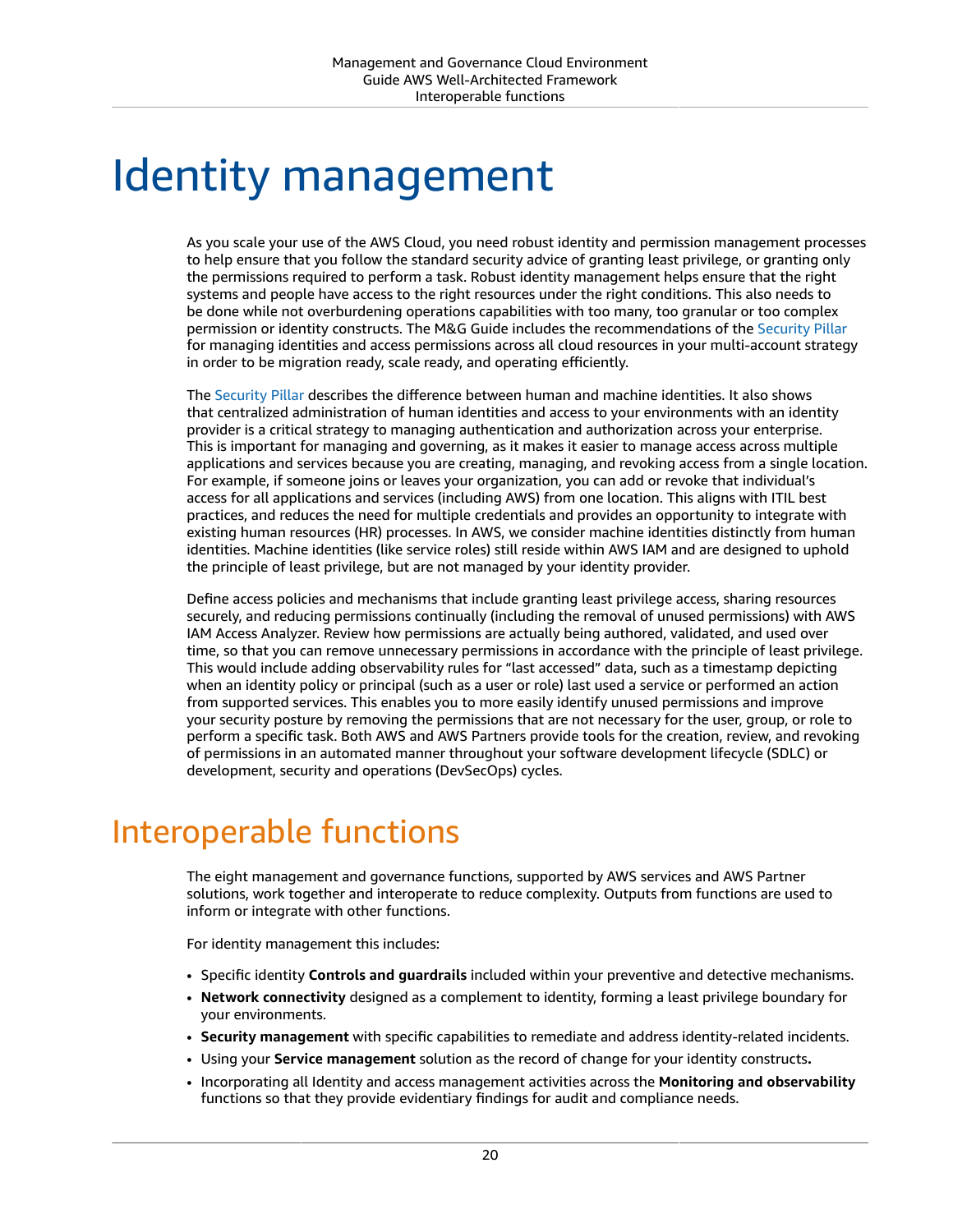- Enabling **Cloud Financial Management** with identity management to provide specific cost and usage by defined roles and groups.
- As cloud assets are **Sourced and distributed**, defining identity and access policies in a manner that restricts controls the range of operations.

# <span id="page-25-0"></span>Implementation priorities

Having secure and scalable mechanisms to manage identities is a critical component of a cloud ready environment. As such, the following items should be prioritized.

#### <span id="page-25-1"></span>Establish a centralized identity provider for human identities

Implementation of a centralized identity provider is a foundational capability for enterprises of all sizes and interwoven across all environments, systems, workloads, and processes. For workforce identities, restrict the use of IAM users and instead rely on an identity provider that enables you to manage identities in a centralized place. This makes it easier to manage access across multiple applications and services, because you are creating, managing, and revoking access from a single location. Use existing HR processes to manage creation, update, and removal of access to include your AWS environments. Federate access into your AWS environments by integrating the identity provider with a SAML 2.0 compliant SSO solution. Incorporate multi-factor authentication (MFA) in AWS for the root user, and use your identity provider MFA solution for other privileged roles.

#### <span id="page-25-2"></span>Define job functions and codify IAM roles

Define the IAM roles to be granted to human and machine identities and strive to follow the principles of least privilege and separation of responsibilities. Verify that runbooks and playbooks reference identity constructs with sufficient permissions to run support activities (for example, emergency access). This might include "break glass" access in the event that your SSO solution becomes inaccessible. Optimizing your IAM permissions is a journey. Refine permissions over time and employ controls and guardrails as an additional layer of protection while still enabling developer agility.

Consider that permissions will be variable by environment type. For instance, permissions defined for production accounts should be more restrictive than those defined in development or sandbox accounts. Use resource tags and IAM conditional statements to create more fine-grained access policies and apply permissions boundaries to allow safe delegation of administrative functions while protecting against privilege escalation. Attribute-based access control (ABAC) is an authorization strategy that defines permissions based on attributes. For AWS services that support tagging, ABAC policies can be designed to allow operations when the principal's tag matches the resource tag. ABAC is helpful in environments that are growing rapidly because it helps scale policy management with reusable attributes from your identity provider.

#### <span id="page-25-3"></span>Continually collect, review, and refine permissions

Changes to identity roles and permissions are recorded in CloudTrail and detective guardrails should alert on deviations from your expected configuration state. With the centralized collection of events, you can use aggregated and pattern identification tools to review and refine permissions as required.

AWS Identity and Access Management (IAM) access [advisor](https://docs.aws.amazon.com/IAM/latest/UserGuide/access_policies_access-advisor.html) uses data analysis to help you set permission guardrails confidently by providing service last accessed information for your accounts, organizational units (OUs), and your organization managed by AWS Organizations. Use this feature to analyze service last accessed information and determine services not used and reduce permissions where appropriate.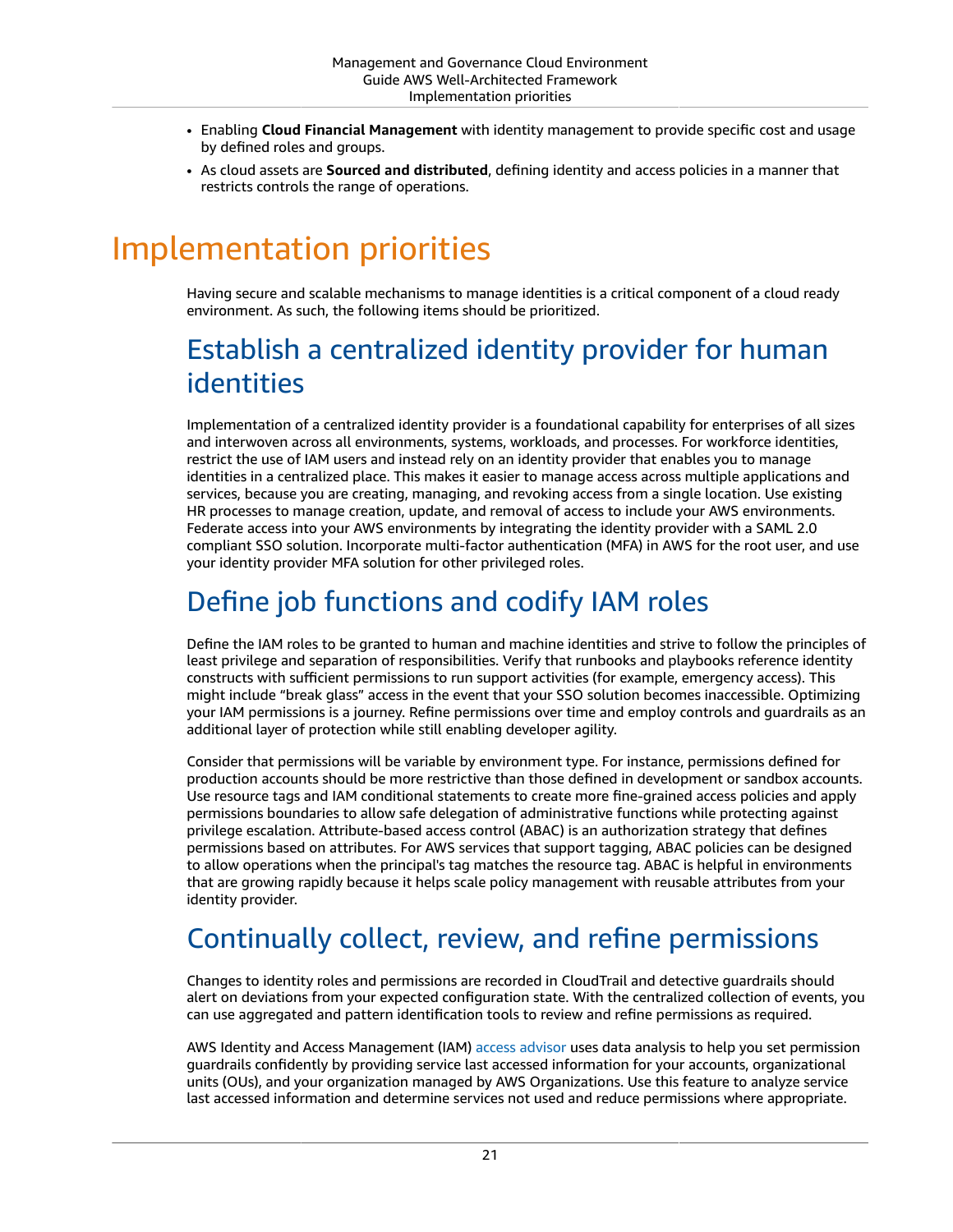Use IAM Access [Analyzer](https://docs.aws.amazon.com/IAM/latest/UserGuide/what-is-access-analyzer.html) to guide you to least privilege by helping you set, verify, and refine permissions. This includes identifying S3 buckets or IAM roles that are shared with an external entity outside of your organization or account. Establish a regular attestation process to help ensure permissions are still appropriate as personnel change roles within your organization. Review the IAM credential report for stale or unused account users and credentials.

#### <span id="page-26-0"></span>Manage credential use

The M&G Guide recommends the use of IAM roles and temporary credentials. Use AWS Systems Manager to manage remote access to instances or on-premises systems using a pre-installed agent without the need for stored secrets. Reduce reliance on long-term credentials, and scan for hardcoded credentials in your infrastructure as code templates. In situations where you cannot use temporary credentials, use programmatic tools such as AWS Secrets Manager to automate credential rotation and management, such as application tokens and database passwords.

#### <span id="page-26-1"></span>Source and distribute identity constructs with automation

Codify and version identity constructs such as roles, policies, and templates with infrastructure as code. Employ testing and linting to ensure coding standards are met within your continuous integration and continuous delivery (CI/CD) pipelines with tools like [cfn-guard.](http://aws.amazon.com/blogs/mt/introducing-aws-cloudformation-guard-2-0/) Use IAM Access [Analyzer](https://docs.aws.amazon.com/IAM/latest/UserGuide/what-is-access-analyzer.html) policy validation to check for findings that include security warnings, errors, general warnings, and suggested changes to your IAM policies. Where appropriate, deploy and remove identity constructs for temporary access to the environment in an automated manner and prohibit deployment by individuals using the console.

# <span id="page-26-2"></span>AWS identity services

Effective identity management is provided by AWS services, solutions, and AWS Partners that permit you to securely manage identities, resources, and permissions at scale. AWS identity services provide flexible options for where and how you manage your employee, partner, and customer identities. The following AWS services can be used to help you meet the prescribed benefits of the M&G Guide:

AWS Identity and Access [Management](http://aws.amazon.com/iam/) (IAM) provides fine-grained access control across all of AWS. Using IAM, you can specify who can access which services and resources, and under which conditions. With IAM policies, you manage permissions to your workforce and systems to ensure least privilege permissions.

AWS IAM Access [Analyzer](http://aws.amazon.com/iam/features/analyze-access/) guides you toward least privilege by helping you set, verify, and refine permissions. Policy validation with Access Analyzer helps you author secure and functional permissions with more than 100 policy checks. Policy generation with Access Analyzer makes it easier to apply finegrained permissions by generating policies based on your access activity in AWS CloudTrail. Access Analyzer also continually monitors resources and generates public and cross-account findings to help you verify that existing access meets your intent.

AWS Single [Sign-On](http://aws.amazon.com/single-sign-on/) (AWS SSO) helps you centrally manage access to multiple AWS accounts and business applications and provide users with single sign-on access to all their assigned accounts and applications from one place. With AWS SSO, you can manage access and user permissions to all of your accounts in AWS Organizations centrally. AWS SSO configures and maintains all the necessary permissions for your accounts automatically, without requiring any additional setup in the individual accounts. AWS SSO also includes built-in integrations to many business applications, such as Salesforce, Box, and Office 365.

AWS Directory Service for [Microsoft](http://aws.amazon.com/directoryservice/) Active Directory, also known as AWS Managed Microsoft AD, enables your directory-aware workloads and AWS resources to use managed Active Directory in AWS. [AWS](http://aws.amazon.com/directoryservice/active-directory/) Managed [Microsoft](http://aws.amazon.com/directoryservice/active-directory/) AD is built on Microsoft Active Directory and does not require you to synchronize or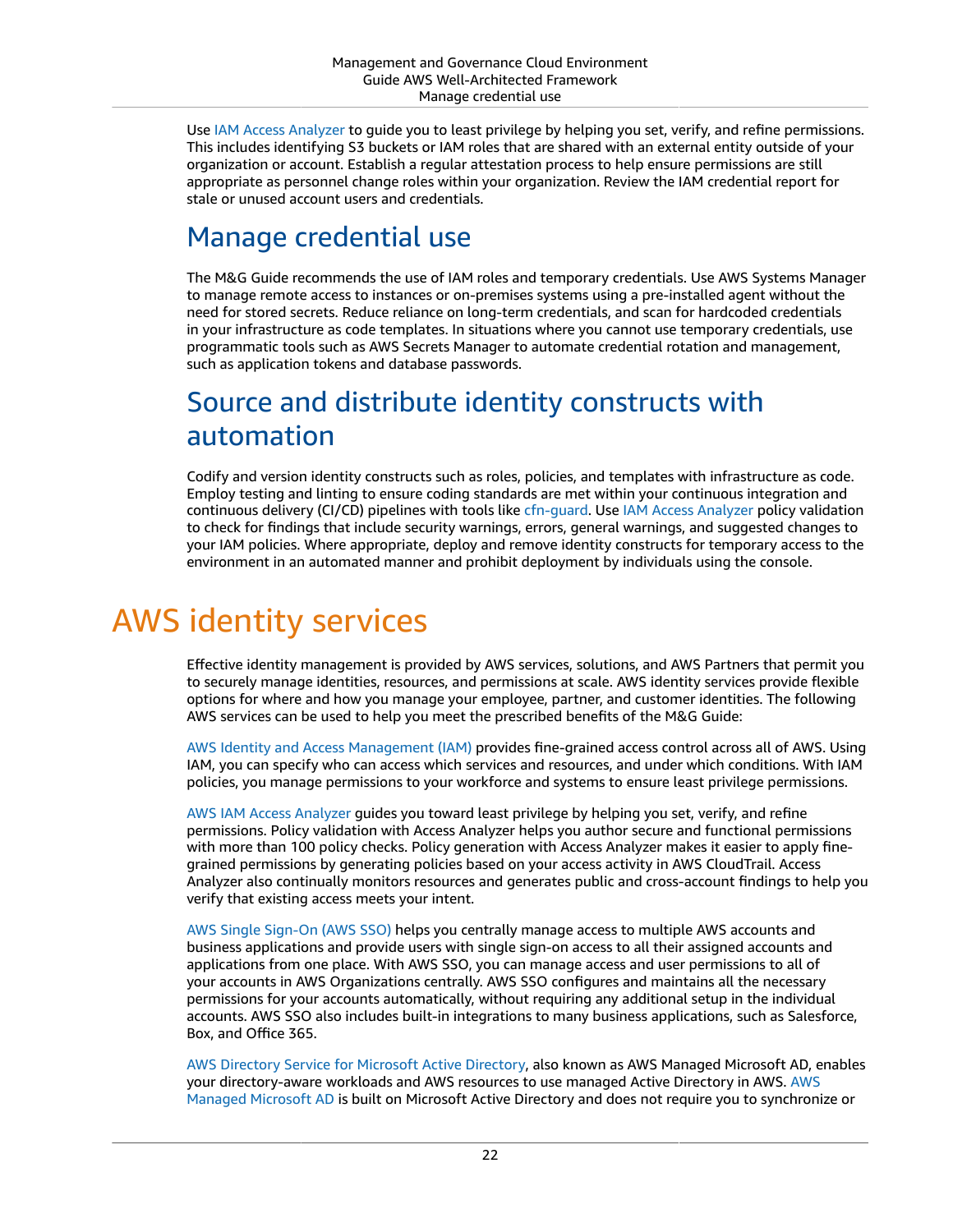replicate data from your existing Active Directory to the cloud. You can use the standard Active Directory administration tools and take advantage of the built-in Active Directory features, such as group policy and single sign-on.

AD [Connector](https://docs.aws.amazon.com/directoryservice/latest/admin-guide/directory_ad_connector.html) is a directory gateway with which you can redirect directory requests to your on-premises Microsoft Active Directory without caching any information in AWS. AD Connector comes in two sizes, small and large. You can spread application loads across multiple Active Directory connectors to scale to your performance needs.

If you would like support implementing this guidance, or assisting you with building the foundational elements prescribed by the M&G Guide, we recommend you review the offerings provided by [AWS](http://aws.amazon.com/professional-services/) [Professional](http://aws.amazon.com/professional-services/) Services or the AWS Partners in the Built on Control Tower [program.](http://aws.amazon.com/controltower/partners/)

If you are seeking help to operate your workloads in AWS following this guidance, AWS [Managed](http://aws.amazon.com/managed-services/) [Services](http://aws.amazon.com/managed-services/) (AMS) can augment your operational capabilities as a short-term accelerator or a long-term solution, letting you focus on transforming your applications and businesses in the cloud.

# <span id="page-27-0"></span>Integrated identity partners

The M&G Guide recommends you consider at a minimum the following questions when choosing an AWS Partner solution for identity management:

- Does it integrate with a single sign-on provider such as AWS SSO?
- Does it support the System for Cross-domain Identity Management (SCIM) v2.0 standard for automating the exchange of user identity information?
- Does it support federated user and group mapping?
- Does it include a method for managing predefined permissions at scale such as AWS permission sets in AWS SSO?

Optimize identity management in a multi-account environment with a simplified single sign-on experience, user provisioning, and password management for your AWS environments. The following integrated identity AWS Partners have provided integrations that align to the M&G Guide, and are available for deployment from AWS Marketplace.

[Kion](http://aws.amazon.com/marketplace/solutions/control-tower/cost-management-and-governance/#cloudtamer.io) is a comprehensive enablement software solution that delivers visibility and control of cloud workloads. [Kion](http://aws.amazon.com/marketplace/solutions/control-tower/cost-management-and-governance/#cloudtamer.io) provides integrations with identity providers to allow control over cloud federation and policy controls at an account and an organization level. [Kion](http://aws.amazon.com/marketplace/solutions/control-tower/cost-management-and-governance/#cloudtamer.io) allows enterprises to manage their cloud presence at scale with automation and orchestration, financial management, and compliance.

[Okta](http://aws.amazon.com/marketplace/solutions/control-tower/identity-management/#Okta) enables teams to securely and seamlessly manage AWS Single Sign-On (AWS SSO) entitlements at scale. After connecting Okta Identity Cloud to AWS SSO once, you can manage access to AWS centrally in AWS SSO, and enable end users to sign in using Okta to access all their assigned AWS accounts through AWS Organizations. This includes centralized reporting and auditing of end-user access across all apps and systems.

[OneLogin](http://aws.amazon.com/marketplace/solutions/control-tower/identity-management/#OneLogin) cloud-based identity and access management enables IT teams to manage and provision access to AWS resources centrally. Whether you're newly migrating to AWS or an enterprise user, integrating Control Tower with OneLogin helps ensure you can easily and securely scale your enterprisewide environments and IAM permissions.

Ping [Identity's](http://aws.amazon.com/marketplace/solutions/control-tower/identity-management/#PingIdentity) PingOne Cloud Platform solution provides central authentication services to connect employees across any application, directory, and situation. By providing authentication for all end users and identities in customer environments, Ping can reduce authentication silos, and help your business increase agility. The result is a centrally-managed authentication hub that provides a highlyconfigurable, secure, and consistent experience for your workforce.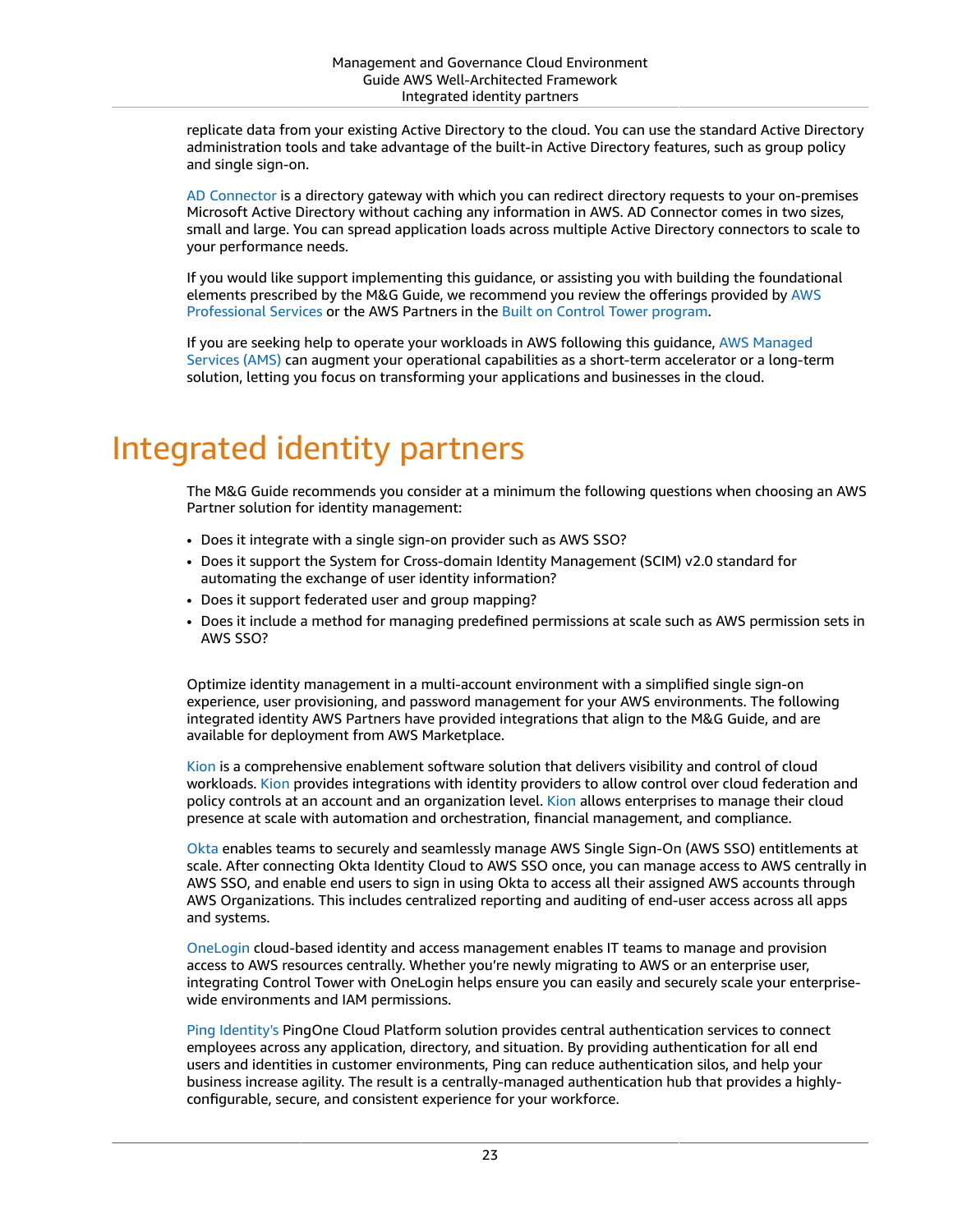[Sonrai Dig](http://aws.amazon.com/marketplace/solutions/control-tower/security/#Sonrai_Security) is an enterprise cloud security platform providing complete visibility across all multi-account AWS environments. Using Dig's Cloud Identity Entitlement Management (CIEM) capabilities, you can continually inventory your identities (people and non-people), compute their effective (end-to-end) permissions, enforce least privilege, and alert on any deviations as soon as they are detected.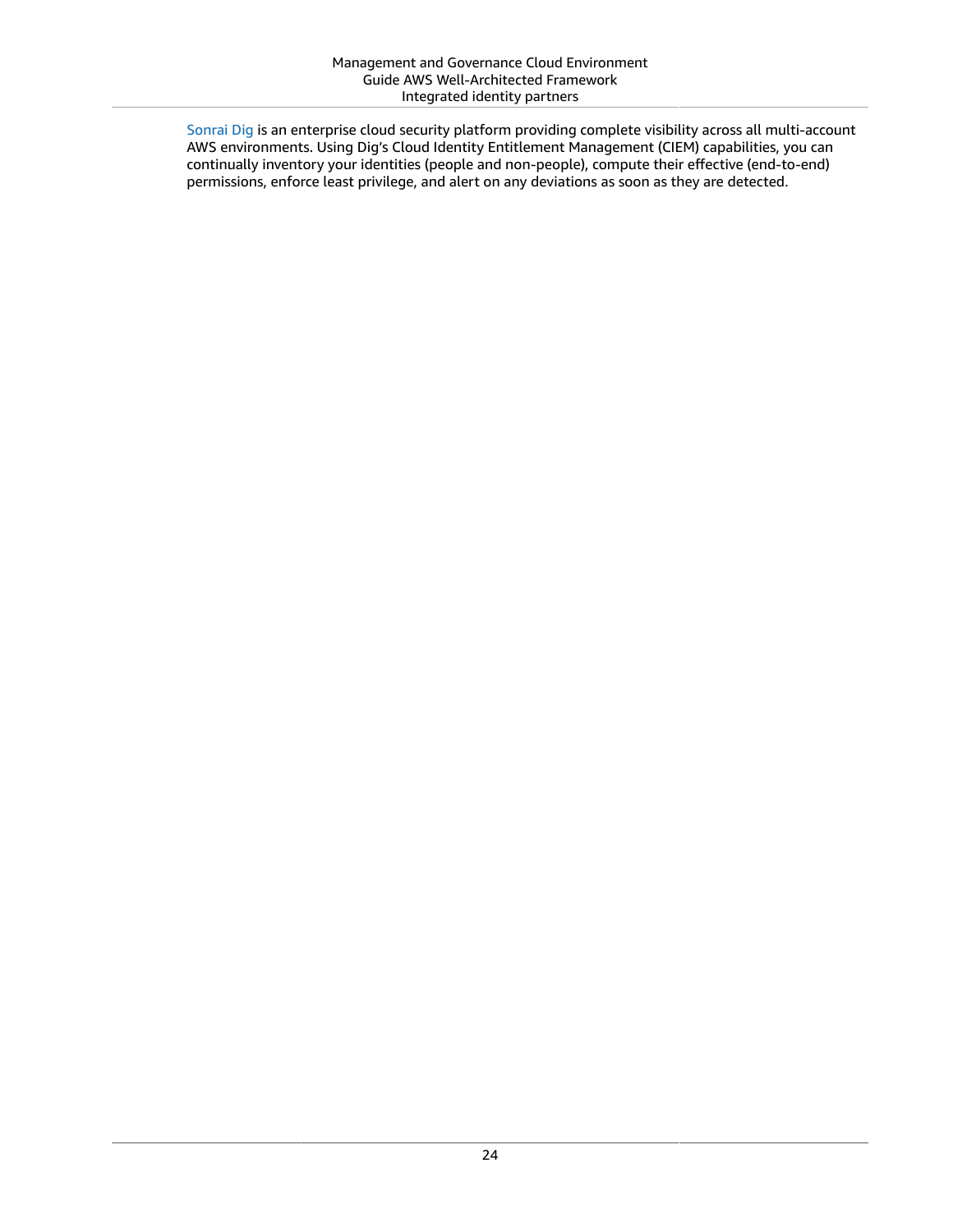# <span id="page-29-0"></span>Security management

Security plays a key role and is foundational to all functions of the M&G Guide. Security management is the process of setting up, measuring, and improving security processes and tools. The M&G Guide focuses on cloud-ready environments so that you are well prepared to host your workloads. We recommend following the security best practices described in the [Well-Architected](https://docs.aws.amazon.com/wellarchitected/latest/security-pillar/welcome.html) Security Pillar whitepaper for each type of workload you run on AWS. You will find that the same principles for wellarchitected workloads apply for how you effectively secure and manage cloud-ready environments. Specifically, the security pillar includes a comprehensive view of the best practices for management and governance of security capabilities, some of which are highlighted later in this guide. Further information on cloud adoption best practices that align with the Security Pillar can also be found in [AWS](http://aws.amazon.com/professional-services/CAF/) CAF.

To scale with AWS, it is important to continually address and refine your security capabilities alongside the rest of your management and governance functions. This includes the identification, management, and resolution of security issues and findings across all your environments. As your scale increases with AWS, it is essential to adapt your security management to the dynamic nature and ephemeral lifespan of cloud resources. This adaptation includes response mechanisms as well as ownership. In some cases, ownership of security might merge with, and in other cases require new, accountability and responsibility models.

The M&G Guide recommends standard ways to address AWS security across the eight management and governance functions. For instance, in the Controls and Guardrail section, we demonstrate the need for security controls to be included across your management and governance tooling. In this Security Management section, we outline security tools and functions that are equally important to operating and scaling efficiently. Each area of your cloud operations is responsible for implementing appropriate security controls. These should include capabilities to identify, protect, detect, respond, and recover from security issues and events.

# <span id="page-29-1"></span>Security architecture

The AWS Security Reference [Architecture](https://docs.aws.amazon.com/prescriptive-guidance/latest/security-reference-architecture/welcome.html) (AWS SRA) is a holistic set of guidelines for deploying the full complement of AWS security services in a multi-account environment that is aligned to the [Well-](https://docs.aws.amazon.com/wellarchitected/latest/security-pillar/welcome.html)[Architected](https://docs.aws.amazon.com/wellarchitected/latest/security-pillar/welcome.html) Security Pillar. This overall architectural guidance complements detailed, service-specific recommendations, such as those found in the AWS Security [Documentation](https://docs.aws.amazon.com/security/). For example, AWS SRA recommends complementing the security architecture implemented in your environments with a specific OU and account for security tooling. Where services support this, delegate administration of securityrelated services to the security tooling account. The security tooling account will then serve as a central pane of glass to the member accounts, providing insights for extended detection and response (XDR) activities. Where required, also provide for engineering and builder teams to create specialized or localized security capabilities that are specific to their workloads. Note that this reference architecture can be extended to include AWS Partner solutions following the same patterns.

# <span id="page-29-2"></span>Automated findings and campaigns

Following the prescriptive guidance in the controls and guardrails section of this guide, after you have detective controls in place across your multi-account strategy, deviations from the controls should result in security findings. A *finding* is a specific deviation from a control associated with a specific AWS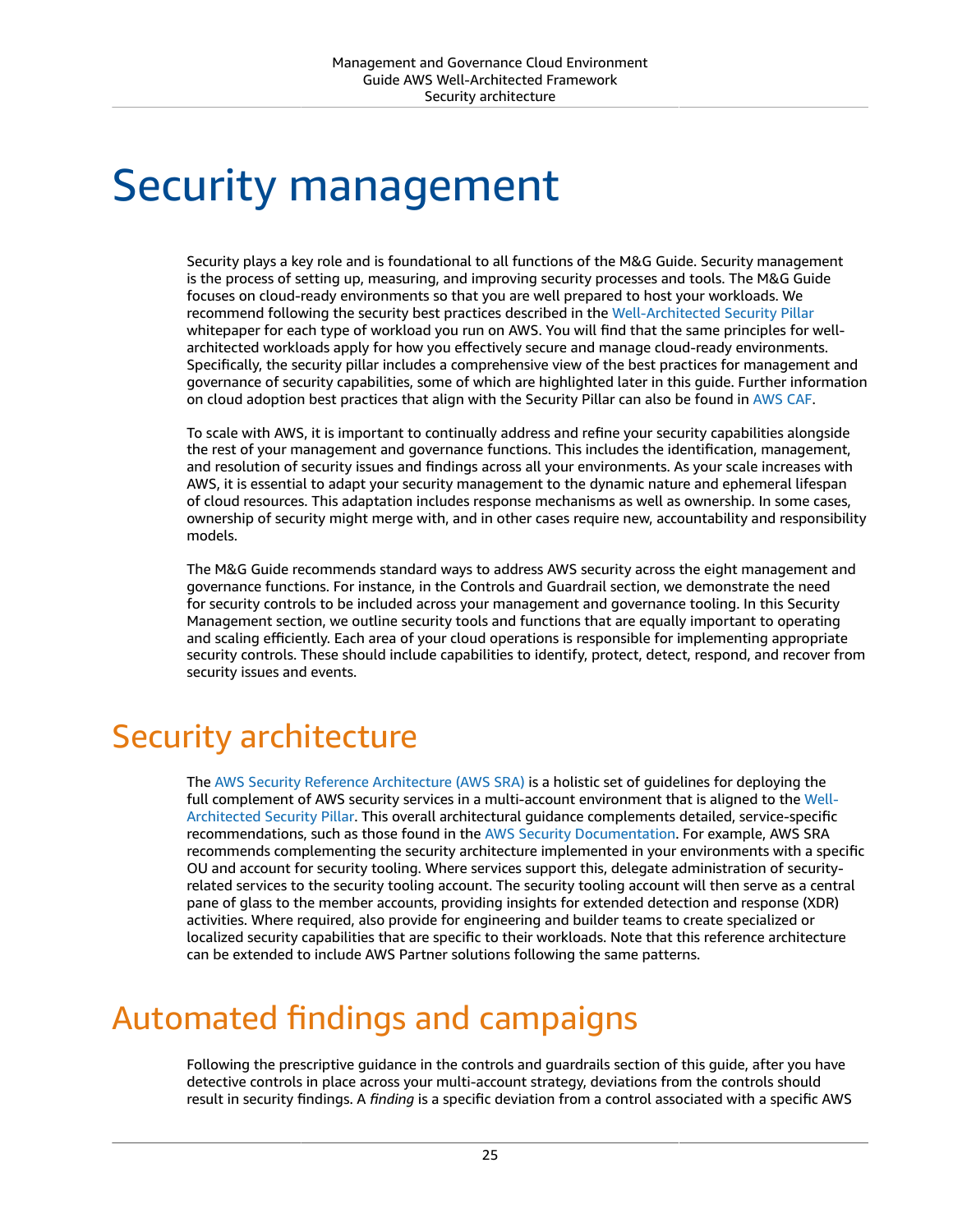account, AWS Region, environment, or resource. For each detective mechanism you have, you should also have a clearly defined process in the form of a runbook or playbook to investigate. Tickets should be automatically created based on findings with information about the deviation, remediation guidance, and deadlines. Tickets are assigned to the resource, account, or environment owner.

A *campaign* is a way to aggregate issues around a particular control or set of controls and drive action towards remediation. Campaigns include the development of campaign metrics to measure progress. You can also use campaigns and tickets to drive action to have account owners put preventive controls in place.

Note that both campaigns and findings will need to be tuned along with your threat detection tools. This tuning will allow you to remove any noise created from false positives or negatives. In contrast, any patterns from campaigns or findings will need to be translated to additional controls and guardrails.

### <span id="page-30-0"></span>Security metrics

A mature internal security metrics program is crucial for managing security in the cloud. In general, this is completed by following the guidance of "what gets measured, gets done". After you have controls in place, security metrics are the primary way to assess whether your security posture is improving, and whether your controls are adequate. You should have metrics for each part of your security organization, and these metrics should be reviewed regularly to verify that they have the right level of organizational buy-in and attention. For example, mean time to identify (MTTI) root cause and mean time to respond (MTTR) provide insights into your security incident response effectiveness. Make sure that you have good processes and continuous improvement around capturing, reviewing, and remediating insights gained from them.

### <span id="page-30-1"></span>Security response management

Enterprises are mandated to protect their digital infrastructure from a wide range of threats and require in-depth visibility into their infrastructure and applications to make faster data-driven decisions. Enterprises need to take proactive actions to ensure timely threat intelligence. Security solutions must monitor workloads in real-time, identify security issues, and expedite root-cause analysis. Essential elements of these tools allow you to Identify, prioritize, and mitigate threats, gain visibility into suspicious activities, and acknowledge risks. The Security Pillar outlines specific recommendations for building your workloads while thinking proactively about security. This is the foundation for helping ensure that you can respond effectively to security insights you are gathering.

Security management functions are responsible for analyzing and responding to security events. Where in the past this was done with human-powered processes, we recommend you automate these identification and remediation systems. This automation will help increase your security posture along with your ability to scale. At cloud scale, use automated workflows wherever possible to investigate events of interest and gather information on unexpected changes. Require that these workflows be tested in development environments to ensure operational resilience. Detect advanced security threats by combining monitoring from network, firewall, identity, control plane, vulnerability and patch management, workloads, and data protection processes with your existing threat detection capabilities. Threat detection can be used to determine the expected pattern of API calls per role, application, or service, and determine the levels that indicate an unexpected deviation. This activity will allow you to maximize your telemetry by layering behavioral analytics with your log analytics. The Security Pillar outlines how to build a comprehensive detective capability with options that include automated remediation and AWS Partner solutions. This capability is enabled through the [configuration](https://docs.aws.amazon.com/wellarchitected/latest/security-pillar/configure.html) of [environments](https://docs.aws.amazon.com/wellarchitected/latest/security-pillar/configure.html) with centralized analysis of logs, findings, and metrics. Automating aspects of your incident management process also improves reliability and increases the speed of your response, which creates an environment easier to assess in after-action reviews.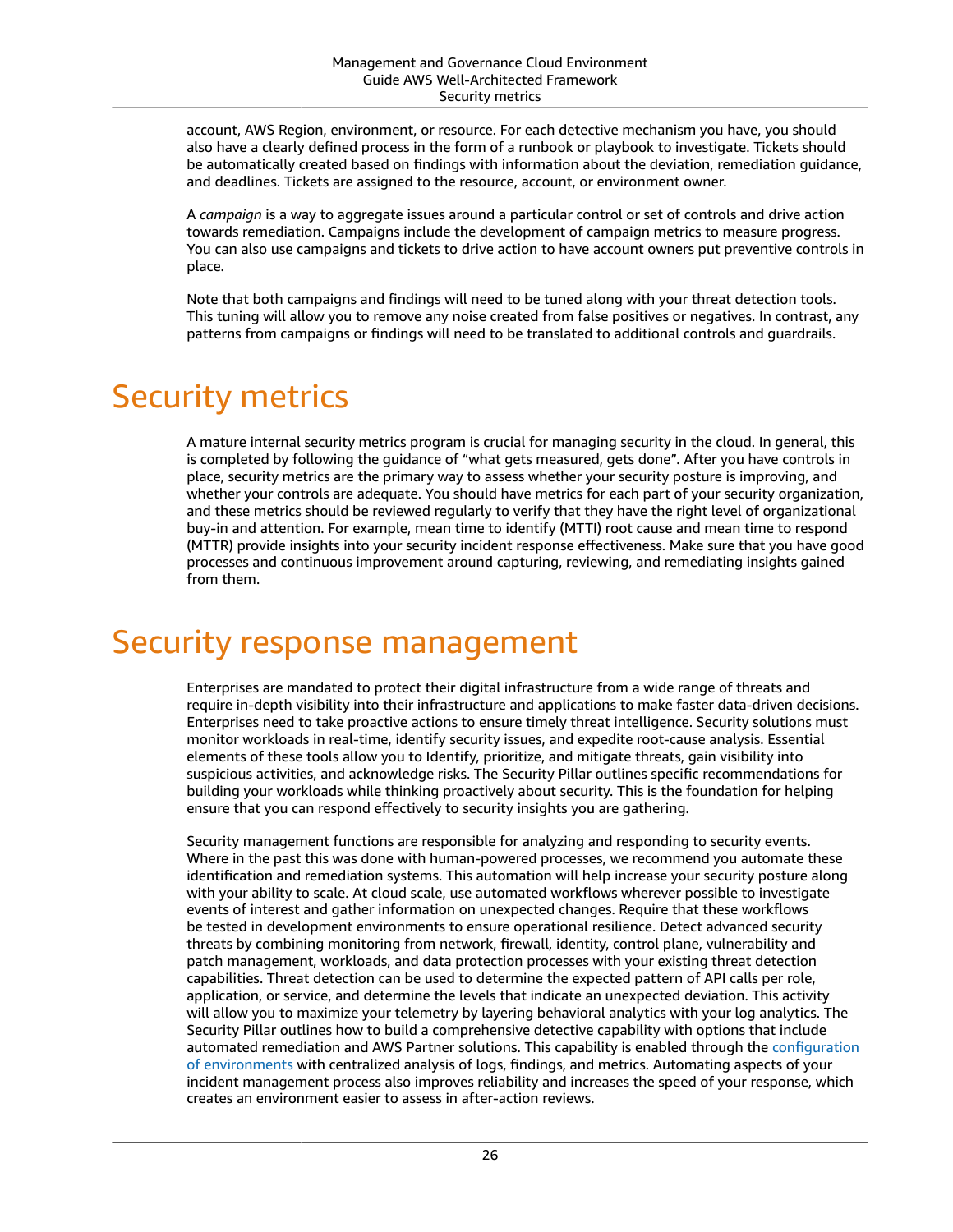# <span id="page-31-0"></span>Interoperable functions

The eight management and governance functions, supported by AWS services and AWS Partner solutions, work together and interoperate to reduce complexity. Outputs from functions are used to inform or integrate with other functions. For security management this includes:

- **Controls and guardrails** continually updated and tuned as a result of your security findings and patterns.
- Changes in the definition or behavior of your **Network connectivity** as part of your security findings and patterns, with automated remediation when applicable.
- Changes in the definition or behavior of your **Identity management** as part of your security findings and patterns, with automated remediation when applicable.
- A **Service management** framework integrated such that security incident response procedures and vulnerability management procedures (including security incident response findings and campaigns) are integrated with tooling from the service management framework.
- Centralized **Monitoring and observability** tools informing security management functions, with specific automated remediation.
- Unexpected changes in cost and spend patterns as part of your **Cloud Financial Management**, which should be visible and are included in your security findings and patterns, with automated remediation when applicable.
- Security tools which are **Sourced and distributed** with preconfigured security controls in a hub and spoke pattern across your environments.

# <span id="page-31-1"></span>Implementation priorities

For security management, we recommend that you deploy your security capabilities (XDR, CSPM, etc.) using the same mechanisms as the base foundation of capabilities for each of your accounts. In the Controls and guardrails section, we recommend that you begin with assessing your risk posture and [developing](http://aws.amazon.com/blogs/security/how-to-approach-threat-modeling/) a threat model, and thereafter selecting appropriate controls for each environment. In addition, you should set a foundation with specific security tools aligned to your environments and accounts, additional logging, and integration to your incident management and security analytics capabilities.

#### <span id="page-31-2"></span>Design a Well-Architected security environment

Design capabilities with governance and security instrumentation in mind, following the best practices described in the AWS [Well-Architected](https://docs.aws.amazon.com/wellarchitected/latest/security-pillar/welcome.html) Security Pillar. Your security [foundations](https://docs.aws.amazon.com/wellarchitected/latest/framework/a-sec-security.html) should include:

- Separating and securing your workloads across a multi-account strategy
- Identifying and validating control objectives based on your compliance requirements and risk assessments
- Recognizing and staying up to date with the latest security threats and vectors, recommendations, and effective controls
- Establishing secure baselines and templates for security mechanisms that are tested and validated continually as part of your build, pipelines, and processes
- Identifying and prioritizing risks using threat modeling
- Evolving the security posture of your workloads using new features and enhancements of AWS and AWS Partner services
- Enabling encryption at rest and in motion for cloud storage, databases and traffic that includes sensitive data in motion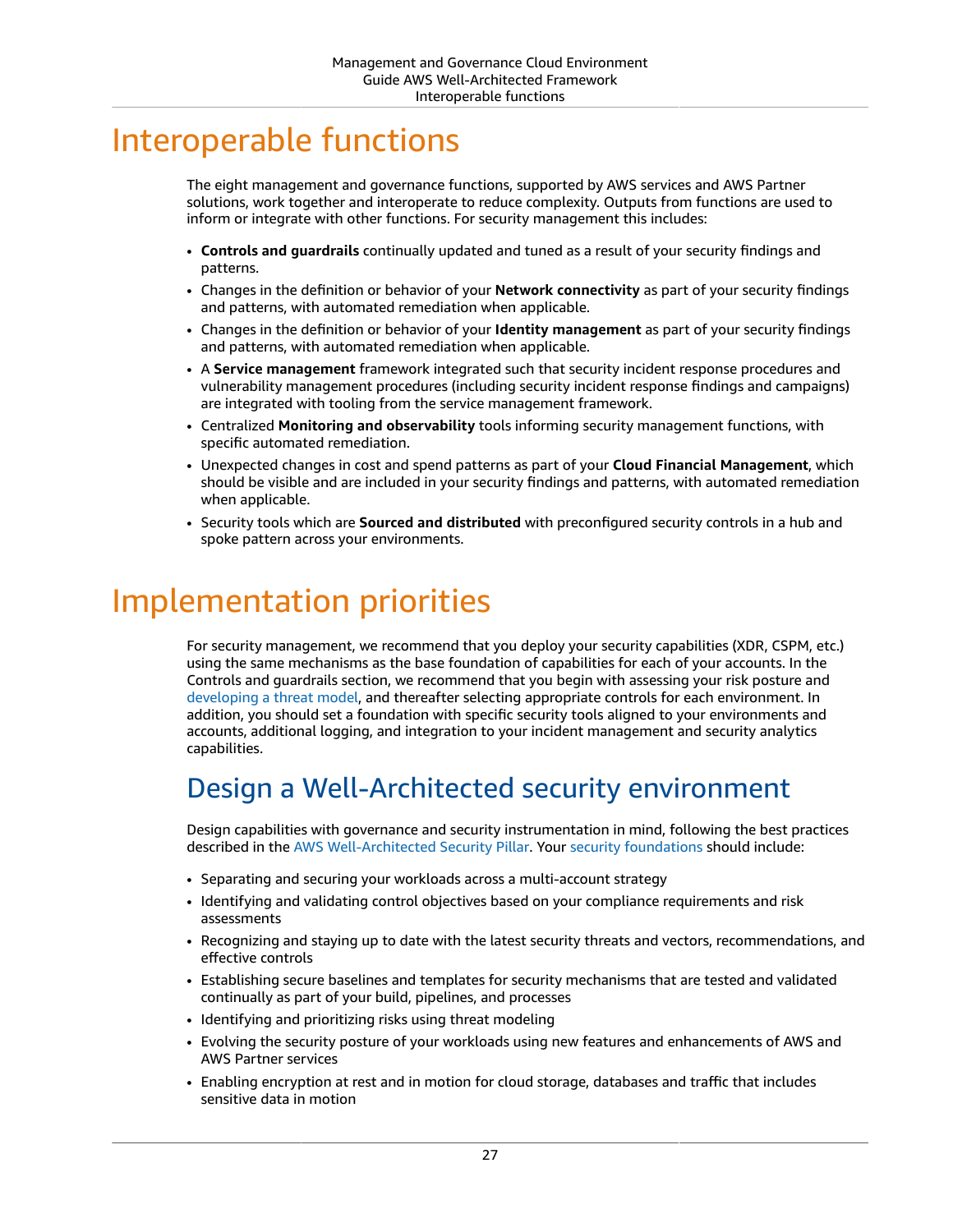#### <span id="page-32-0"></span>Choose security tools to match your enterprise needs

Security monitoring tools should allow for granular security monitoring across infrastructure, applications, and workloads as well as provide aggregated views for pattern analysis. As with all other security management tools, it is important to extend your XDR tools to provide functions to assess, detect, respond, and remediate the security of your applications, resources, and environments on AWS. Using these tools with the interoperable functions of the M&G Guide can provide a mechanism for you to enable further use cases for compliance monitoring, incident response, DevSecOps integration, risk assessment and visualization. Cloud Security Posture Management (CSPM) tools can also be used to manage and remediate common vulnerabilities and exposures (CVEs) in your AWS environments. Use a vulnerability management solution that assesses infrastructure and applications for vulnerabilities or deviations from best practices, and produces a detailed list of findings prioritized by level of severity.

#### <span id="page-32-1"></span>Analyze and model for threats

Implement continual monitoring and measurement against industry and security benchmarks. When designing your instrumentation approach, determine what types of event data and information will best inform your security management functions. This monitoring should encompass several attack vectors including service usage. Your security foundations should include a comprehensive secure logging and analytics capability across your multi-account environments that includes the ability to correlate events from multiple sources.

Prevent changes to this configuration with specific controls and guardrails. AWS Security Hub and AWS Partner tools provide dashboards across a multi-account environment and should be integrated with [event-triggering](http://aws.amazon.com/solutions/implementations/aws-security-hub-automated-response-and-remediation/) systems in AWS for security and incident event management functions. Develop thresholds and metrics based on expected behavior of your environments. Use anomaly detection to identify unintended activities when thresholds are exceeded. Configure and monitor Amazon CloudWatch alarms for exceeded thresholds across IAM activity, resource creation, failed access attempts, policy and configuration changes, VPC-related changes (security groups, NACLs, gateways, and route tables), API calls, and activities in unapproved AWS Regions.

Develop a threat modeling practice to engage with business stakeholders, cloud infrastructure architects, compliance, application developers, security and other key stakeholders. The AWS Well-Architected Framework calls out threat modeling as a specific best practice within the Security Pillar, under the question SEC 1: How do you securely operate your [workload?](https://docs.aws.amazon.com/wellarchitected/latest/framework/a-sec-security.html) Preventive, detective, and responsive controls should be put in place as responses to both workload and environment level threats identified in threat modeling exercises.

Enable log aggregation as a foundation for your threat modeling and log analytics capabilities that is extended as new accounts or environments are created, updated, or deleted. Use XDR with multiple telemetry sources to identify if correlated events qualify as recordable incidents. Use the threat model as the basis for table top exercises, building incident response playbooks and runbooks, and develop automated testing. Codify your compliance objectives using AWS Config or AWS Partner products.

#### <span id="page-32-2"></span>Automate incident management workflows, findings, and campaigns

The [Security](https://docs.aws.amazon.com/wellarchitected/latest/security-pillar/welcome.html) Pillar outlines how to build a comprehensive detective capability with options that include automated remediation and AWS Partner integrations. This capability is enabled through the configuration of [environments](https://docs.aws.amazon.com/wellarchitected/latest/security-pillar/configure.html) with centralized analysis of logs, findings, and metrics. Typical automation might include AWS Lambda function "responders" that react to specific changes in the environment, orchestrating automatic scaling, isolating suspect system components, deploying just-intime investigative tools, and creating workflow and ticketing to shut down and learn from a closed loop organizational response. Each account, application, or resource should be provisioned with a baseline configuration aligned with your security operations. This includes provisioning specific security tools,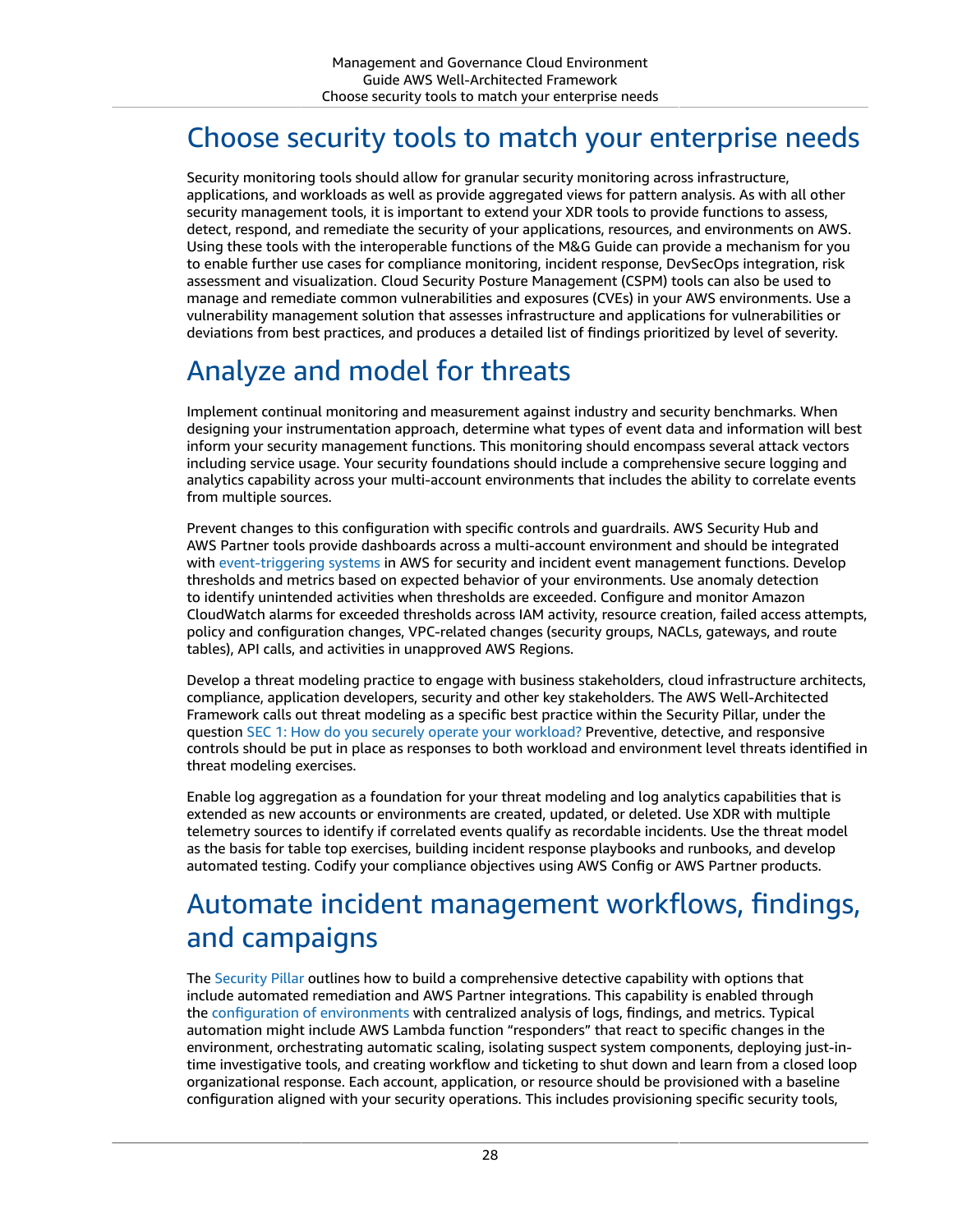which also align to your observability requirements. Develop remediation processes which allow you to isolate cloud resources for forensic analysis.

#### <span id="page-33-0"></span>Select, measure, and continually improve your security metrics

Follow the guidance of "*what gets measured, gets done*". Implement metrics for each part of your security organization and review regularly to verify you have the right level of organization buy-in and attention. Measure the performance of your security operations along with the threats themselves. Include metrics around your security operations paired with metrics around security campaigns, findings, and tools. For example, mean time to identify (MTTI) root cause and mean time to respond (MTTR) provide insights into your security incident response effectiveness. Drive operational insights and reviews to continually improve your threat modeling, threat detection, incident management, and response and remediation capabilities.

# <span id="page-33-1"></span>AWS security management services

The following AWS services can be used to help you meet the prescribed benefits of the M&G Guide:

AWS [Security](http://aws.amazon.com/security-hub/) Hub is a cloud security posture management service that performs security best practice checks, aggregates alerts, and enables automated remediation. AWS Security Hub aggregates, organizes, and prioritizes your findings from multiple AWS services as well as from AWS Partner solutions, enabling you to quickly assess the security posture across your AWS accounts. AWS Security Hub runs automated configurations and compliance checks based on open standards, such as CIS Benchmarks, NIST frameworks, and AWS Foundational Security Best Practices.

Amazon [GuardDuty](http://aws.amazon.com/guardduty/) is a threat detection service that continually monitors for malicious activity and unintended behavior to protect your AWS accounts, workloads, and data stored in Amazon S3. Amazon GuardDuty uses machine learning, anomaly detection, and integrated threat intelligence to identify and prioritize potential threats. GuardDuty analyzes tens of billions of events across multiple AWS data sources, such as AWS CloudTrail event logs, Amazon VPC Flow Logs, and DNS logs.

Both AWS Security Hub and Amazon GuardDuty have the concept of an *administrator* and *member* account. The administrator account can view the aggregated findings of all member accounts within a Region. You should delegate administration of Security Hub and GuardDuty to the security audit account provisioned by AWS Control Tower.

AWS Security Hub Automated Response and [Remediation](http://aws.amazon.com/solutions/implementations/aws-security-hub-automated-response-and-remediation/) is a solution that uses AWS Security Hub to provide a ready-to-deploy architecture and a library of automated playbooks. The solution creates an AWS Service Catalog portfolio of predefined security response and remediation actions called playbooks. Individual playbooks are deployed in the Security Hub primary account. Each playbook contains the necessary custom actions, AWS Identity and Access Management (IAM) roles, Amazon CloudWatch Events, Systems Manager automation documents, AWS Lambda functions, and AWS Step Functions needed to start a remediation workflow within a single AWS account, or across multiple accounts.

Amazon [Detective](http://aws.amazon.com/detective/) automatically collects log data from your AWS resources and uses machine learning, statistical analysis, and graph theory to build a linked set of data that enables you to easily conduct faster and more efficient security investigations.

AWS [Control](http://aws.amazon.com/controltower/) Tower implements centralized logging and audit accounts that use AWS CloudTrail and Amazon CloudWatch. This is done using AWS Config for detective guardrail enablement, and SCPs from AWS Organizations for preventive controls.

AWS Systems [Manager](http://aws.amazon.com/systems-manager/) allows you to create automated responses to security misconfigurations via specific automation documents, with patch management functions.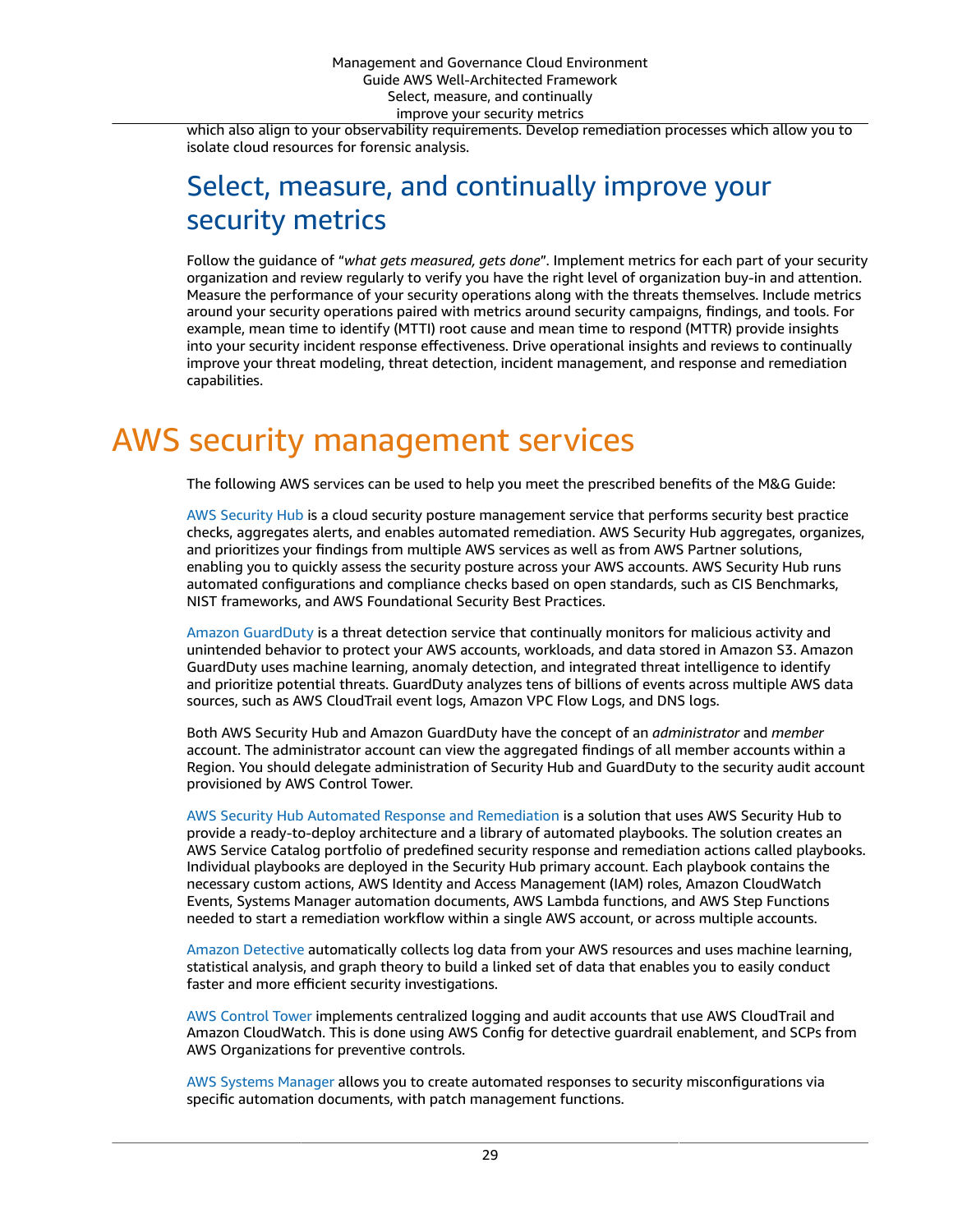Using automated reasoning [technology](http://aws.amazon.com/security/provable-security/) (the application of mathematical logic to help answer critical questions about your infrastructure), AWS is able to identify opportunities to improve your security posture. We call this *provable security* providing higher assurance in security of the cloud and in the cloud. Automated reasoning capabilities include IAM Access [Analyzer,](http://aws.amazon.com/iam/features/analyze-access/) VPC [Reachability](https://docs.aws.amazon.com/vpc/latest/reachability/what-is-reachability-analyzer.html) Analyzer, Amazon [CodeGuru](http://aws.amazon.com/codeguru/), [Amazon](http://aws.amazon.com/s3/features/block-public-access/) S3 Block Public Access, and Amazon Inspector network reachability.

If you would like support implementing this guidance, or assisting you with building the foundational elements prescribed by the M&G Guide, we recommend you review the offerings provided by [AWS](http://aws.amazon.com/professional-services/) [Professional](http://aws.amazon.com/professional-services/) Services or the AWS Partners in the Built on Control Tower [program.](http://aws.amazon.com/controltower/partners/)

If you are seeking help to operate your workloads in AWS following this guidance, AWS [Managed](http://aws.amazon.com/managed-services/) [Services](http://aws.amazon.com/managed-services/) (AMS) can augment your operational capabilities as a short-term accelerator or a long-term solution, letting you focus on transforming your applications and businesses in the cloud.

### <span id="page-34-0"></span>Integrated security management partners

The M&G Guide recommends you consider the following questions when choosing an AWS Partner solution for security management functions:

- Is the solution from an AWS Security Competency Partner?
- Does the solution support multi-account, and work across all your required AWS Regions?
- Are security findings aligned to your controls and guardrails surfaced with appropriate remediation steps? Is this auditable?
- Does the AWS Partner incorporate new threat vectors, maintain and manage their own findings, and add them to the operations tools on a regular basis?
- Does the solution provide analysis and troubleshooting tools for security operations teams?

To help improve the security posture across a multi-account environment, you need to implement security functions, such as vulnerability assessment, firewalls, and intrusion prevention. AWS Marketplace offers integrated software solutions for AWS Control Tower that help enterprises secure diverse workloads and provide broader visibility into assets, events and vulnerabilities.

Alert Logic Managed [Detection](http://aws.amazon.com/marketplace/solutions/control-tower/security/#AlertLogic) and Response (MDR) is always on, providing protection across your entire organization through five key elements: intelligence driven by data and humans, a scalable MDR platform, security experts named to your account, security insights at your fingertips, and protection tailored to each asset in your environments.

Aqua [Security](http://aws.amazon.com/marketplace/solutions/control-tower/security/#AquaSecurity) SaaS provides a SaaS-based, cloud security posture management (CSPM) solution for AWS Control Tower. Aqua CSPM continually audits your AWS accounts for security risks and misconfigurations. This is performed across hundreds of configuration settings and compliance best practices, enabling consistent, unified multi-account security. It also provides self-securing capabilities to help ensure your cloud accounts do not drift out of compliance by applying a policy-driven approach.

[Cloud Custodian](http://aws.amazon.com/security-hub/partners/) is a tool that unifies the dozens of tools and scripts most enterprises use for managing their public cloud accounts into one open source tool. It uses a stateless rules engine for policy definition and enforcement, with metrics, structured outputs and detailed reporting for clouds infrastructure. Cloud Custodian's integration with Security Hub allows it to both send findings to Security and receive findings for response and remediation actions.

[Crowdstrike](http://aws.amazon.com/marketplace/solutions/control-tower/security/#CrowdStrike) Falcon Endpoint Protection uses advanced artificial intelligence (AI), machine learning, behavioral protection, kernel level visibility and proactive threat hunting to identify potential attacks in real time. For enterprises who are adopting or migrating to cloud workloads, CrowdStrike Falcon Endpoint Protection provides comprehensive visibility and breach protection allowing you to rapidly adopt and secure technology across any workload.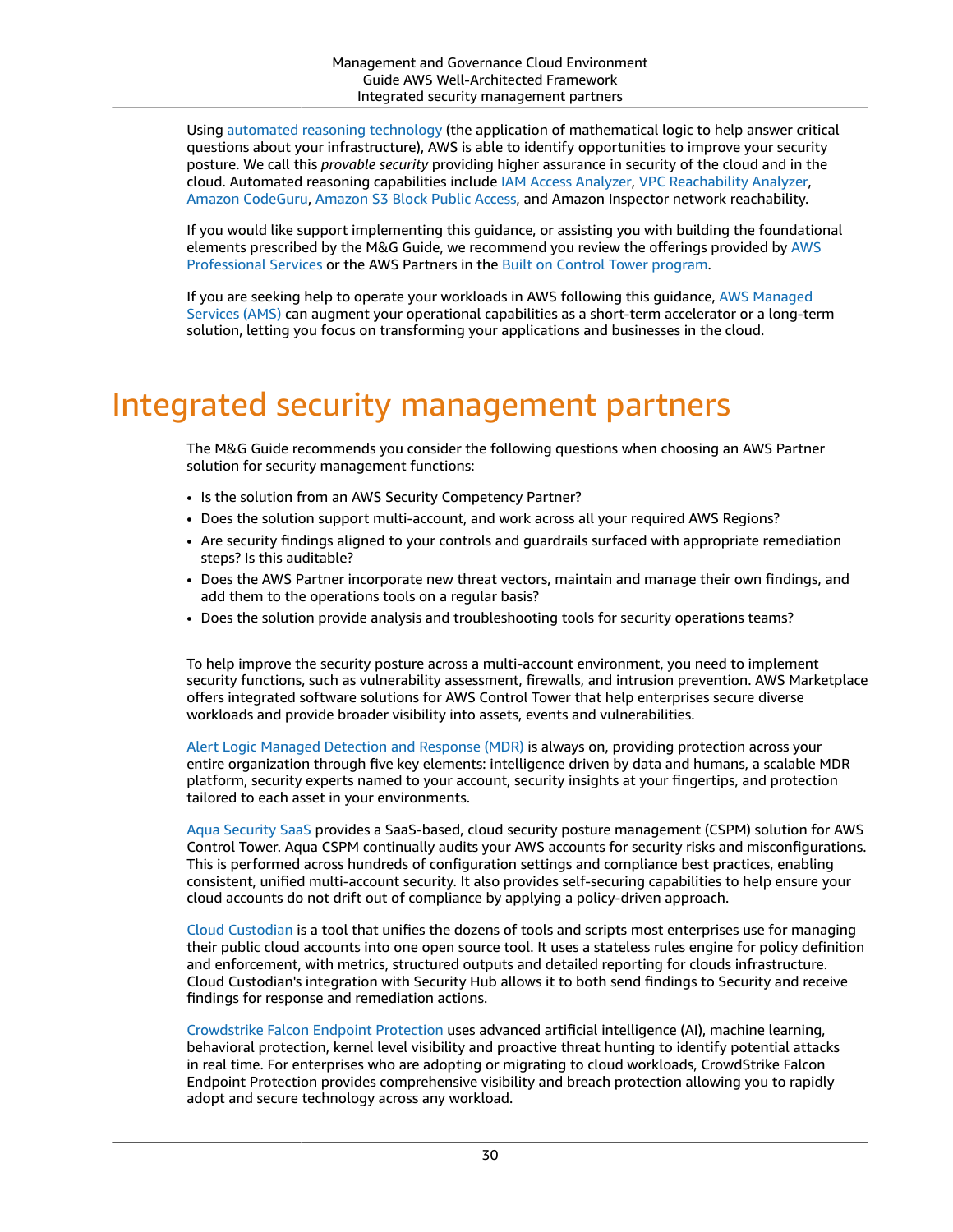[ExtraHop](http://aws.amazon.com/marketplace/solutions/control-tower/network-orchestration/#ExtraHop) Reveal(x) 360 provides multi-layered visibility, threat detection, and investigation in AWS via integrations with Amazon VPC Traffic Mirroring for packet-level visibility and VPC Flow Logs for broad coverage. ExtraHop is an AWS Security Competency Partner and offers a free trial of Reveal(x) 360. To learn more, see Reveal(x) 360 in the AWS Marketplace.

[Logz.io](http://aws.amazon.com/marketplace/solutions/control-tower/siem/#Logz.io) AI-Powered ELK-as-a-Service is a cloud-native observability platform providing unified monitoring, troubleshooting, and security for distributed cloud environments. Intelligent log analytics help engineers and businesses resolve incidents faster and simplify cloud security. Logz.io's analytics and optimization tools help businesses reduce overall logging expenses and identify production and security incidents in real time.

Palo Alto [Prisma](http://aws.amazon.com/marketplace/solutions/control-tower/security/#Palo_Alto) Cloud provides cloud security posture management (CSPM) and cloud workload protection (CWP) as a single pane of glass for comprehensive visibility and control. Securely provision automated account registrations, continual governance, and enterprise-wide management of multiple AWS accounts in just a few clicks. Prisma Cloud also extends cloud automation to integrated Lambda serverless remediation and manages it through a common policy and governance framework.

[Prowler](http://aws.amazon.com/security-hub/partners/) is a security assessment tool that gives customers direct insights into the security best practices of their AWS infrastructure. Customers can run Prowler to continuously monitor their security status. The main differentiators between Prowler and other existing services or solutions are the number of checks that are included out-of-the-box; no configuration needed to get insights; and no direct cost associated to its use. Prowler's checks follow guidelines from the CIS Amazon Web Services Foundations Benchmark and performs additional checks related to GDPR, PCI, and HIPAA. Prowler supports natively sending findings to AWS Security Hub.

[Qualys](http://aws.amazon.com/security-hub/partners/) The Qualys integration with AWS Security Hub provides customers the ability to consume security and compliance findings about their AWS Instances and accounts within the AWS Security Hub console. Customers have access to critical vulnerabilities, missing patches, open ports, as well as the compliance to CIS, PCI, NIST, HIPAA, and security policies of their Instances and AMIs. Customers can also assess misconfigurations of VPCs, Security Groups, Amazon S3, and IAM against the CIS Benchmark. The Qualys integration with AWS Security Hub allows customers to prioritize their risks and automate remediation using services, such as AWS Lambda.

[Rapid7](http://aws.amazon.com/security-hub/partners/) InsightVM, a vulnerability assessment solution, uses the power of the Insight platform to provide visibility across your modern ecosystem, prioritize risk using attacker analytics, and remediate or contain threats with SecOps agility. With InsightVM, vulnerabilities are discovered in real time and prioritized actionably. By integrating InsightVM with AWS Security Hub, vulnerabilities detected in a business's Amazon EC2 instances are automatically sent to AWS Security Hub for a holistic view of its cloud security posture. With additional vulnerability context from InsightVM, businesses can prioritize its team's security tasks more efficiently and reduce measurable risk in its AWS Cloud.

[Sonrai Dig](http://aws.amazon.com/marketplace/solutions/control-tower/security/#Sonrai_Security) is an enterprise cloud security platform providing complete visibility across all multi-account AWS environments. Built on our patented graph, Dig combines platform (CSPM), identity (CIEM), and data (Cloud DLP) controls, delivering speed and security where it matters in your cloud apps. Maturity Modeling effectively addresses alert fatigue by providing workload/environment context, while our Governance Automation Engine automates workflow, remediation, and prevention capabilities across cloud and security teams improving operational efficiency and ensuring end-to-end security.

[Splunk Cloud'](http://aws.amazon.com/marketplace/solutions/control-tower/siem/#Splunk)s integration into AWS Control Tower allows administrators to automatically configure and set up AWS services. Data from AWS CloudTrail, AWS Config, and other sources can be incorporated into your Splunk deployment using Kinesis Data Firehose and Splunk HTTP Event Collector (HEC). With Splunk Cloud, you can automatically collect data from newly vended AWS Accounts and dashboards and alert compliance with AWS Control Tower guardrails.

Sumo Logic [Cloud-Native](http://aws.amazon.com/marketplace/solutions/control-tower/siem/#SumoLogic) Machine Data Analytics pulls in critical operational data across services and accounts to give a unified view of AWS environments. Easily navigate from overview dashboards into account, Region, Availability Zone, or service-specific views. Intuitive navigation across logs and metrics data ensures that teams can quickly resolve issues, minimize downtime, and improve system availability.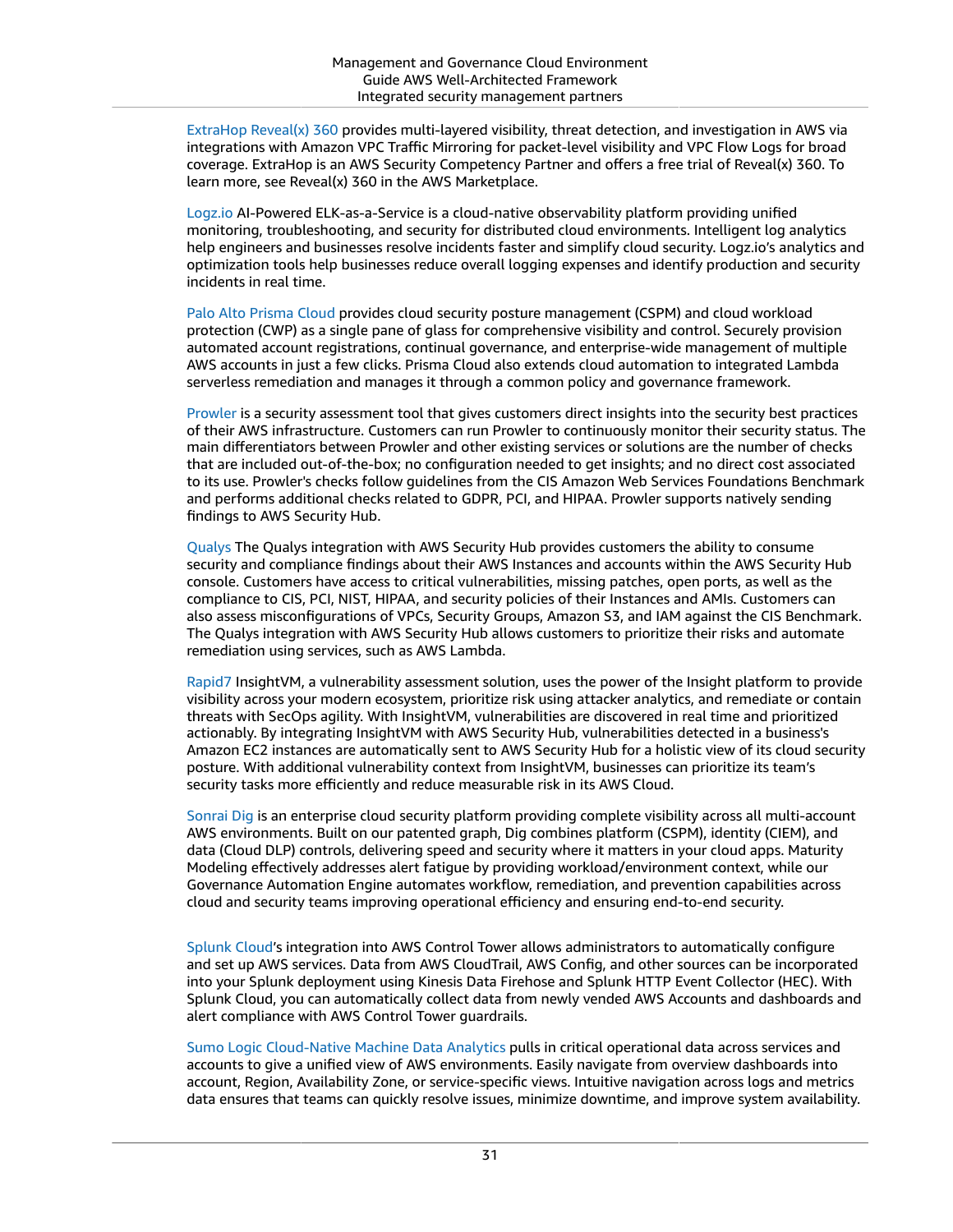The Sumo Logic Continuous Intelligence Platform automates the collection, ingestion, and analysis of application, infrastructure, security, and IoT data to derive actionable insights.

Sysdig [Secure](http://aws.amazon.com/marketplace/solutions/control-tower/operational-intelligence/#Sysdig) helps cloud and security teams detect and respond to threats, and manage cloud configurations, permissions, and compliance. Integration with AWS CloudTrail enables customers to protect existing and newly enrolled AWS accounts via AWS CloudTrail logs. Sysdig detects anomalous activity across AWS workloads with out-of-the-box policies based on open source Falco.

Tenable Vulnerability [Management](http://aws.amazon.com/marketplace/solutions/control-tower/security/#Tenable) for Modern IT, Tenable.io provides the most accurate information about assets and vulnerabilities in your IT environments. Available as a cloud-delivered solution, Tenable.io features the broadest vulnerability coverage, intuitive dashboard visualizations for rapid analysis, and seamless integrations that help you maximize efficiency and increase effectiveness.

Trend Micro Cloud One - [Workload](http://aws.amazon.com/marketplace/solutions/control-tower/security/#TrendMicro) Security is purpose-built for server, cloud, and container environments, providing visibility across your entire hybrid cloud. Automatically protect against vulnerabilities, malware, and unauthorized changes with a wide range of powerful and intelligent capabilities. Workload Security automatically integrates with the DevOps toolchain and includes a rich set of REST APIs, which facilitate deployment, policy management, health checks, and compliance reporting.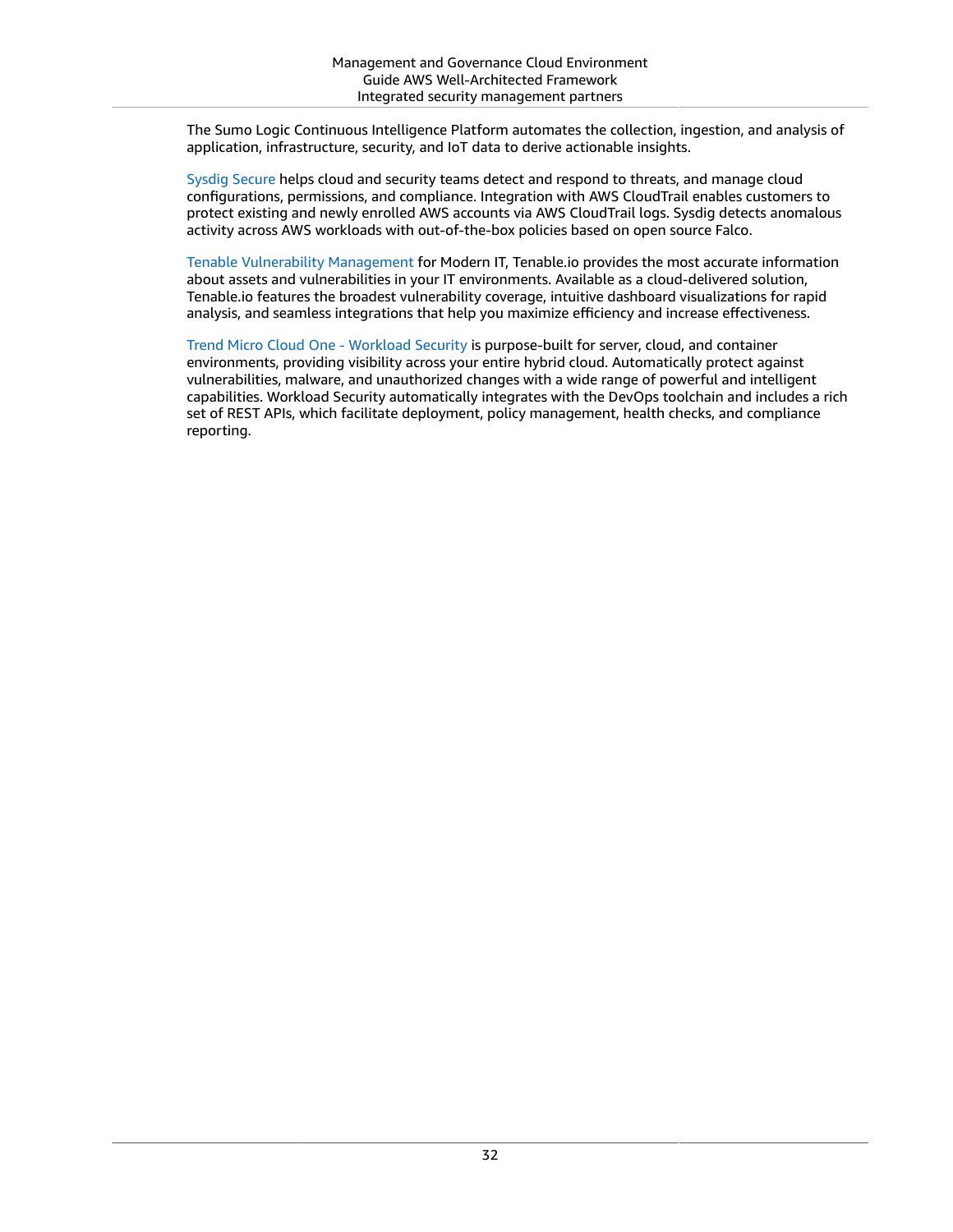# <span id="page-37-0"></span>Service management

The IT service management (ITSM) framework enables enterprises to align the relationship between people, process, and tooling needed through the lifecycle of IT services. The service management framework is also used to create evidentiary support for compliance and risk audits, Cloud Financial Management (CFM) capabilities, and business service requests. Enterprises also use ITSM tools to track business approvals, capture service issue resolutions, inventory technical assets, identify customer technical inquiries, and capture data points to make business decisions. These ITSM tools not only handle the daily operations for business services and applications (incidents/tickets, and CMDB transparency) but also enable everyday workflow and approvals of business requests (for example, facilities, HR, marketing, etc.). Integrating your service management framework to managing and governing your cloud capabilities will increase your operational excellence and agility.

The M&G Guide recommends five capabilities as a baseline for your service management framework within your AWS environments:

- Provisioning and request management
- Event and incident management
- Problem management
- Resource inventory management
- Change management

# <span id="page-37-1"></span>Provisioning and request management

Provisioning procedures help plan, implement, and maintain a stable technical infrastructure to support organizational business processes. Provisioning focuses on repeatable, standardized, approved, and curated templates to ensure resilient, cost effective, scalable resources. It enables enterprises to transition to a mindset of "infrastructure as code."

Request management helps in maintaining the curated templates as AWS Service Catalog items. Fulfillment to enterprise end users for any of the AWS services and infrastructure is ensured by AWS Service Catalog through an automated workflow-driven process. The M&G Guide recommends integrating your provisioning, request, and distribution processes with your ITSM tool suite.

### <span id="page-37-2"></span>Event and incident management

Event and incident management enables enterprises to control and restore environments and data. Event management helps in understanding what is currently happening, detect events, assess potential impact, and determine the appropriate control action. Event management provides the ability to detect and interpret environment issues, and initiate appropriate response and remediation. It is a basis for operational monitoring and control and an entry point for many service operation activities. Automation should be implemented where necessary, based on operations data and metrics. Analyzing event, incident, and operations metrics will support continual service improvement activities of service assurance. This analysis is used as inputs for organizational SLAs.

Incident management restores normal service operation and minimizes adverse business impacts on operations. Combining trend metrics with the identification of common or adverse patterns in service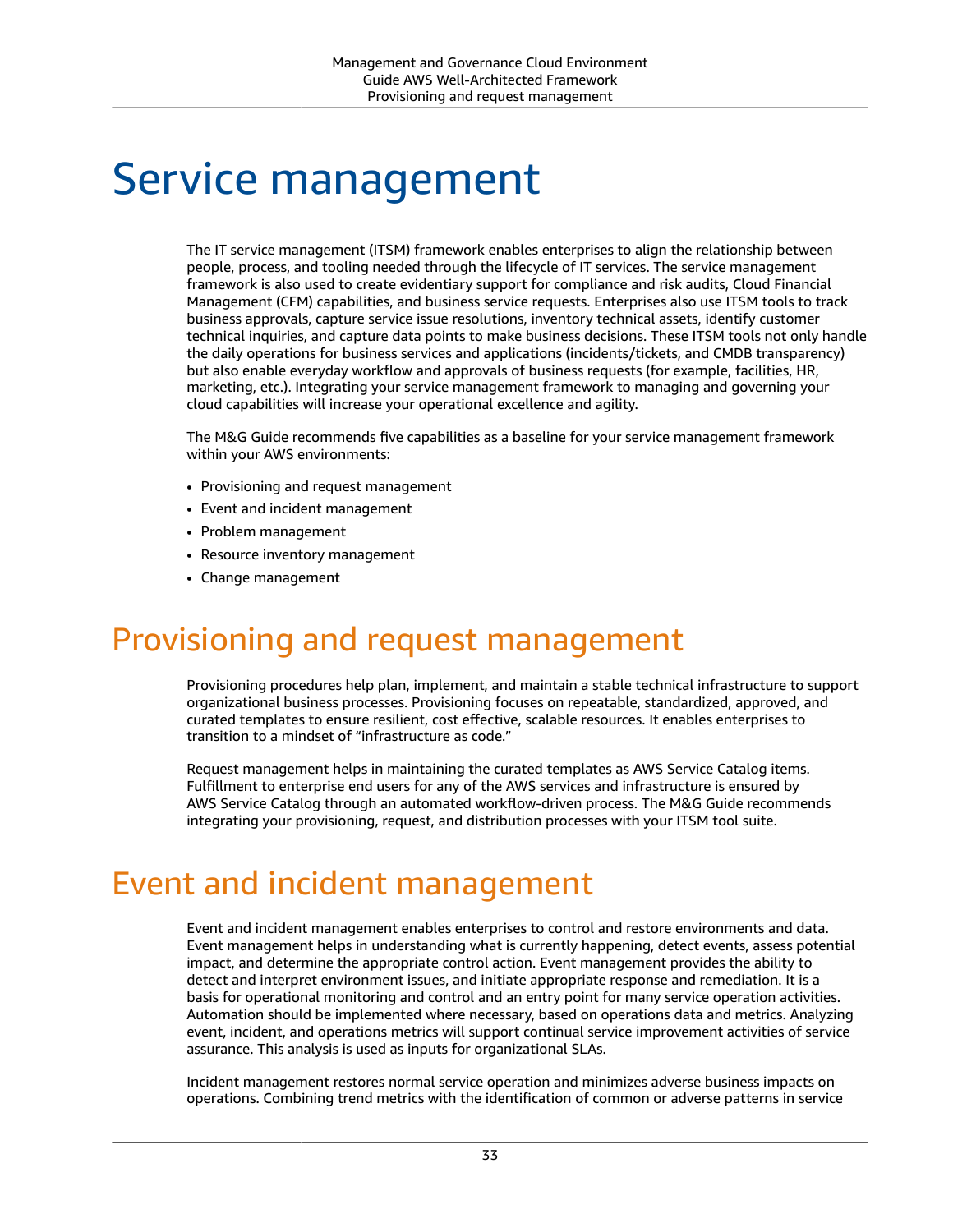designs, can also help inform service availability design and reporting calculations. The M&G Guide recommends you enable an issue management mechanism across your AWS accounts. Integrating AWS events with other ITSM processes, such as incident and change management, can also increase your ability to scale.

#### <span id="page-38-0"></span>Problem management

Problem management focuses on identifying and resolving underlying issues (root cause) in the production environment that can lead to incidents. Problems are the underlying causes of incidents. Initially, problem management enables you to resolve the root causes of incidents to minimize impact and prevent them from happening again. Over time, problem management enables you to predict similar incidents using trend analysis and helps you proactively correlate incidents.

The main focus of problem management is root-case analysis (RCA) with the goal of identifying why an incident occurred and defining measures so that similar incidents don't happen to resources such as applications, infrastructure, and procedures. At the core, problem management capabilities include RCA, incident analysis, knowledge management, collaboration, and reporting. The M&G Guide recommends that you extend and update existing incident and problem management capabilities with specific roles and responsibilities, support escalation paths, and standard operating procedures for your AWS environments.

### <span id="page-38-1"></span>Resource inventory management

Resource inventory management provides the ability to define and control the components of services and infrastructure, and maintain accurate configuration records. The configuration management database (CMDB) ensures assets required to deliver services are properly controlled, and that accurate and reliable information about those assets is continuously available. The goal of configuration management is to define and control service components and maintain accurate configuration records. CMDB provides a single source of truth of resources and their relationships. The CMDB enables resource transparency for:

- Compliance with corporate governance
- Audit support
- Visibility into service assets and their dependencies
- Cost optimization
- Effective change (impact analysis) and release management
- Faster incident and problem resolution

The CMDB ensures that systems configuration management is ubiquitous and scalable. As AWS adoption progresses and more applications are deployed and running on AWS, the complexity and interdependence might become challenging. The M&G Guide recommends using hierarchical configuration management tools to help manage configurations across account, environment, stack, application, and versions.

#### <span id="page-38-2"></span>Change management

Change management provides the ability to request, prioritize, authorize, and approve, schedule, and implement changes to assets. This helps provide a balanced approach to modify IT services while minimizing the risk to production environments. The evidentiary controls included with change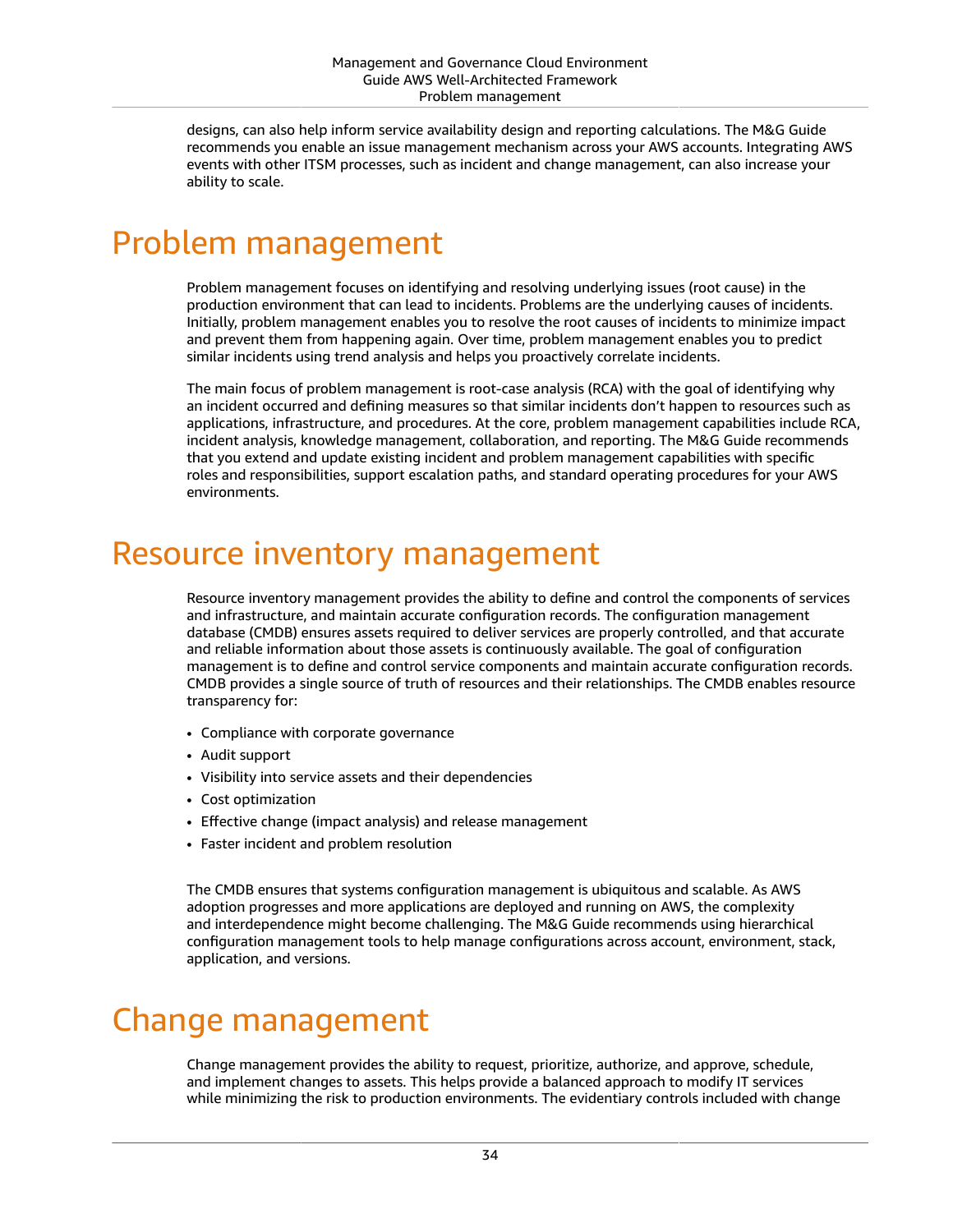management functions allow for ease of audit and compliance reporting. Distributing your infrastructure as code in your multi-account framework should be part of change management processes and approval. This basis facilitates the automation of changes and provides for the documentation, review, and storage of changes in configuration management tools. The M&G Guide recommends that you develop an iterative approach for integrating change management with automation and distribution functions.

### <span id="page-39-0"></span>Interoperable functions

The eight management and governance functions, supported by AWS services and AWS Partner solutions, work together and interoperate to reduce complexity. Outputs from these functions are used to inform or integrate with other functions.

For service management this includes:

- Resources, applications, and accounts provisioned from ITSM tools with embedded **Controls and guardrails**.
- **Network connectivity** designs, including boundaries and isolation, provisioned, updated, and recorded with ITSM tools.
- Aligned **Identity and access management** across ITSM and AWS tooling.
- Incorporating **Security management** runbooks and playbooks with your service management framework.
- Aggregating **Monitoring and observability** findings alongside incident management frameworks within ITSM.
- ITSM capabilities and configuration libraries aligned to **Cloud Financial Management** reporting and insights.
- **Sourcing and distribution** requests initiated from ITSM to support change and incident management.

# <span id="page-39-1"></span>Implementation priorities

Implementation priorities for service management include incorporating or establishing policies and procedures to account for cloud services. It is a best practice to involve your operations teams early in a preparation phase before migrating production workloads using iterative production readiness criteria and checklists. Use of ITSM tools and integration with AWS services can be accomplished in an iterative manner. For example, initially tooling and integration can be implemented manually and progressing to full automation in later phases. The M&G Guide recommends that you implement service management framework processes in a phased approach that establishes a cloud operational baseline and connects with your system of record declared ITSM tools.

#### <span id="page-39-2"></span>Integrate provisioning processes with the ITSM tool suite

Infrastructure as code templates are the cornerstone of distribution, but also enable full service management. Integrating your provisioning and distribution processes with your ITSM tool suite is an essential step. Prioritize common requests for self-service in your ITSM tool. When creating a service template naming convention across your accounts and workloads, establish a lifecycle management process using approvals and standard workflow processes. Build templates with operational metadata (tags) and parameters to be populated in alignment with the configuration management system. Sensitive data should not be used for tag keys or values. Ensure that template access is enforced across both distribution and ITSM tooling permissions.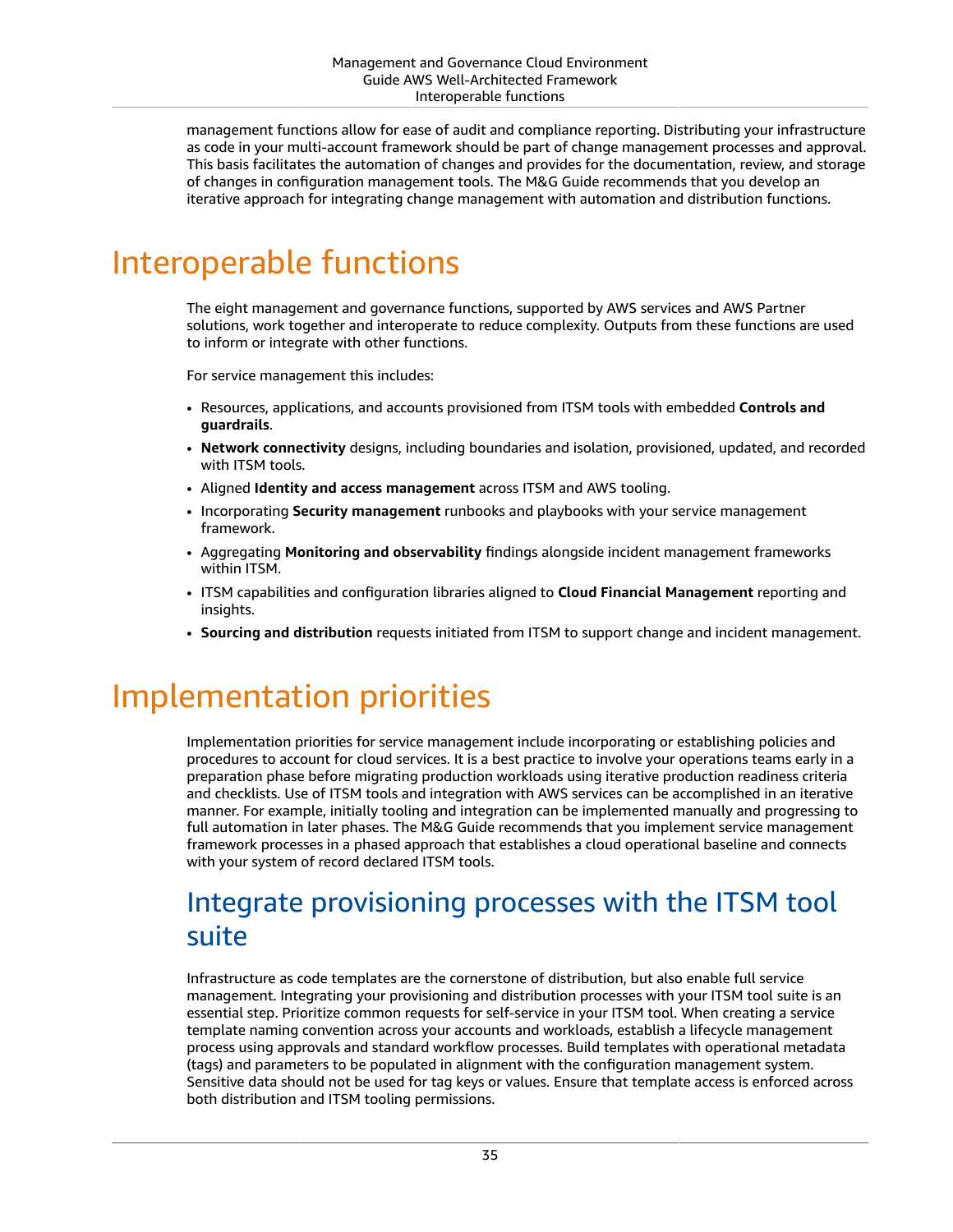#### <span id="page-40-0"></span>Enable event, incident, and problem management across your environment

Enable an issue management mechanism such as ticketing across your AWS accounts. Integrate event management with other ITSM processes, such as incident and change management. Identify service owners, dependencies, and third-party integrations required to scale effectively with updated event store and sourcing patterns. Extend existing roles, procedures, and governance activities to accommodate cloud scale. This extension includes: incident and problem management roles and responsibilities, support escalation paths, and standard operating procedures. Establish remediation runbooks for common issue patterns to improve mean time to repair. Use game-day scenarios to validate support procedures. Analyze service trends to help provide recommendations and improve designs of your applications, resources, and environments on AWS.

#### <span id="page-40-1"></span>Identify accounts, environments, and resources that require asset tracking

Identify the accounts, environments, and resources that require asset tracking for compliance. Update registration in the CMDB as part of the account and asset provisioning and decommissioning processes. Track standards (regulatory, enterprise, security, financial, etc.) and compliance of required resources within AWS by creating integrations to your ITSM tooling that will enable a federated view of your AWS services and resources.

#### <span id="page-40-2"></span>Align change request procedures and policies for rapid cloud deployment

Align or create change request types in your policies and procedures that allow rapid deployment of resources. Determine which service templates (infrastructure as code) can be deemed as pre-approved changes. Determine how continuous integration and continuous delivery (CI/CD) pipelines will be accounted for in your change procedures. Align service and resource change requests through your ITSM tools.

### <span id="page-40-3"></span>Connect your ITSM system of record tooling to AWS

Implementing AWS Service [Management](https://docs.aws.amazon.com/servicecatalog/latest/adminguide/integrations-servicenow.html) Connectors is composed of three key steps: configuring AWS native services, configuring ITSM tooling, and validating your configuration and connectivity.

1. Configuring AWS management and governance services

AWS Service Management Connectors enable integration features for AWS Service Catalog, AWS Config, AWS Systems Manager Automation, AWS Systems Manager OpsCenter, and AWS Security Hub. AWS Service Management Connectors requires baseline configurations and permissions to these services. For more information on these specific requirements, refer to the following documentation:

- AWS Service [Management](https://docs.aws.amazon.com/servicecatalog/latest/adminguide/integrations-servicenow.html) Connector for ServiceNow
- AWS Service [Management](https://docs.aws.amazon.com/servicecatalog/latest/adminguide/integrations-jiraservicedesk.html) Connect for Jira Service Management
- 2. Configuring ITSM Tool

AWS Service Management Connectors enable integration for ServiceNow and Atlassian Jira Service Management. The connector requires you to download the Connector plugin (scoped app) from the respective ITSM tool platform. For more information on these specific requirements, refer to the:

- [ServiceNow Store App] AWS Service [Management](https://store.servicenow.com/sn_appstore_store.do#!/store/application/f0b117a3db32320093a7d7a0cf961912/) Connector for ServiceNow
- [Atlassian Marketplace App] AWS Service [Management](https://marketplace.atlassian.com/1221283) Connect for Jira Service Management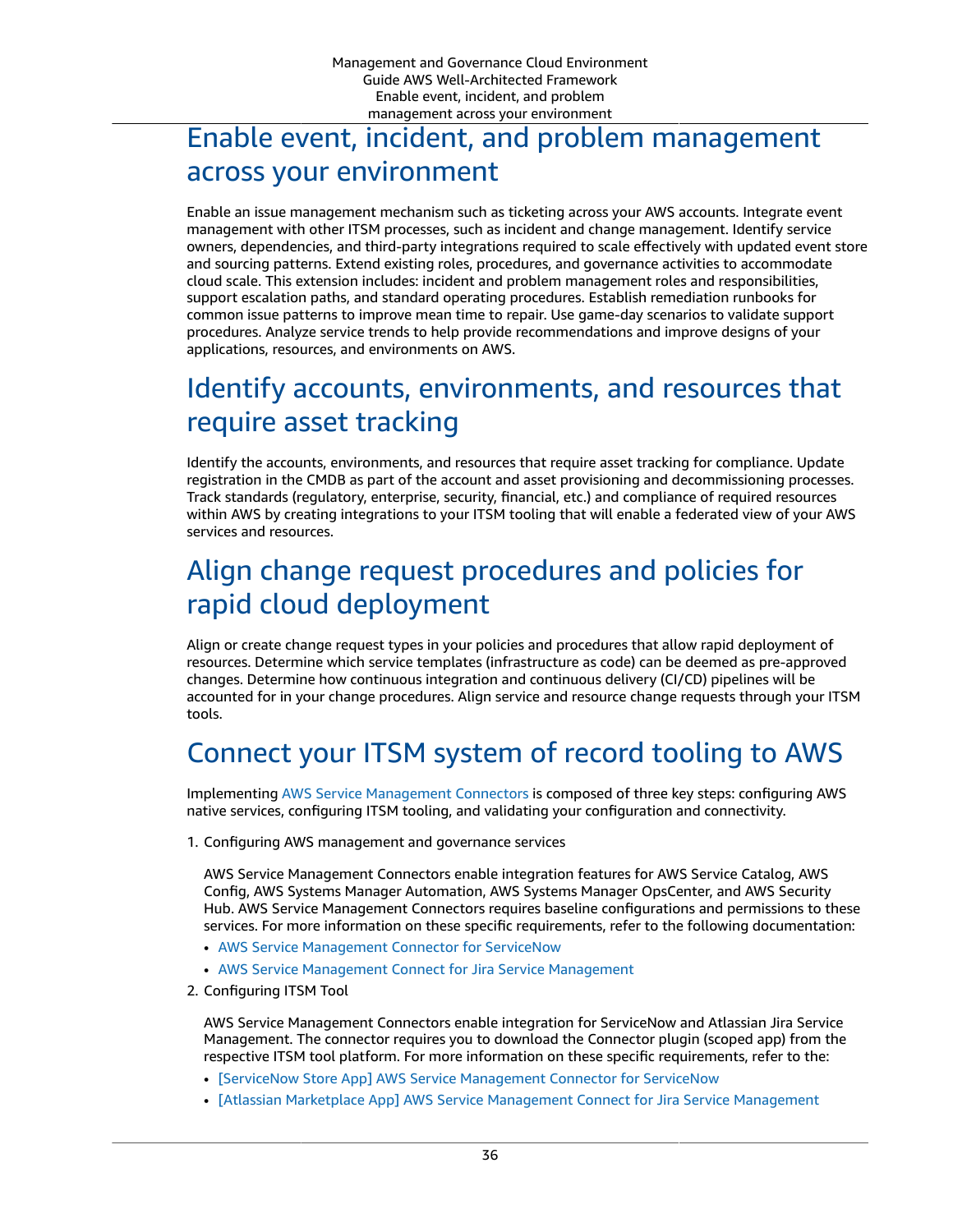3. Validating configurations

Once the AWS and ITSM Tooling configurations are complete, the final step is to validate that AWS and the respective ITSM tool connected successful and the intended service management actions are enabled. For more information on these validation actions, refer to the [public documentation](https://docs.aws.amazon.com/servicecatalog/latest/adminguide/integrations.html) for the desired ITSM tool.

# <span id="page-41-0"></span>AWS service management tools

The AWS Management & Governance product suite allows you to enable, provision, and operate AWS resources to determine the health and predictability of your cloud workloads. The following AWS services can be used to help you meet the prescribed benefits of the M&G Guide, establish a cloud operational baseline, and align to your ITSM solution implementation:

AWS Service [Catalog](http://aws.amazon.com/servicecatalog/) allows you to centrally manage commonly deployed AWS services and provisioned software products. The curated products are vetted and enable end users to request services and resources as needed without having direct permissions enabling segregation of duty. AWS Service Catalog also helps your organization achieve consistent governance and compliance requirements, while enabling users to quickly deploy only the approved AWS services they need.

AWS Systems [Manager](http://aws.amazon.com/systems-manager/features/) Explorer is a customizable dashboard providing key insights and analysis into the operational health and performance of your AWS environments. Explorer aggregates operational data from across AWS accounts and AWS Regions to help you prioritize and identify where action might be required.

AWS [Config](http://aws.amazon.com/config) is a service that enables detective controls to assess, monitor, and evaluate the configurations of supported AWS resources. AWS Config monitors and records AWS resource configurations and allows you to automate the evaluation of recorded configurations against desired configurations. With AWS Config, you are able to not only track the relationships among resources and quickly review the history of the resource's configuration but you can also identify the compliance of resources based on defined config rules. Use AWS [Config](http://aws.amazon.com/config) to view status, compliance, and the relationships of your provisioned AWS resources. [Getting](https://docs.aws.amazon.com/config/latest/developerguide/getting-started.html) started with AWS Config entails turning on recording and establishing the right detective controls based on your governance and compliance requirements.

AWS Systems Manager [Automation](https://docs.aws.amazon.com/systems-manager/latest/userguide/systems-manager-automation.html) allows you to safely automate common and repetitive IT operations and management tasks. With Systems Manager Automation, you can use predefined runbooks, or you can build, run, and share wiki-style automated playbooks to enable AWS resource management across multiple accounts and AWS Regions. The runbooks can also be used to remediate issues such as AWS Systems Manager OpsCenter OpsItems.

AWS Systems Manager [OpsCenter](https://docs.aws.amazon.com/systems-manager/latest/userguide/OpsCenter-getting-started.html) and Incident Manager provide an issue management mechanism that you can enable across your AWS accounts. This service provides a central location where operations engineers and IT professionals can view, investigate, and resolve operational issues related to any AWS resource. OpsCenter aggregates and standardizes operational issues, referred to as OpsItems, while providing contextually-relevant data that helps with diagnosis and remediation.

AWS Systems Manager Change [Manager](http://aws.amazon.com/systems-manager/features/) simplifies the way you request, approve, implement, and report on operational changes to your application configuration and infrastructure in the AWS Cloud and on premises. With Change Manager, you can use pre-approved change workflows to help avoid unintentional results when making operational changes. Change Manager helps you safely implement changes, while detecting schedule conflicts with important business events and automatically notifying impacted approvers. Using Change Manager's change reports, you can monitor progress and operational changes across your organization, providing improved visibility and accountability.

AWS [Security](http://aws.amazon.com/security-hub/) Hub is a service that gives you a comprehensive view of your security alerts and security posture across your AWS accounts. With Security Hub, you have a single place that aggregates, organizes,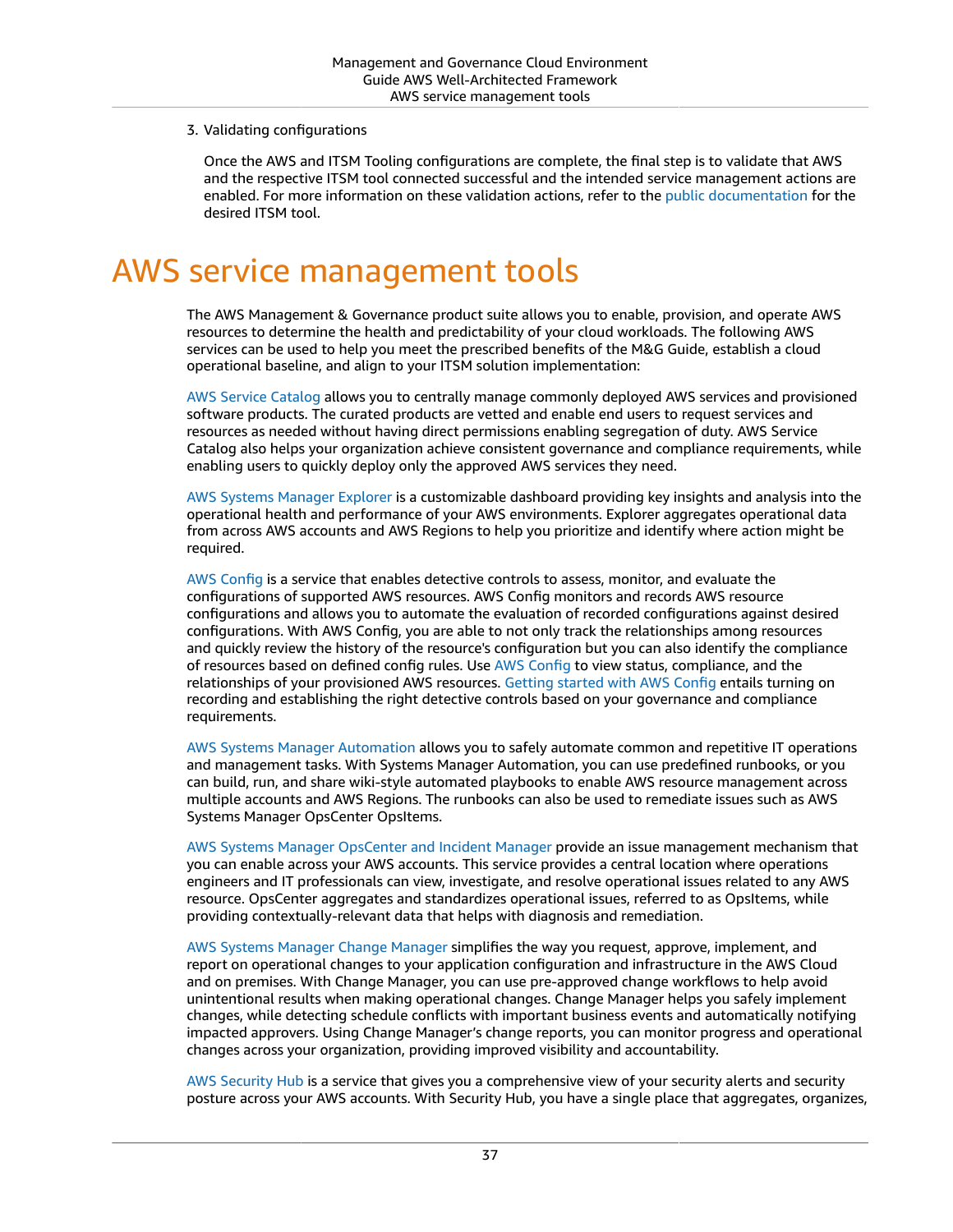and prioritizes your security alerts, or findings. Security Hub findings can also enable your organization to create incidents within ITSM tooling via integrations depending on the finding's severity level.

# <span id="page-42-0"></span>AWS Service Management Connectors

The M&G Guide recommends using AWS-supplied service management connectors that enable you to access AWS services and features in familiar ITSM tooling, such as ServiceNow and Atlassian. By using your existing service management tools to provide governance, your organization can accelerate its migration and adoption of AWS at scale.

The AWS Service Management Connector for ServiceNow enables ServiceNow end users to provision, manage, and operate AWS resources natively through ServiceNow. With the connector, ServiceNow administrators can:

- Provide pre-approved, secured, and governed AWS resources to end users through AWS Service Catalog.
- Run automation playbooks through AWS Systems Manager.
- Track resources in the CMDB powered by AWS Config seamlessly on ServiceNow with the AWS Service Management Connector.
- Define new resource types based on ServiceNow CMDB tables and synchronize these with AWS Config custom resources.
- Configure syncing AWS Security Hub findings to ServiceNow incidents or problems.

The AWS Service Management Connector for Jira Service Management allows Jira Service Management end users to provision, manage, and operate AWS resources natively through Atlassian's Jira Service Management. Jira Service Management administrators can provide pre-approved, secured, and governed AWS resources to end users through AWS Service Catalog, create and manage operational items through AWS Systems Manager OpsCenter, run automation playbooks through AWS Systems Manager Automation and track resources in a configuration item view powered by AWS Config seamlessly on the Jira Service Management with the AWS Service Management Connector.

If you would like support implementing this guidance, or assisting you with building the foundational elements prescribed by the M&G Guide, we recommend you review the offerings provided by [AWS](http://aws.amazon.com/professional-services/) [Professional](http://aws.amazon.com/professional-services/) Services or the AWS Partners in the Built on Control Tower [program.](http://aws.amazon.com/controltower/partners/)

If you are seeking help to operate your workloads in AWS following this guidance, AWS [Managed](http://aws.amazon.com/managed-services/) [Services](http://aws.amazon.com/managed-services/) (AMS) can augment your operational capabilities as a short-term accelerator or a long-term solution, letting you focus on transforming your applications and businesses in the cloud.

### <span id="page-42-1"></span>Integrated service management partners

The M&G Guide recommends you consider the following questions when choosing an AWS Partner solution for service management:

- Does it provide ITSM process enablement?
- Does it allow users to relate ITSM processes (that is, relating incidents to change requests)?
- Does it enable business workflows and approvals?
- Does it allow for configuration, customization, and integration to other systems and platforms?
- Does it enable the ability to create reports and dashboards?
- Does it enable self-service for business and service requests?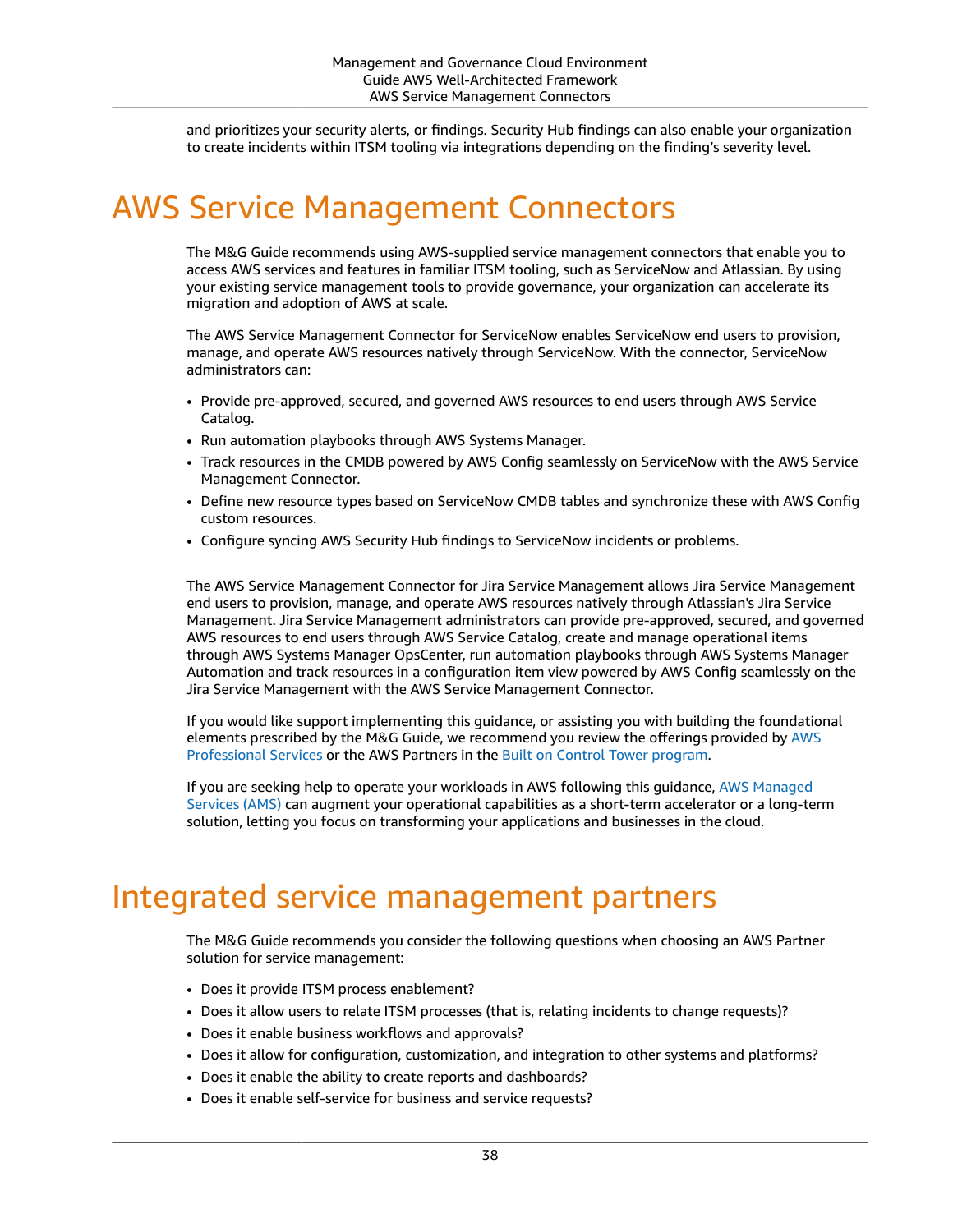Atlassian Jira Service [Management](https://www.atlassian.com/software/jira/service-management/features/service-desk) is service management software for modern IT teams. Jira Service Management request types and projects enable self-service for developers and end users to order IT services based on request fulfillment approvals and workflows.

[BMC Helix ITSM](https://www.bmc.com/it-solutions/remedy-itsm.html) (formerly BMC Remedy) is a service management tooling that uses emerging technologies to integrate IT service support functions.

[ServiceNow](https://www.servicenow.com/) is an enterprise service management platform that places a service-oriented lens on the activities, tasks, and processes that enable day to day work life in a modern work environment.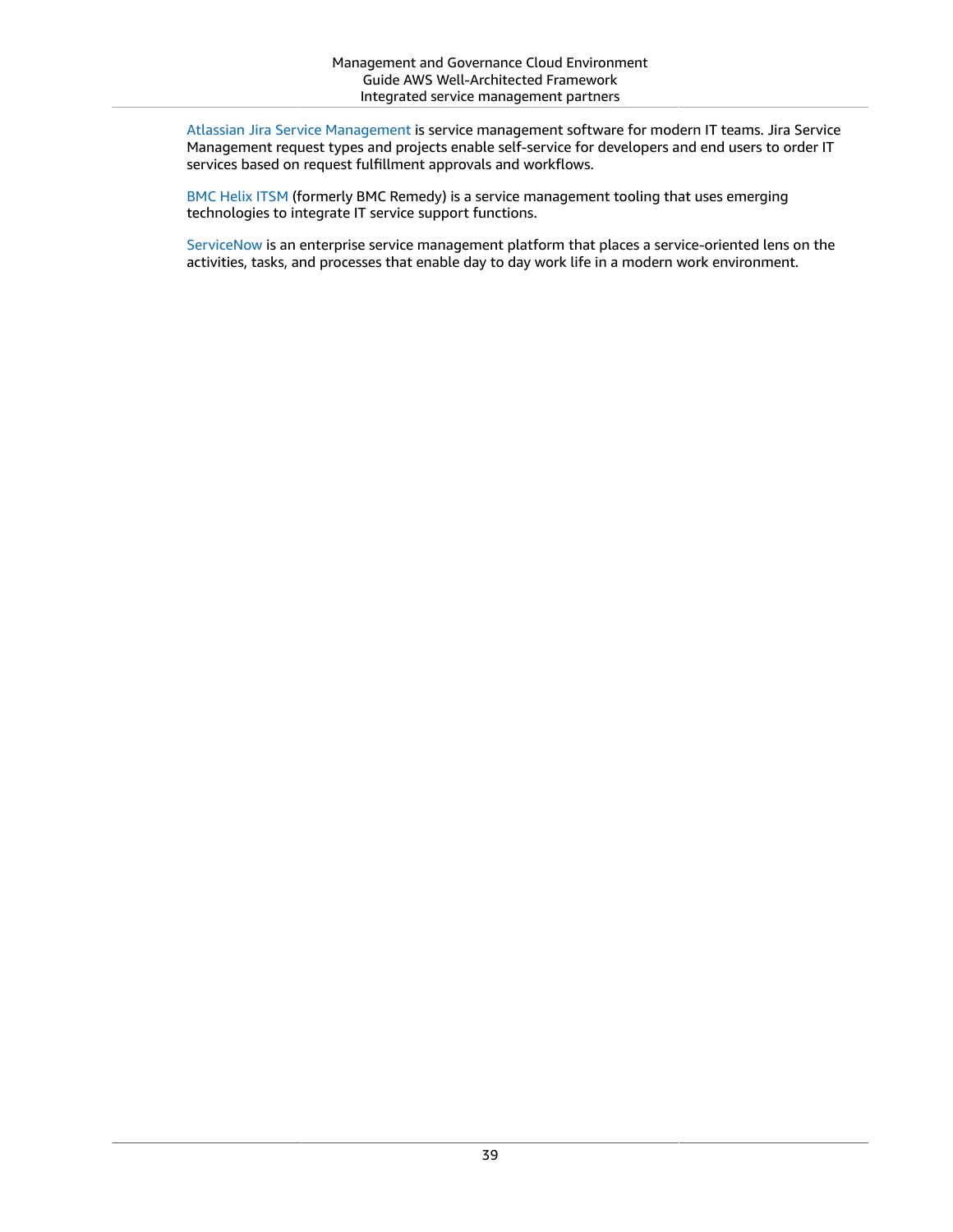# <span id="page-44-0"></span>Monitoring and observability

Like security, monitoring and observability are required for all teams who operate and administer cloud applications and services. As described in the [Operational](https://docs.aws.amazon.com/wellarchitected/latest/operational-excellence-pillar/welcome.html) Excellence Pillar whitepaper, your teams must define, capture, and analyze operations metrics to gain visibility into workload events so that you can take appropriate action. In the management layer, this also means understanding operational metrics as you provide guardrails, network, security, and identity services in your management platform.

All of your teams, whether responsible for many cloud environments or a single application, must be able to understand the health of their operations easily. Your teams will want to use metrics based on operations outcomes to gain useful insights. You should use these metrics to make informed decisions, and as key inputs into each of the eight M&G Guide capabilities. AWS makes it easier to bring together and analyze your operations logs so that you can generate metrics, know the status of your operations, and gain insight from operations over time. These activities are supported centrally when you provide an observability solution for consumption, storage, analysis, and presentation of operational data for analysis.

As described in [Responding](https://docs.aws.amazon.com/wellarchitected/latest/operational-excellence-pillar/responding-to-events.html) to Events, you should anticipate both planned operational events (such as, sales promotions, deployments, and failure tests) and unplanned ones (such as, surges in utilization and component failures). Use simulations, custom runbooks, and playbooks, and iterate to deliver consistent results when you respond to alerts. Defined alerts should be owned by a role or a team that is accountable for the response and escalations. You will also want to know the business impact of your system components and use this to target efforts when needed. Perform a root cause analysis (RCA) after events, and then introduce necessary changes and controls to prevent recurrence of failures or document workarounds.

In many enterprises, technical teams share integrated systems to monitor the services or infrastructure they manage. Shared observability systems bring together all the performance data for an entire organization, enabling teams to visualize the connections between services and components, collaborate with real-time data, and quickly identify the source of performance or security issues.

Observability systems collect data directly from applications, and AWS logging and service metric capabilities. AWS provides several services that can help increase your monitoring and observability posture. These services include AWS [CloudTrail,](http://aws.amazon.com/cloudtrail/) Amazon [CloudWatch,](http://aws.amazon.com/cloudwatch/) Amazon [Managed](http://aws.amazon.com/prometheus/) Service for [Prometheus](http://aws.amazon.com/prometheus/), VPC [Flow](https://docs.aws.amazon.com/vpc/latest/userguide/flow-logs.html) Logs, AWS X-Ray [traces,](http://aws.amazon.com/xray/features/) Amazon [EventBridge](https://docs.aws.amazon.com/eventbridge/latest/userguide/eb-events.html) events, Amazon Managed Grafana, [Elastic Load Balancing,](http://aws.amazon.com/elasticloadbalancing/) and AWS [Network](http://aws.amazon.com/network-firewall/) Firewall.

# <span id="page-44-1"></span>Interoperable functions

The eight management and governance functions, supported by AWS services and AWS Partner solutions, work together and interoperate to reduce complexity. Outputs from these functions are used to inform or integrate with other functions. For monitoring and observability this includes:

- Incorporating complementary **Controls and guardrails** to observe changes and highlight them in the observability tools.
- **Network capabilities** that have VPC Flow Logs archived with the central infrastructure log archives and included in the log aggregation tools.
- Access to observability tooling defined by **Identity management** with changes to configuration recorded.
- **Security management** with observability by design, and specific systems to alert for changes in observability practices.
- **Service management** frameworks integrated to observability with operational tooling such as patch management and change and incident management.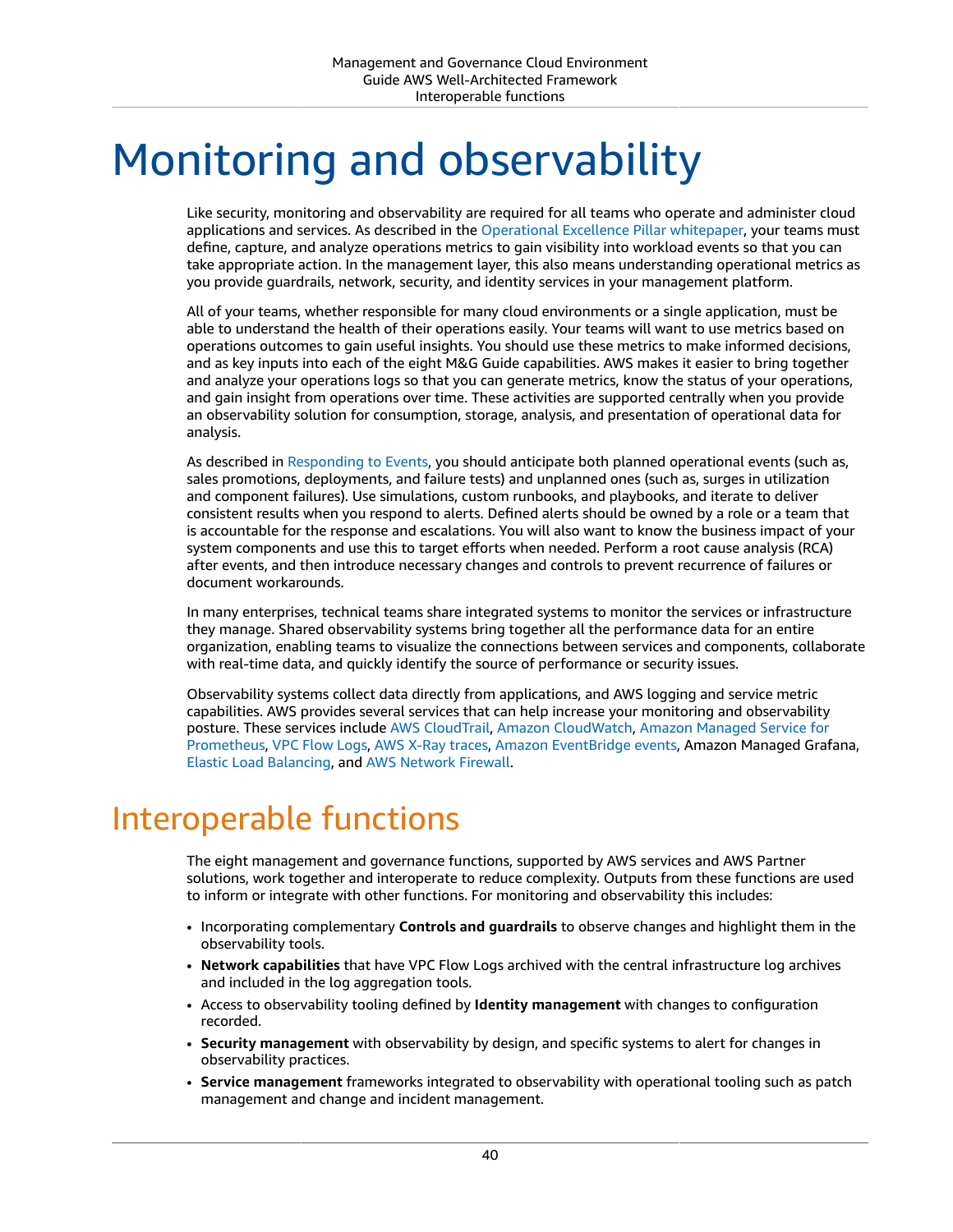- **Cloud Financial Management** with observability measures to alert for changes (including outliers in both upper and lower spend) in incurred and forecasted costs.
- **Sourcing and distribution** for both custom solutions and purchased solutions with specific logging integrated with your observability design.

# <span id="page-45-1"></span><span id="page-45-0"></span>Implementation priorities

#### Collect, aggregate, and protect event and log data

After you have provisioned your multi-account framework with AWS [Control](http://aws.amazon.com/controltower/) Tower, you will have enabled the centralized collection of observable metrics and events to a log archive account, using CloudTrail. This collection uses a dedicated and encrypted Amazon S3 bucket, in a dedicated account, with access restricted. Encryption keys should be rotated on a regular basis to increase the security posture of the log archive. Use log aggregation to increase your visibility at scale. Use a service control policy to prevent changes to log configurations.

Use AWS Systems [Manager](https://docs.aws.amazon.com/systems-manager/latest/userguide/systems-manager-quick-setup.html) Quick Setup with policies defined at the organization level, to deploy the [CloudWatch](https://docs.aws.amazon.com/AmazonCloudWatch/latest/monitoring/Install-CloudWatch-Agent.html) agent to EC2 instances across your environments. This will enable system-level metrics to be aggregated alongside your other log data. Feed events into an event management or SIEM platform that has been adapted for AWS environments via API integration. Logs, metrics, and traces should be collected across the following observability categories:

- **Control plane observability**—Enable CloudTrail logging to capture API call activity. As accounts are provisioned from AWS Control Tower, a service control policy will be provisioned which prevents changes to the CloudTrail configuration and log archive account.
- **Network observability**—Monitor and track network events and behaviors including network firewalls, network intrusion detection and prevention, load balancers, AWS WAF, proxy tools, and network flow data collection and monitoring. Track events and behaviors related to access controls (for example, security groups and firewall services) and monitor network activity with Amazon VPC Flow Logs and packet inspection with Amazon VPC Traffic Mirroring.
- **Workload observability** (including distributed tracing within your application observability solutions for serverless, container, storage, and database workloads)—Track events and behaviors at scale as workloads communicate within the cloud environment as a whole, in addition to the local application logs on individual systems.

#### <span id="page-45-2"></span>Build capabilities to analyze and visualize log events and traces

Build capabilities to interactively search and analyze your local and centralized log data. As you scale with AWS, you will need to include the ability to index and visualize your log insights and metrics. Correlate logs and performance metrics across different types of data collection to drive meaningful conclusions and insights. Use rules to effectively respond to security events or patterns identified in your logs. Develop a nearly continuous monitoring strategy to scale your observability capabilities as you migrate and grow solutions on AWS.

#### <span id="page-45-3"></span>Add detection and alerts for anomalous patterns across environments

Proactively assess environments for known vulnerabilities and add detection for anomalous patterns of events and activities. Monitor for unusual activity or behavior related to users and workloads using tools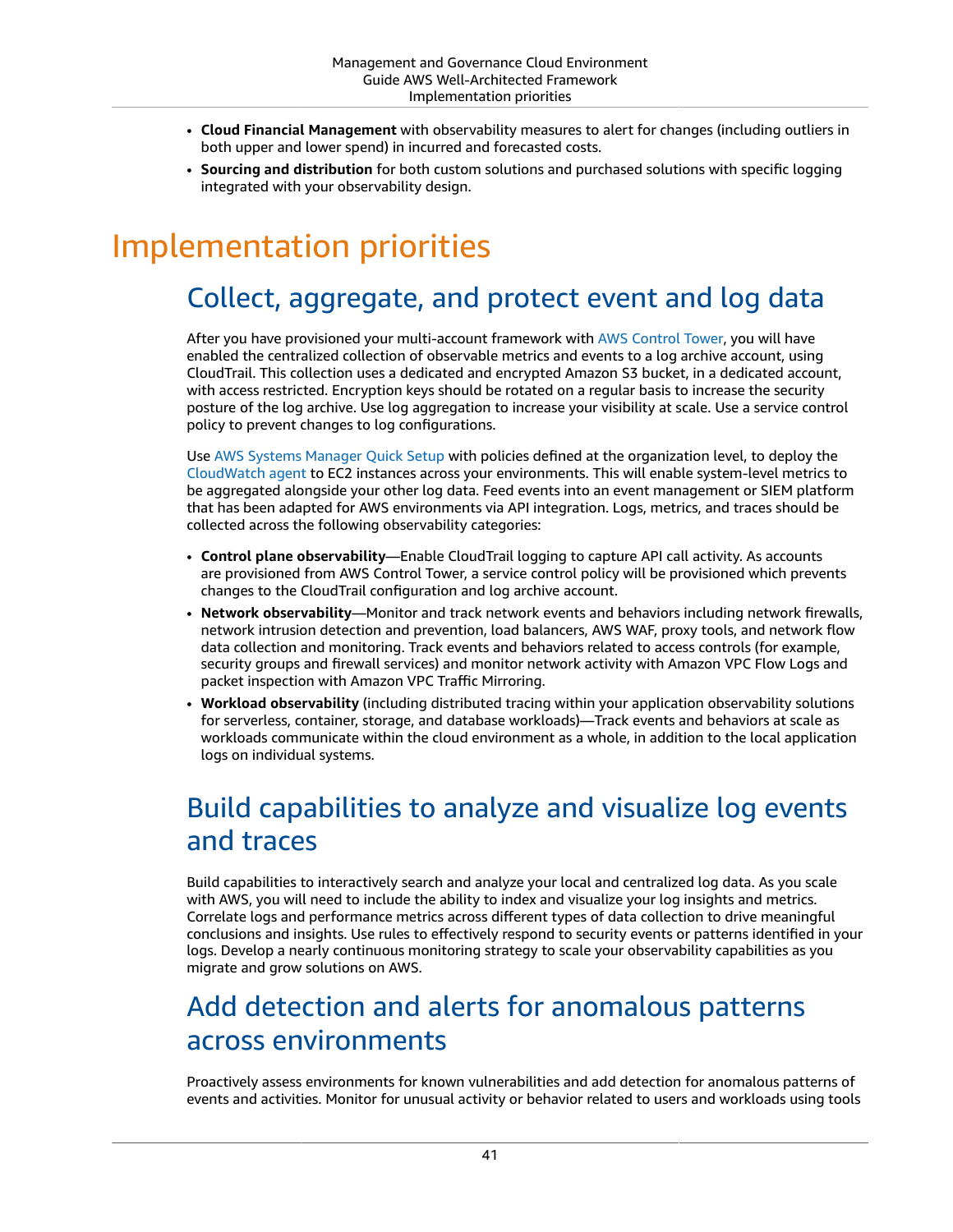such as Amazon [GuardDuty](http://aws.amazon.com/guardduty/), Amazon [CloudWatch](https://docs.aws.amazon.com/AmazonCloudWatch/latest/monitoring/ServiceLens.html) ServiceLens, and Amazon [CloudWatch](https://docs.aws.amazon.com/AmazonCloudWatch/latest/monitoring/CloudWatch_Dashboards.html) dashboards. Start with patterns or indicators of unintended account usage or permissions including any login activity to cloud management consoles, any changes, or attempted changes to important cloud objects and data, and any creation, deletion, or modification of credentials or cryptographic keys. Detect incidents and patterns of denials of access, unidentified network traffic, atypical increases in cloud services costs, and unusual application traffic behavior. Configure Amazon CloudWatch alarms, GuardDuty, and SIEMs to initiate alerts and notifications using Amazon Simple [Notification](http://aws.amazon.com/sns/) Service (Amazon SNS). Identify anomalous behavior with [Amazon](http://aws.amazon.com/devops-guru/) DevOps Guru, AWS X-Ray [Insights,](https://docs.aws.amazon.com/xray/latest/devguide/xray-console-insights.html) and Amazon [CloudWatch](https://docs.aws.amazon.com/AmazonCloudWatch/latest/monitoring/ContributorInsights.html) [Contributor Insights.](https://docs.aws.amazon.com/AmazonCloudWatch/latest/monitoring/ContributorInsights.html)

#### <span id="page-46-0"></span>Define, automate, and measure response and remediation

Establish expected behavior thresholds paired with business metrics to understand KPIs for workloads and environments. Determine appropriate incident and response actions to pursue. Use SIEM solutions to monitor workloads in real-time, identify security issues, and expedite root-cause analysis.

Automations can be initiated by several [different](https://docs.aws.amazon.com/systems-manager/latest/userguide/automation-executing-triggers.html) triggers, such as EventBridge, State Manager associations, and maintenance windows. By using triggers, you can run automations because of a specific event or on a scheduled basis. Events can be derived from pattern matching using Amazon CloudWatch alerts or SIEM. Take advantage of security orchestration, automation, and response platforms (SOAR) while pairing with responses created from recorded events with tools like AWS Lambda. Maintain a process to continually improve mean time to identify (MTTI) root cause and mean time to respond (MTTR) to problems. Establish and measure goals to reduce the time to detect, identify, and remediate issues. This can also be done in conjunction with post-mortem or lessons learned procedures that align with your existing software development lifecycle or management practices.

# <span id="page-46-1"></span>AWS observability tools

The following AWS services can be used to help you meet the prescribed benefits of the M&G Guide:

AWS [CloudTrail](http://aws.amazon.com/cloudtrail/) provides event history of your AWS API activity, including actions taken through the AWS Management Console, AWS SDKs, command line tools, and other AWS services that you specifically enable. By default, AWS Control Tower uses AWS CloudTrail where it is enabled as a multi-account guardrail control, and stores control plane logs in a centralized account. Use the central account to store and analyze all trails.

Amazon [CloudWatch](http://aws.amazon.com/cloudwatch/) is a monitoring and observability service built for DevOps engineers, developers, site reliability engineers, and IT managers. CloudWatch provides you with data and actionable insights to monitor your applications, respond to system-wide performance changes, optimize resource utilization, and get a unified view of operational health. CloudWatch collects monitoring and operational data as logs, metrics, and events, providing you with a unified view of AWS resources, applications, and services that run on AWS and on-premises servers. CloudWatch should be used to integrate AWS service, resource, and application logs.

With AWS [X-Ray](http://aws.amazon.com/xray/), you can understand how your application and its underlying services are performing to identify and troubleshoot the root cause of performance issues and errors. X-Ray provides an endto-end view of requests as they travel through your application, and shows a map of your application's underlying components. You can use X-Ray to analyze both applications in development and in production, from simple three-tier applications to complex microservices applications consisting of thousands of services.

To visualize, query, and correlate your metrics, logs, and traces at scale, and to provide a deeper analysis of your observability data, we recommend Amazon [Managed](http://aws.amazon.com/grafana/) Grafana. Developed in collaboration with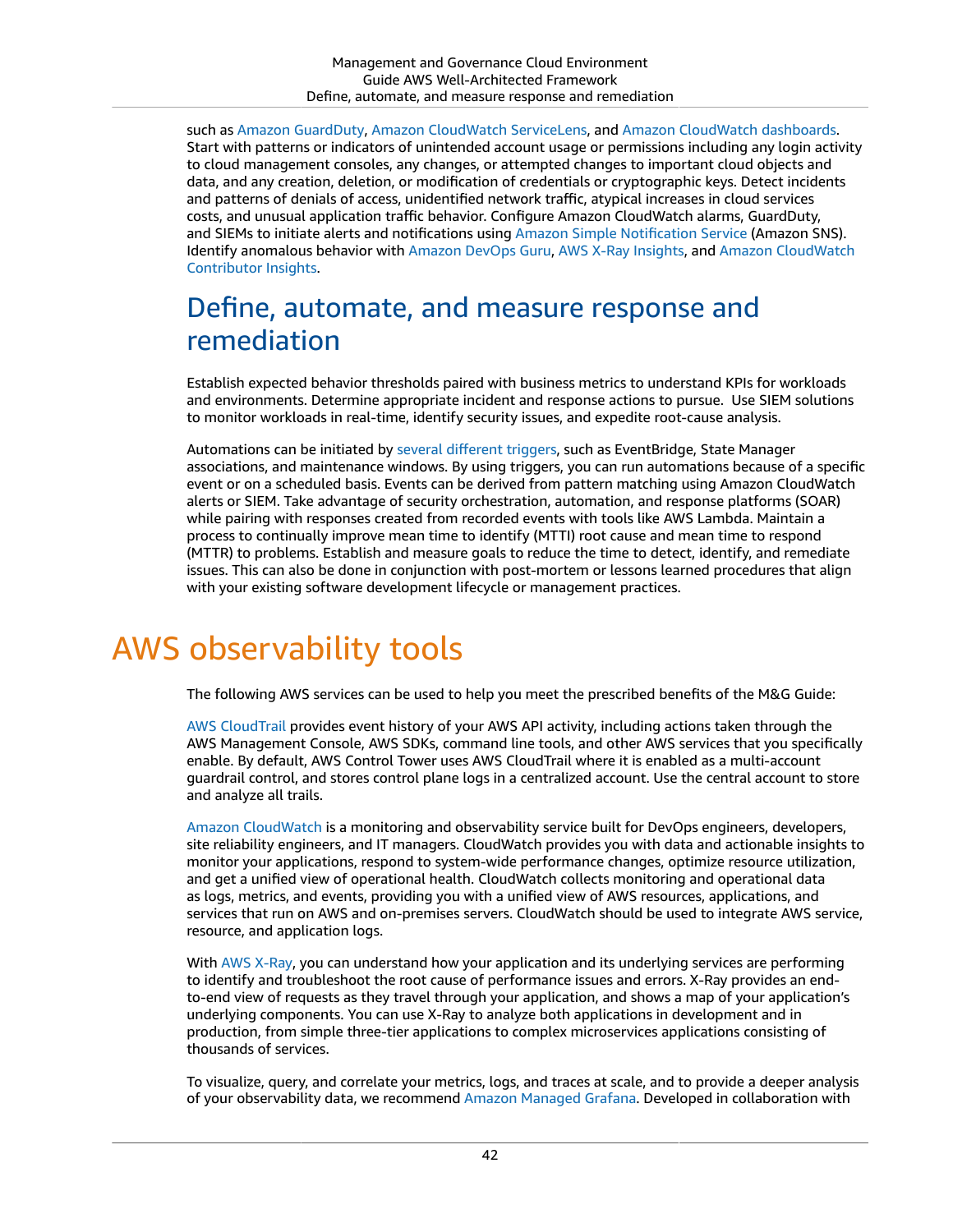Grafana Labs, Amazon Managed Grafana manages the provisioning, setup, scaling, and maintenance of Grafana servers, decreasing the need for you to manage the underlying infrastructure. Based on open source Grafana with enhanced features such as single sign-on support, Amazon Managed Grafana enables you to query, visualize, alert on, and understand your observability metrics, logs, and traces no matter where the data is stored, such as querying container metrics stored in Amazon [Managed](http://aws.amazon.com/prometheus/) Service for [Prometheus.](http://aws.amazon.com/prometheus/)

Amazon Managed Service for Prometheus is a fully managed, Prometheus-compatible service that enables you to securely ingest, store, and query metrics from container environments. Amazon Managed Service for Prometheus scales on demand, collecting and accessing performance and operational data from container workloads on AWS and on premises. With Amazon Managed Service for Prometheus, you can use the open source Prometheus query language (PromQL) to monitor the performance of containerized workloads without having to manage the underlying infrastructure. Amazon Managed Service for Prometheus automatically scales as your workloads grow or shrink, and uses AWS security services to enable fast and secure access to data. You can use Amazon Managed Service for Prometheus to collect and query metrics from AWS container services including Amazon Elastic Kubernetes Service (EKS) and Amazon Elastic Container Service (Amazon ECS), via AWS Distro for OpenTelemetry or Prometheus servers as the collection agents.

Amazon [OpenSearch](http://aws.amazon.com/opensearch-service/the-elk-stack/what-is-opensearch/) Service (successor to Amazon Elasticsearch Service) is a distributed, open-source search and analytics suite used for a broad set of use cases, such as real-time application monitoring, log analytics, and website search. Amazon OpenSearch Service provides a highly scalable system for providing fast access and response to large volumes of data with an integrated visualization tool, OpenSearch Dashboards, that makes it easy for users to explore their data. Like Elasticsearch and Apache Solr, OpenSearch Service is powered by the Apache Lucene search library. OpenSearch Service and OpenSearch Dashboards were originally derived from Elasticsearch 7.10.2 and Kibana 7.10.2.

If you would like support implementing this guidance, or assisting you with building the foundational elements prescribed by the M&G Guide, we recommend you review the offerings provided by [AWS](http://aws.amazon.com/professional-services/) [Professional](http://aws.amazon.com/professional-services/) Services or the AWS Partners in the Built on Control Tower [program.](http://aws.amazon.com/controltower/partners/)

If you are seeking help to operate your workloads in AWS following this guidance, AWS [Managed](http://aws.amazon.com/managed-services/) [Services](http://aws.amazon.com/managed-services/) (AMS) can augment your operational capabilities as a short-term accelerator or a long-term solution, letting you focus on transforming your applications and businesses in the cloud.

# <span id="page-47-0"></span>Integrated observability partners

The M&G Guide recommends you consider the following questions when choosing an AWS Partner solution for observability:

- Does it continually monitor security risk? Does it provide or implement configuration changes across cloud environments?
- Does it offer threat detection, logging, and reports that align to your specific enterprise standards or regulatory compliance needs?
- Does it provide automation to address issues ranging from cloud service configurations to security settings as they relate to governance, compliance, and security for AWS resources?
- Does it highlight over-allocation of permissions and permissive traffic policies?
- Does it allow for inter-operability between observability and automation?

The following integrated monitoring and observability AWS Partners have provided integrations that align to the M&G Guide, and are available for entitlement in AWS Marketplace:

[AppDynamics](http://aws.amazon.com/marketplace/pp/B06Y25R2BW?ref_=srh_res_product_title) is designed for production and pre-production environments, and gives you visibility into your entire application topology from a single pane of glass. It allows you to monitor and manage: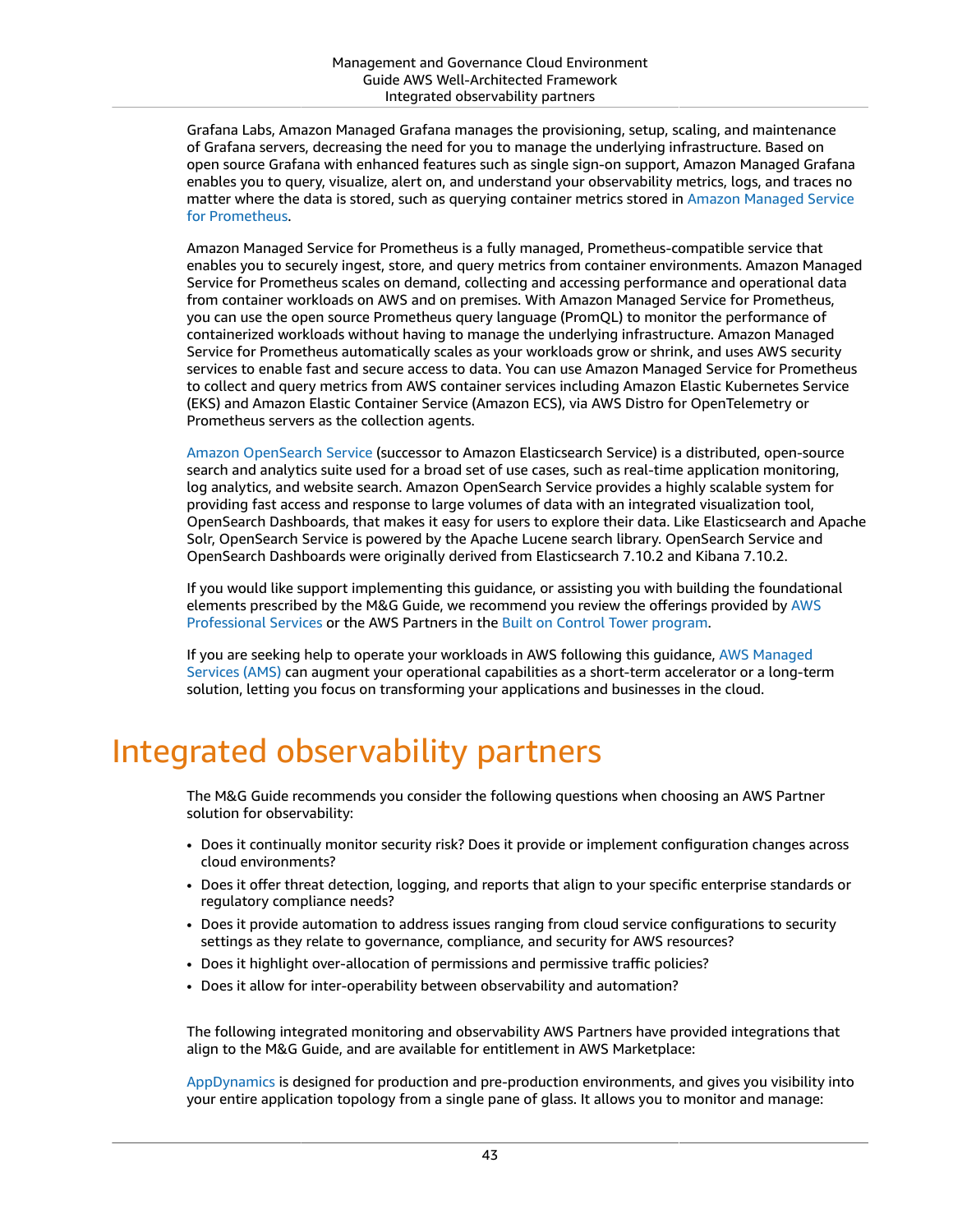- End-to-end performance of complex distributed applications with Application Performance Management
- Real user monitoring and browser synthetic monitoring
- Insights from correlating server and data base performance with application performance
- Real-time business awareness into IT operations, customer experience, and business outcomes with transaction, log, browser, and mobile analytics

[Datadog](http://aws.amazon.com/marketplace/solutions/control-tower/operational-intelligence/#Datadog) collects and unifies data streaming from complex AWS environments, with a one-click integration for pulling in metrics and tags from over 70 AWS services. You can deploy the Datadog Agent directly on your hosts and compute instances to collect metrics with greater granularity—down to one-second resolution. And with Datadog's out-of-the-box integration dashboards, you get not only a high-level view into the health of your infrastructure and applications but also a deeper visibility into individual services such as AWS Lambda and Amazon EKS.

[Dynatrace](http://aws.amazon.com/marketplace/solutions/control-tower/operational-intelligence/#Dynatrace) provides software intelligence to simplify cloud complexity. With automatic and intelligent observability at scale, it delivers precise answers about the performance of cloud platform environments. It seamlessly integrates with AWS Control Tower and securely governs AWS accounts as soon as they are created. A smart baselining capability adapts dynamically and monitors the performance of your environments in real time.

[ExtraHop](http://aws.amazon.com/marketplace/solutions/control-tower/network-orchestration/#ExtraHop) Reveal(x) 360 provides multi-layered visibility, threat detection, and investigation in AWS via integrations with Amazon VPC Traffic Mirroring for packet-level visibility and VPC Flow Logs for broad coverage. ExtraHop is an AWS Security Competency Partner and offers a free trial of Reveal(x) 360. To learn more, see Reveal(x) 360 in the AWS Marketplace.

New [Relic](http://aws.amazon.com/marketplace/solutions/control-tower/operational-intelligence/#NewRelic) One includes a Telemetry Data Platform to ingest, analyze, and alert on your metrics, events, logs, and traces, full-stack observability to quickly visualize and troubleshoot your entire software stack in one connected experience, and applied intelligence to automatically detect anomalies, correlate issues, and reduce alert noise.

[Splunk Cloud](http://aws.amazon.com/marketplace/solutions/control-tower/siem/#Splunk) enables you to search, monitor, and analyze machine data from various sources to gain valuable intelligence and insights across your entire organization.

Sysdig [Monitor](http://aws.amazon.com/marketplace/pp/prodview-dq475uhgg4o6g) provides real-time, deep visibility into rapidly changing AWS Cloud and container environments. You can resolve issues faster using granular data derived from Linux system calls enriched with cloud and Kubernetes context along with Prometheus metrics. With Sysdig, cloud teams can optimize costs by visualizing capacity utilization across regions, services, and clusters.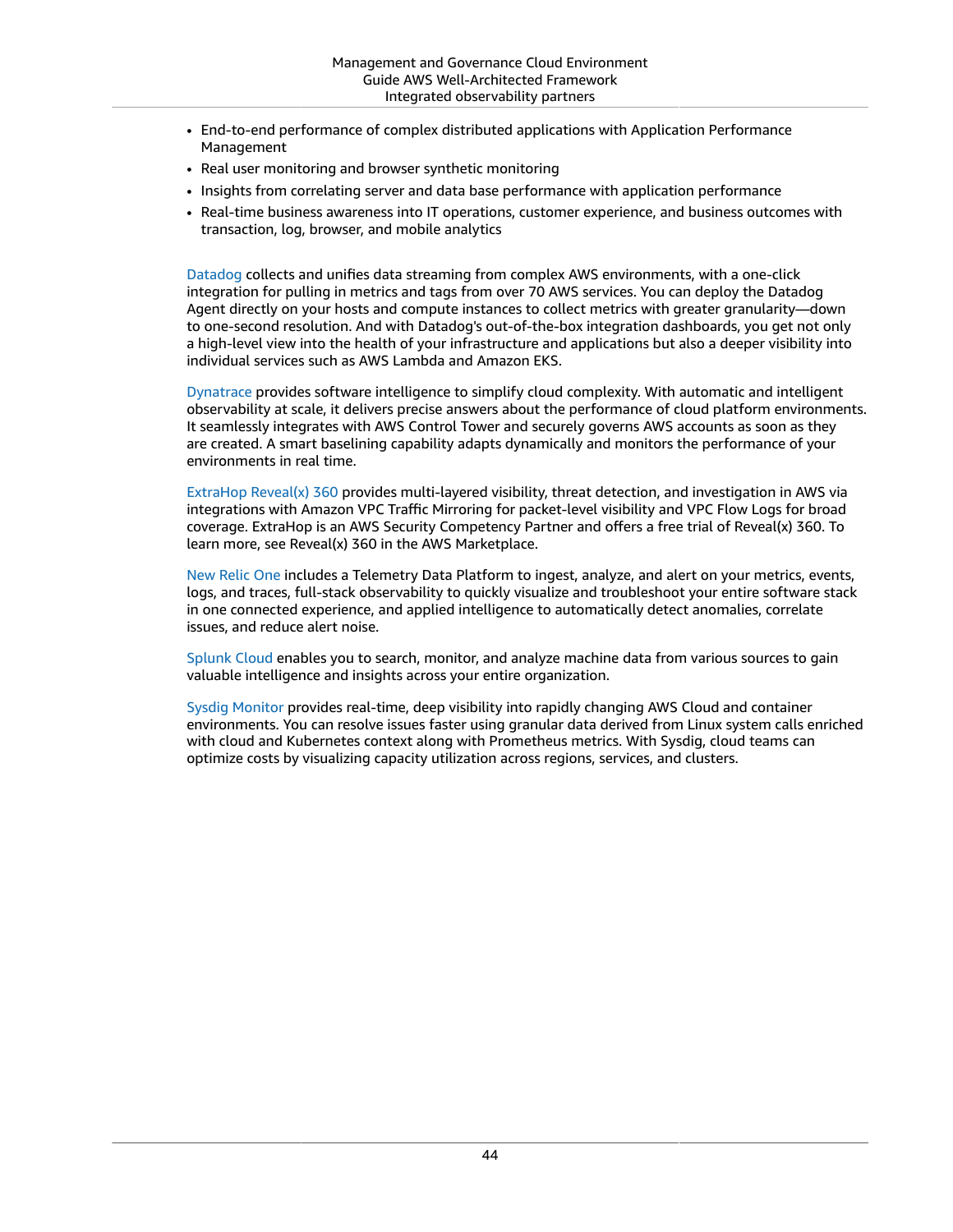# <span id="page-49-0"></span>Cloud Financial Management

Managing cloud finance requires evolving your existing finance processes to establish and operate with cost transparency, control, planning, and optimization for your AWS environments. Cloud Financial Management (CFM) involves more than just reining in costs. It is about how to embrace the agility, innovation, and scale of AWS to maximize the value that the cloud provides to your business.

Applying traditional, static waterfall planning, IT budgeting, and cost assessment models to dynamic cloud usage can create risks, lead to inaccurate planning, and result in less visibility. Ultimately, this results in a lost opportunity to effectively optimize and control costs and realize long-term business value. To avoid these pitfalls, actively manage costs throughout the cloud journey, whether you are building applications natively in the cloud, migrating your workloads to the cloud, or expanding your adoption of cloud services.

CFM solutions help transform your business through cost transparency, control, forecasting, and optimization. These solutions can also help enable a cost-conscious culture that drives accountability across all teams and functions. Finance teams can see where costs are coming from, run operations with minimal unexpected expenses, plan for dynamic cloud usage, and save on cloud expenses while teams scale their adoptions on the cloud. Sharing this with engineering teams can provide necessary financial context for their resource selection, use, and optimization.

# <span id="page-49-1"></span>Organize and report with user-defined methods

To understand your AWS costs and optimize spending, you need to know where those costs are coming from. This requires a deliberate structure for your accounts and resources, to enable finance to track spending flows and ensure that teams are accountable for their portion of the bottom line. The M&G Guide recommends appointing a dedicated owner or team to develop, obtain stakeholder buy-in, monitor, and actively design and implement the cost allocation model to drive accountability and costconscious cloud consumption. Will you charge cloud and internal costs out to business function or product teams (internal chargeback)? Or, will you make the costs visible (show-back model)? The former drives accountability, but can be perceived as a tax. The latter requires less overhead to administer but may not drive as much accountability for costs.

# <span id="page-49-2"></span>Manage billing and control costs

Establish guardrails and set governance to help ensure that expenses stay in line with budgets. It is critical to establish basic governance policies to guide permissions and accessibility as related to cost control. Customers who are successful doing this have centralized ownership through designated teams, such as a Cloud Center of Excellence (CCoE), or a Cloud Business Office (CBO). These teams help design and implement governance mechanisms and drive best practices company-wide.

#### <span id="page-49-3"></span>Use license management

Cloud Financial Management includes a perspective on vendor license management. License management validates compliance of your purchased assets across AWS. Aligning license management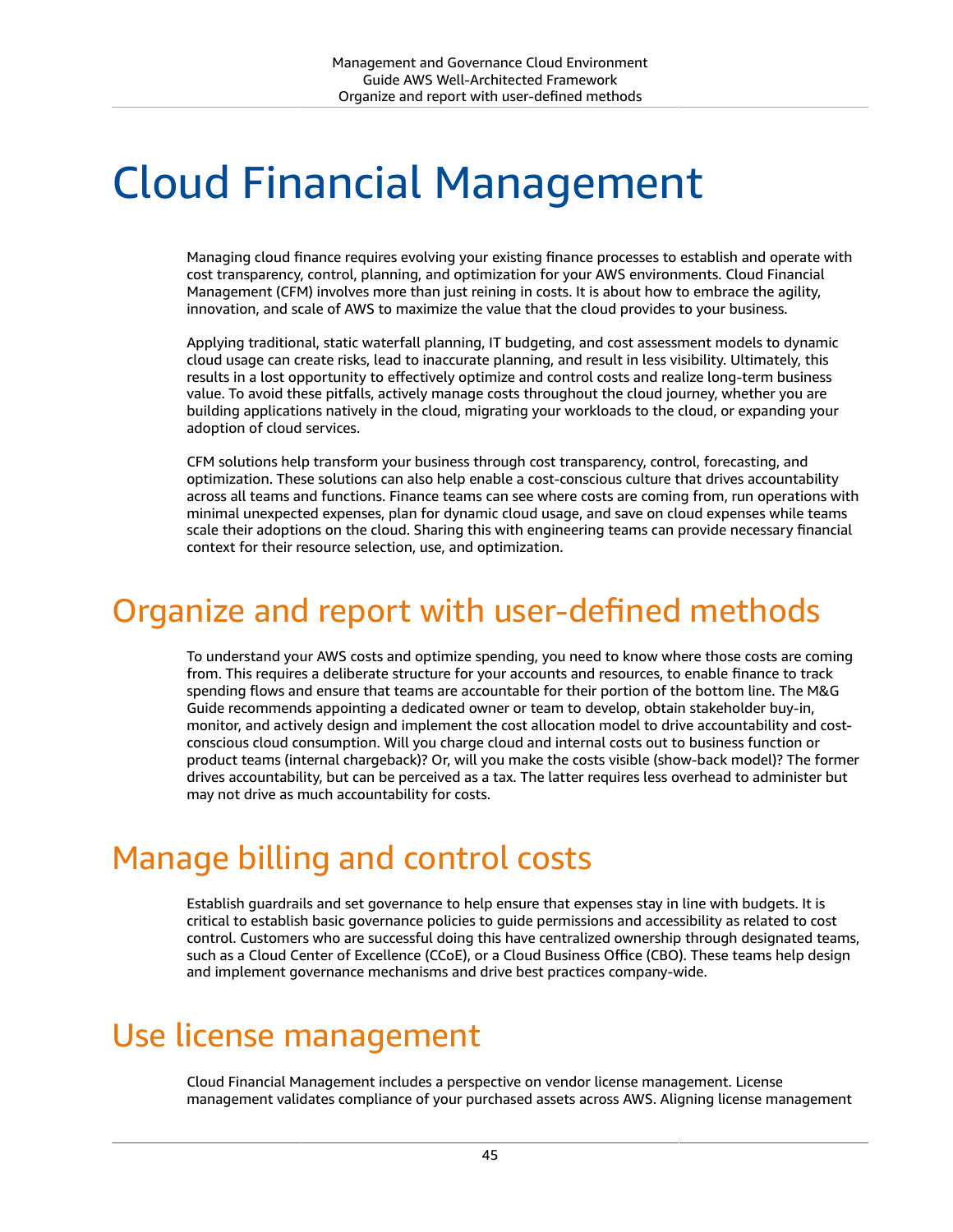capabilities with your financial management can help you understand a complete cost picture and make appropriate procurement decisions as described in Sourcing and [distribution \(p. 51\)](#page-55-0).

# <span id="page-50-0"></span>Plan with flexible budgeting and forecasting

Once you've established visibility and cost controls, plan, and set expectations for spending on cloud projects. The tools and capabilities described in the M&G Guide are designed to give you the flexibility to build dynamic forecasting and budgeting processes, and help you stay informed on whether costs are adhered to, or exceed budgetary limits. They also help you act quickly in response to negative variances in forecasted spend, and mitigate risks of overspending and failing to meet the return-on-investment target.

### <span id="page-50-1"></span>Select a unit metric to support your business

[Unit metrics](http://aws.amazon.com/blogs/aws-cost-management/what-is-a-unit-metric/) allow you to normalize your cost and usage information to a common measure, and tie them back to your business outcome. These normalized metrics bring consistency, fairness, and clarity to your IT planning and evaluation cycle. You can use the unit metric to gauge how efficient your team uses technology resources, and you can also use it to forecast how much you need to invest as your business grows. The unit metric is a straightforward tool that helps you get buy-in and tell your IT value story inside your organization.

The objective of a unit metric is to present incremental cost or incremental consumption in terms of a unit of the demand driver. A demand driver is a factor that is correlated to AWS spend or AWS resource consumption. The quantity of AWS resources consumed and the cost of using those resources are directly impacted by increases or decreases in the demand driver. To learn more about this topic, refer to the [Unit](http://aws.amazon.com/blogs/aws-cloud-financial-management/unit-metric-the-touchstone-of-your-it-planning-and-evaluation/) [metrics blog.](http://aws.amazon.com/blogs/aws-cloud-financial-management/unit-metric-the-touchstone-of-your-it-planning-and-evaluation/)

# <span id="page-50-2"></span>Optimize costs with pricing and resource recommendations

Optimizing costs begins with having a well-defined strategy for your new cloud operating model. This should start as early as possible in your cloud journey, setting the stage for a cost-conscious culture reinforced by the right processes and behaviors. The M&G Guide recommends focusing on selecting the right purchase model and matching capacity with demand.

# <span id="page-50-3"></span>Interoperable functions

The eight management and governance functions, supported by AWS services and AWS Partner solutions, work together and interoperate to reduce complexity. Outputs from these functions are used to inform or integrate with other functions. For Cloud Financial Management this includes:

- Setting specific financial **Controls and guardrails** and organizing them across your environments.
- Measuring cost and usage for your **Network connectivity** and adjusting assets to optimize costs accordingly.
- Granting access to financial reporting tools and real-time distribution of reports with **Identity management.**
- Using **Security management to** detect large variances in spend and respond accordingly.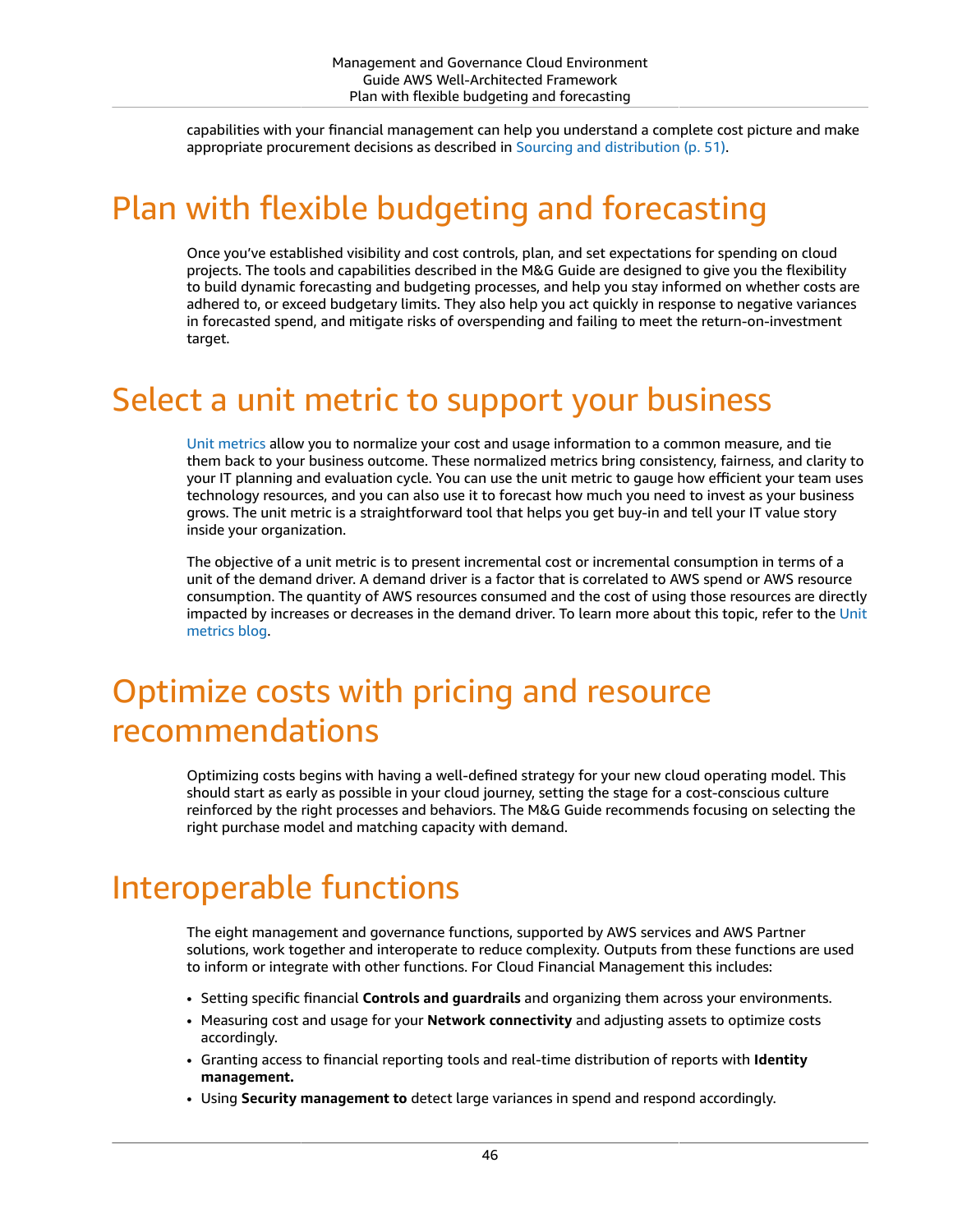- Using **Service management** tools to integrate AWS costs and forecast for chargeback or showback and provisioning.
- Using **Monitoring and observability** to incorporate aggregated financial findings from AWS and an enterprise portfolio perspective.
- Transparent financial controls: budget, cost, and forecast for the **Sourcing and distribution** of cloud resources.

# <span id="page-51-0"></span>Implementation priorities

The M&G Guide recommends that you implement your Cloud Financial Management capabilities with transparency in mind. This includes enabling your builder teams to see the financial impact of their cloud usage for the resources they provision, as well as to define specific controls related to the financial governance of your resources.

#### <span id="page-51-1"></span>Enable Cloud Financial Management

Configure detailed information sources including [Billing and Cost Management](https://docs.aws.amazon.com/awsaccountbilling/latest/aboutv2/billing-what-is.html) tools to create the reporting your organization needs. Regularly review (minimally on a monthly basis) the cost and usage by different dimensions to understand cost drivers. Establish organizational metrics, such as a [unit metric](http://aws.amazon.com/blogs/aws-cloud-financial-management/what-is-a-unit-metric/) to identify cost attribution categories as you scale. If required, ensure that your cost reporting includes all costs (labor, licensing, infrastructure, and more) to create the total cost of application management (TCAM).

#### <span id="page-51-2"></span>Tag, track, and monitor resource costs across their lifecycle

A consistent and [well-designed](https://d1.awsstatic.com/whitepapers/aws-tagging-best-practices.pdf) tagging strategy is required to manage and track costs across your AWS environments. Once resources in your environments are tagged, you must activate both [AWS-generated](https://docs.aws.amazon.com/awsaccountbilling/latest/aboutv2/activate-built-in-tags.html) [tags](https://docs.aws.amazon.com/awsaccountbilling/latest/aboutv2/activate-built-in-tags.html) and [user-defined tags](https://docs.aws.amazon.com/awsaccountbilling/latest/aboutv2/activating-tags.html) separately to use them in your cost reporting and analysis tools. Enforce [tag](https://docs.aws.amazon.com/servicecatalog/latest/adminguide/tagoptions.html) [options](https://docs.aws.amazon.com/servicecatalog/latest/adminguide/tagoptions.html) using distribution and preconfigured infrastructure as code templates for governance. Use [tag](https://docs.aws.amazon.com/organizations/latest/userguide/orgs_manage_policies_tag-policies.html) [policies](https://docs.aws.amazon.com/organizations/latest/userguide/orgs_manage_policies_tag-policies.html) to enforce and maintain consistent tags across your organization and resources.

Track resources over their lifetime and design your workloads to gracefully handle resource termination as you automatically identify and decommission non-critical or low utilization resources. Analyze the design, architecture, and all components of each workload or application for cost effectiveness, including license costs. Use [Managed entitlements](http://aws.amazon.com/blogs/awsmarketplace/how-aws-marketplace-features-help-you-govern-and-manage-software-purchases-for-your-organization/) to track and help ensure that you have compliance with your established agreements while avoiding unexpected true-up bills for exceeding license limits. Determine if the component and resources will be running for extended periods (for commitment discounts), or dynamic and transiently running (for Spot or On-Demand Instances). Implement the appropriate [pricing](https://docs.aws.amazon.com/marketplace/latest/userguide/pricing.html) [models](https://docs.aws.amazon.com/marketplace/latest/userguide/pricing.html) for all components of your applications sourced from AWS Marketplace.

#### <span id="page-51-3"></span>Establish mechanisms for cost governance

Create policies and mechanisms that define how resources are managed by your organization. The policies should cover cost aspects of resources and workloads, including creation, modification, and decommissioning over the resource lifetime. Create an obsolescence plan and defined retention period with lifecycle policies for resources as they are provisioned. Implement account structure, groups, and roles to help allocate costs and control who can create, modify, or decommission instances and resources in each group. Identify any new controls or guardrails that could support a more efficient cost spend. Update your distribution of infrastructure as code templates in AWS Service [Catalog](http://aws.amazon.com/servicecatalog/features/) so that cost is transparent and only approved instance sizes are available in a self-service manner across your multi-account framework. Enforce tagging of resources as they are provisioned to ensure effective cost governance.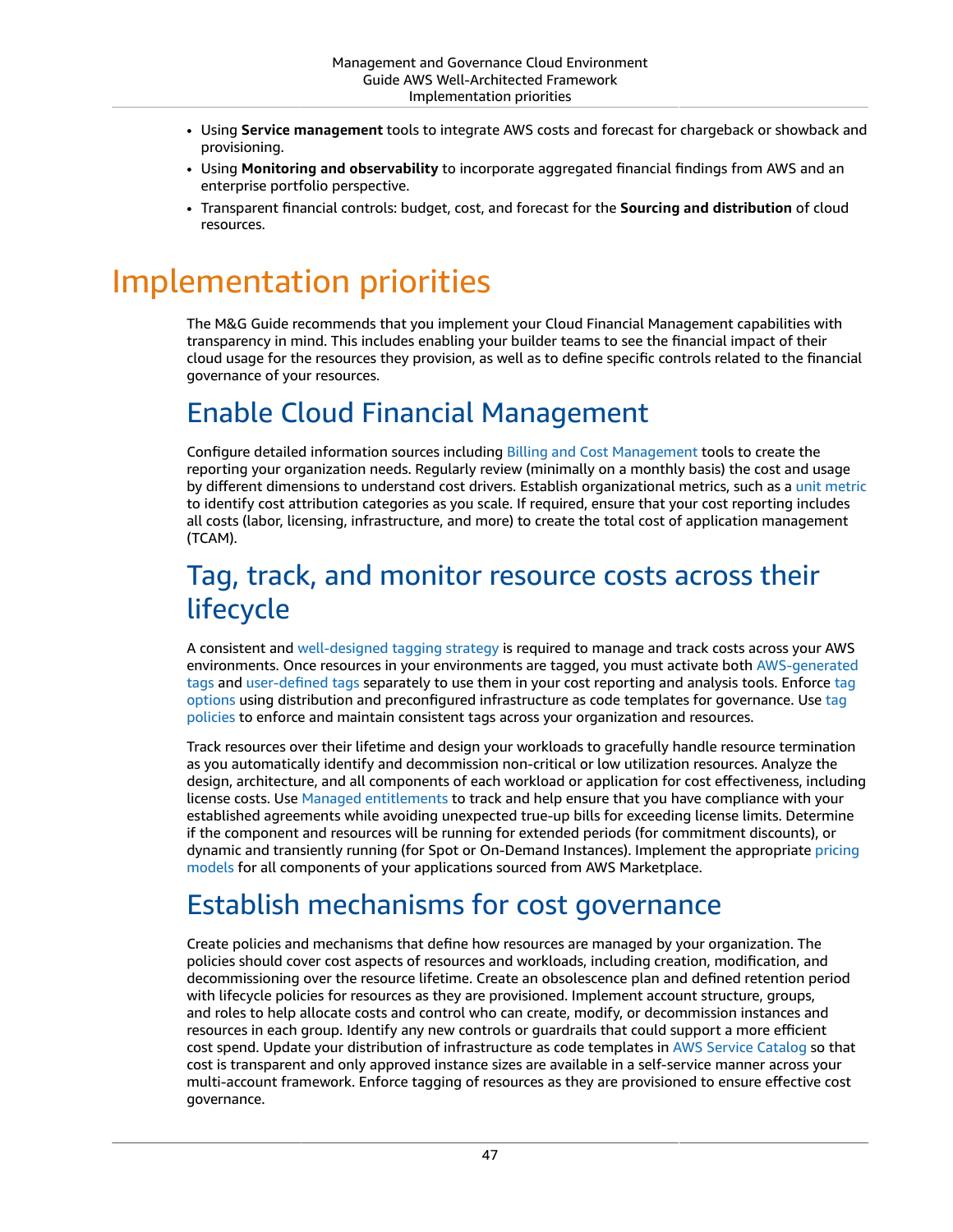#### <span id="page-52-0"></span>Continually optimize for cost efficiency

Review historic spend patterns to detect cost spikes (one-time or recurring) or continual cost increases, assuming 14–30 days of historical spend. Implement mechanisms to periodically identify and [right](https://docs.aws.amazon.com/whitepapers/latest/cost-optimization-right-sizing/cost-optimization-right-sizing.html)size instances based on current [workload](https://docs.aws.amazon.com/whitepapers/latest/cost-optimization-right-sizing/cost-optimization-right-sizing.html) metrics and characteristics. This can be evaluated using AWS Cost Explorer, AWS Trusted Advisor, and AWS Compute Optimizer, along with AWS Partner tools, such as VMware CloudHealth, Apptio Cloudability, and CloudCheckr. Cost efficiencies can also be achieved with Compute Savings Plans, Reserved Instances, Spot Instances for ephemeral workloads, and Amazon CloudFront Security Savings Bundle. Continually reviewing cost metrics can help to identify over purchased or underutilized savings mechanisms. For example, you can optimize your storage costs with S3 Intelligent-Tiering, Amazon S3 Glacier, or implementing lifecycle policies and purge processes. Centralize redundant or shared infrastructure to optimize costs. Manage demand and supply resources dynamically by implementing scheduled or automatic scaling, buffering, or throttling. Review new EC2 instance types as they are released to take advantage of a better price-performance ratio.

# <span id="page-52-1"></span>AWS Cloud Financial Management services and tools

The following AWS services can be used to help you meet the prescribed benefits of the M&G Guide:

The AWS Cost & Usage [Report](http://aws.amazon.com/aws-cost-management/aws-cost-and-usage-reporting/) contains a comprehensive set of AWS cost and usage data, including additional metadata about AWS services, pricing, Reserved Instances, and Savings Plans. You should use this information to inform and create controls and guardrails.

AWS Cost [Explorer](http://aws.amazon.com/aws-cost-management/aws-cost-explorer/?track=costma) is a tool that enables you to view and analyze your costs and usage. You can explore your usage and costs using the main graph, the Cost Explorer cost and usage reports, or the Cost Explorer RI reports. You can view data for up to the last 12 months, forecast how much you're likely to spend for the next 12 months, and get recommendations for what Reserved Instances to purchase. You can use Cost Explorer to identify areas that need further inquiry and see trends that you can use to understand your costs.

AWS uses cost [allocation](https://docs.aws.amazon.com/awsaccountbilling/latest/aboutv2/cost-alloc-tags.html) tags to organize your resource costs on your cost allocation report, which makes it easier for you to categorize and track your AWS costs. AWS provides two types of cost allocation tags: AWS-generated tags and user-defined tags. AWS (or AWS Partners) defines, creates, and applies the AWS-generated tags for you, and you define, create, and apply user-defined tags.

AWS Cost Anomaly [Detection](https://docs.aws.amazon.com/awsaccountbilling/latest/aboutv2/manage-ad.html) is an AWS cost management feature that uses machine learning to continually monitor your cost and usage to detect unusual spends.

AWS [Budgets](http://aws.amazon.com/aws-cost-management/aws-budgets/) allows you to set custom budgets to track your cost and usage on a wide variety of use cases. With AWS Budgets, you can choose to be alerted by email or Amazon SNS notification when actual or forecasted cost and usage exceed your budget threshold, or when your actual RI and Savings Plans utilization or coverage drops below your desired threshold. With AWS Budgets actions, you can also configure specific actions to respond to cost and usage statuses in your accounts, so that if your cost or usage exceeds or is forecasted to exceed your threshold, actions can be run automatically or with your approval to reduce unintentional over-spending. AWS Budgets integrates with multiple AWS services, such as AWS Cost Explorer, so that you can easily view and analyze your cost and usage drivers, AWS Chatbot, so you can receive budget alerts in your designated Slack channel or Amazon Chime room, and AWS Service Catalog, so you can track costs on your approved AWS portfolios and products.

AWS Cost [Categories](http://aws.amazon.com/aws-cost-management/aws-cost-categories/) is an AWS cost management feature that enables you to group cost and usage information into meaningful categories based on your needs. You can create custom categories and map your cost and usage information into these categories based on the rules defined by you using various dimensions such as account, tag, service, charge type, and even other cost categories.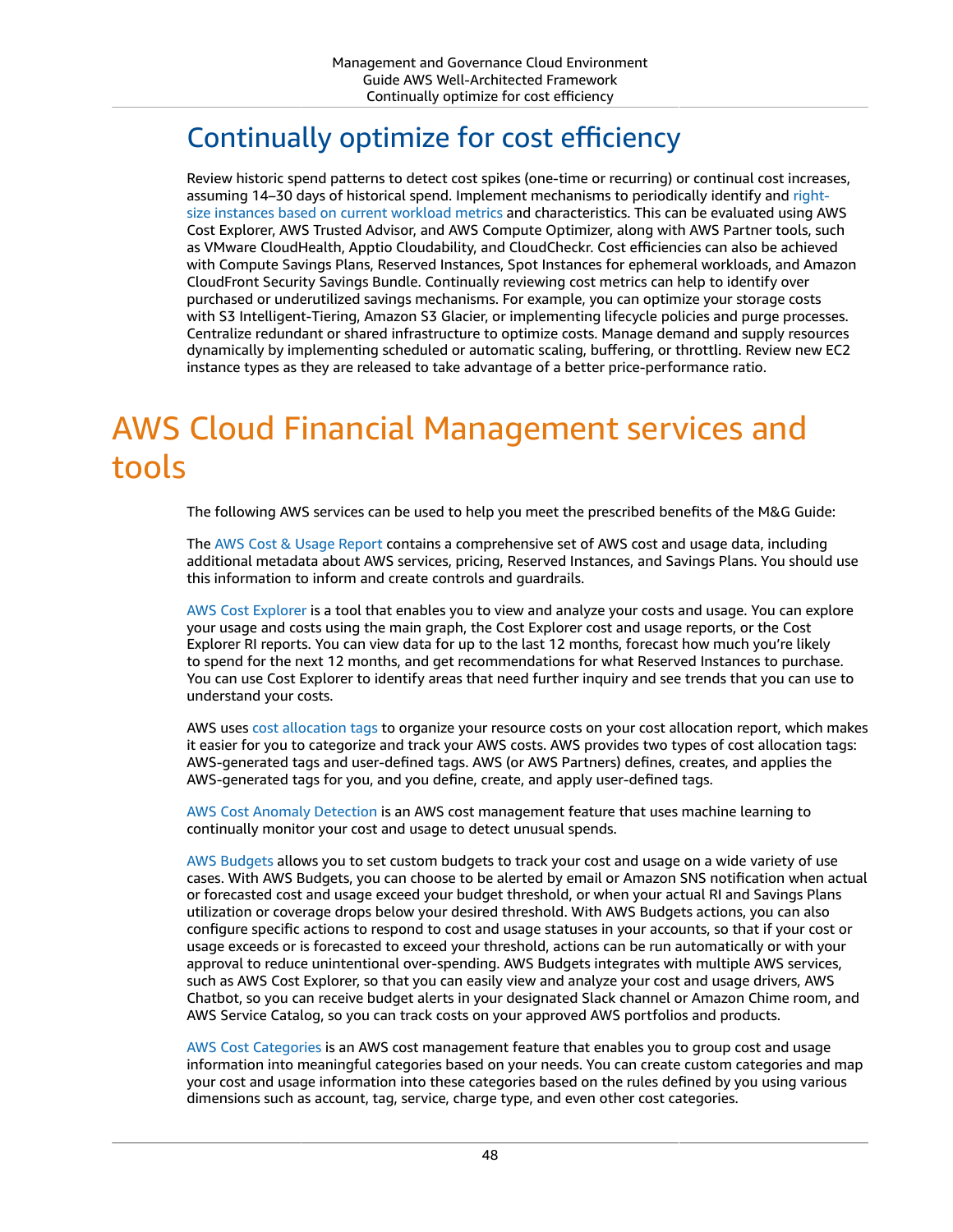Tag [policies](https://docs.aws.amazon.com/organizations/latest/userguide/orgs_manage_policies_tag-policies.html) are a type of policy that can help you standardize tags across resources in your organization's accounts. In a tag policy, you specify tagging rules applicable to resources when they are tagged. [AWS](https://docs.aws.amazon.com/ARG/latest/userguide/tag-editor.html) [Resource](https://docs.aws.amazon.com/ARG/latest/userguide/tag-editor.html) Groups Tag Editor allows you to add tags to—or edit or delete tags of—multiple AWS resources at once. With Tag Editor, you can search for the resources that you want to tag, and then manage tags for the resources in your search results.

AWS License [Manager](http://aws.amazon.com/license-manager/) enables management of your software licenses from vendors across AWS and on-premises environments. AWS License Manager lets administrators define and enforce licensing rules that mirror the terms of their licensing agreements and prevent breaches. Portfolio administrators gain control and visibility of all their licenses with the AWS License Manager dashboard integrated with AWS Organizations and reduce the risk of non-compliance, misreporting, and additional costs due to licensing overages. Independent software vendors (ISVs) can also use AWS License Manager to easily distribute and track licenses.

AWS Compute [Optimizer](http://aws.amazon.com/compute-optimizer/?nc2=type_a) recommends optimal AWS resources for your workloads to reduce costs and improve performance by using machine learning to analyze historical utilization metrics Compute Optimizer helps you choose optimal configurations for three types of AWS resources: Amazon EC2 instances, Amazon EBS volumes, and AWS Lambda functions, based on your utilization data.

AWS [Application](http://aws.amazon.com/aws-cost-management/aws-application-cost-profiler/) Cost Profiler provides you the ability to track the consumption of shared AWS resources used by software applications and report granular cost breakdown across tenant base.

AWS Billing [Conductor](http://aws.amazon.com/aws-cost-management/aws-billing-conductor/) simplifies the show-back and charge-back workflows for AWS Solution Providers and Enterprise customers. Using AWS Billing Conductor, you can customize your AWS pricing and monthly billing report according to the billing relationship between you and your end customers. A pro forma billing and cost and usage report is available for viewing and cost allocation purposes.

If you would like support implementing this guidance, or assisting you with building the foundational elements prescribed by the M&G Guide, we recommend you review the offerings provided by [AWS](http://aws.amazon.com/professional-services/) [Professional](http://aws.amazon.com/professional-services/) Services or the AWS Partners in the Built on Control Tower [program.](http://aws.amazon.com/controltower/partners/)

If you are seeking help to operate your workloads in AWS following this guidance, AWS [Managed](http://aws.amazon.com/managed-services/) [Services](http://aws.amazon.com/managed-services/) (AMS) can augment your operational capabilities as a short-term accelerator or a long-term solution, letting you focus on transforming your applications and businesses in the cloud.

# <span id="page-53-0"></span>Integrated Cloud Financial Management partners

The M&G Guide recommends you consider the following questions when choosing an AWS Partner solution for Cloud Financial Management:

- Does it help track spending at desired granularity and trace it back to approved initiatives, or allocate costs to the right business unit or project?
- Does it provide guardrails to control and govern cloud spending, which helps prevent unexpected or unexplainable costs, compliance, and security risks?
- Does it help estimate future costs and create financial predictability?
- Does it help analyze the implications of different AWS services, Availability Zones, or pricing models that can improve unit costs?

The following integrated Cloud Financial Management partners have provided integrations that align to the M&G Guide, and are available for entitlement in AWS Marketplace:

[CloudCheckr](http://aws.amazon.com/marketplace/solutions/control-tower/cost-management-and-governance/#CloudCheckr) CMx by NetApp is a unique, end-to-end governance solution that enables users to gain total visibility into their AWS environments, optimize costs, and perform cost allocation and chargebacks. CloudCheckr users can reduce their monthly cloud spend by 30% or more by acting on hundreds of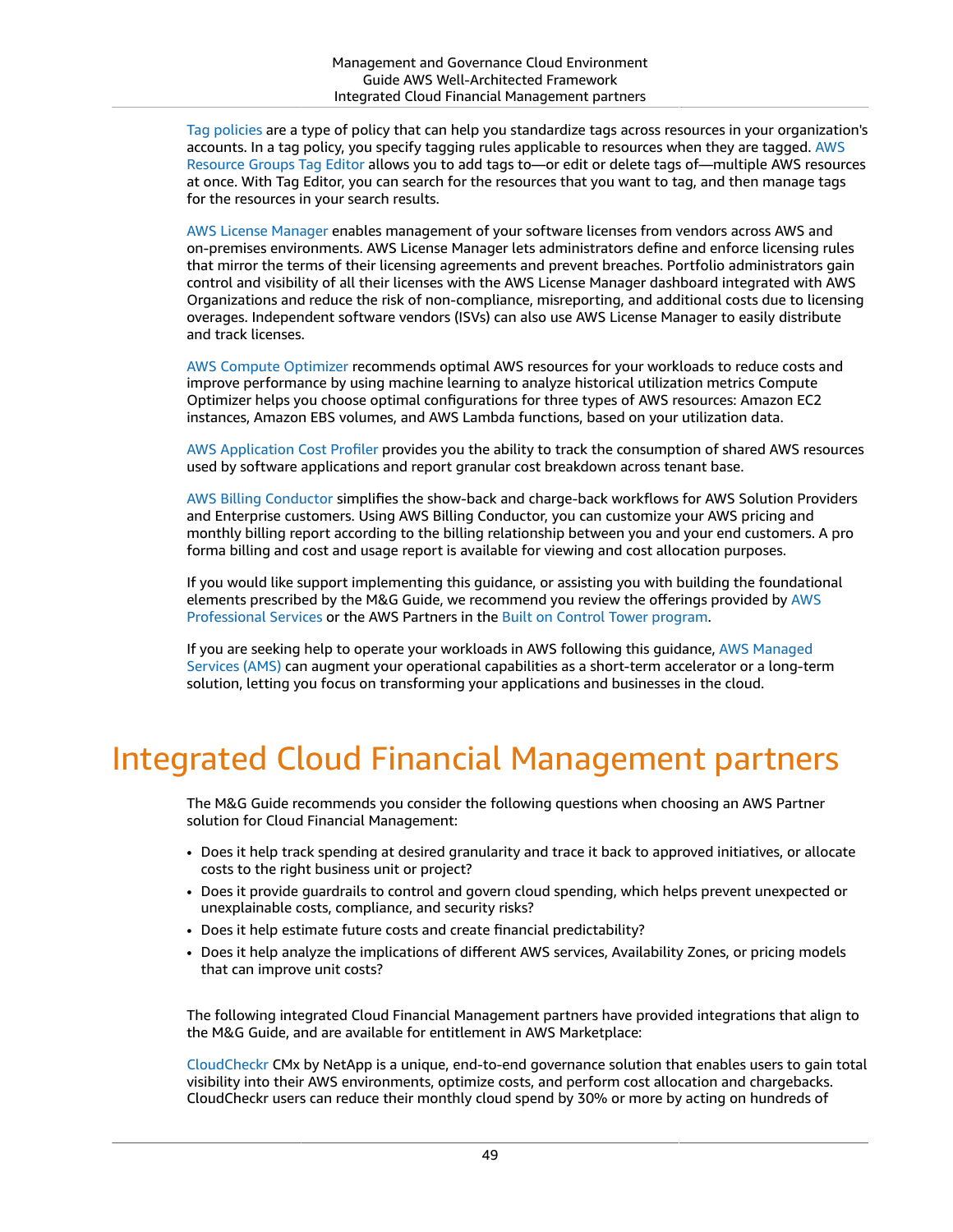optimization recommendations. The platform has tailored dashboards and analytics to address reserved capacity purchase options, including Savings Plans and Reserved Instances. CloudCheckr CMx features an advanced cost query engine that surfaces the most detailed level of information available to help AWS users properly analyze consumption and associated costs.

[Flexera](http://aws.amazon.com/marketplace/solutions/control-tower/cost-management-and-governance/#Flexera) cloud cost optimization simplifies cloud cost management and gives enterprises full visibility into cloud usage and costs. Powerful functionality enables cloud governance teams to work collaboratively with business units and cloud resource owners to report, manage, and optimize cloud spend.

[Kion](http://aws.amazon.com/marketplace/solutions/control-tower/cost-management-and-governance/#cloudtamer.io) is a comprehensive enablement software solution that delivers visibility and control of cloud workloads. [Kion](http://aws.amazon.com/marketplace/solutions/control-tower/cost-management-and-governance/#cloudtamer.io) provides insights to enable planning and reporting, allocates proper budgeting, and prevents overspending. [Kion](http://aws.amazon.com/marketplace/solutions/control-tower/cost-management-and-governance/#cloudtamer.io) allows enterprises to manage their cloud presence at scale with automation and orchestration, financial management, and continuous compliance.

[Spot](http://aws.amazon.com/marketplace/solutions/control-tower/cost-management-and-governance/#Spot) by NetApp's solutions allows end users to use Amazon EC2 Spot Instances and Reserved Instance capacity without operational overhead and complexity. Spot by NetApp automates and optimizes your AWS infrastructure delivering SLA-backed availability and performance at the lowest possible cost. Machine learning and application-driven scaling enables you to run workloads of various sizes, providing an optimal blend of Savings Plans, Reserved, Spot, and On-Demand Instances.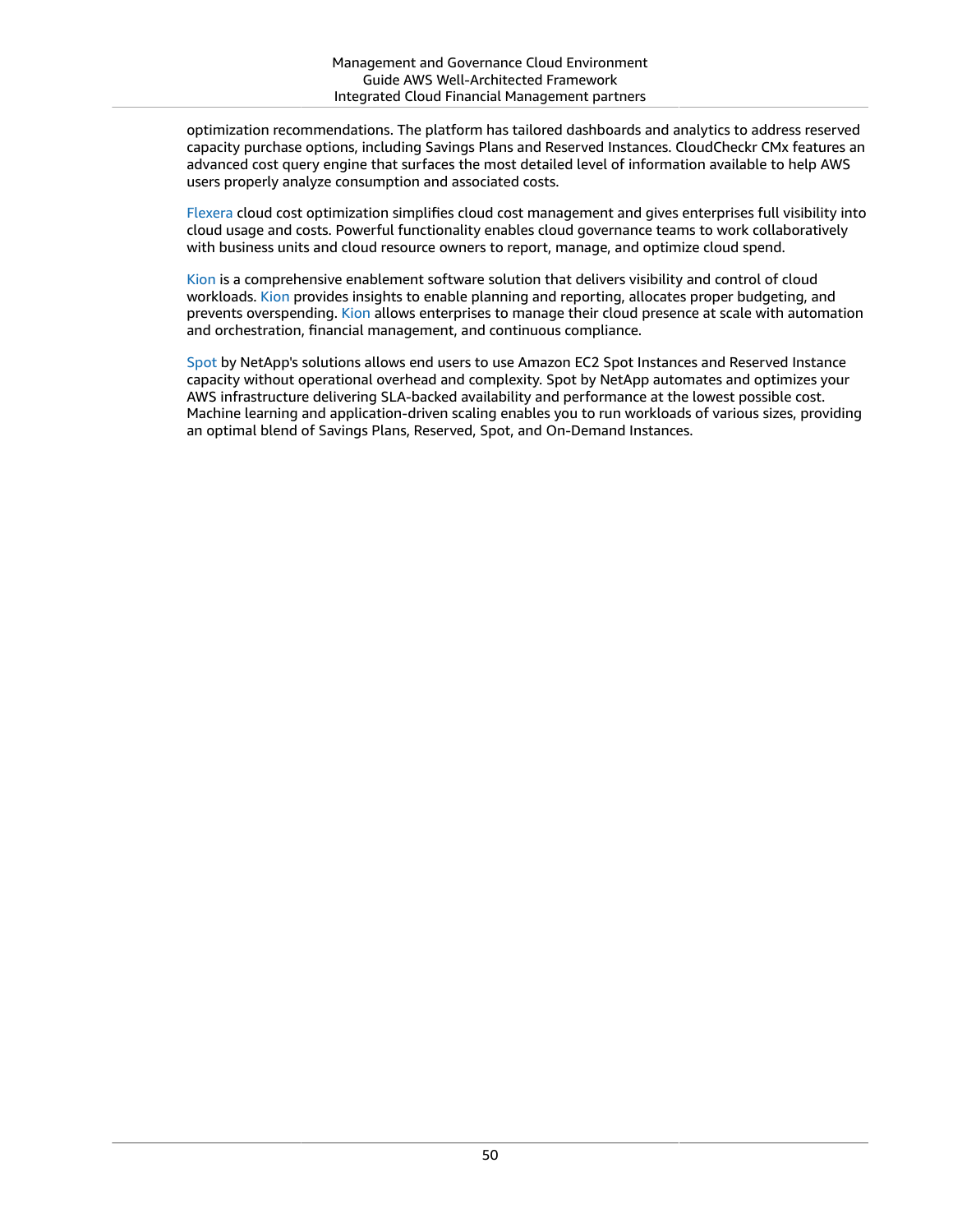# <span id="page-55-0"></span>Sourcing and distribution

Your sourcing and distribution strategy defines how you procure and deploy software and distribute infrastructure as code in a hub-and-spoke model across your cloud environment. Integration between sourcing systems, like AWS Marketplace, and your procurement system helps centralize governance for your software purchasing. With this integration, you can also use your existing workflows for procurement approval. AWS Marketplace provides for this integration using Commerce XML (cXML), an open standard communication protocol. With this feature, builders can find, buy, and deploy solutions, where IT administrators and procurement teams streamline approvals and spend directly from their procurement systems. We recommend that you further simplify your software procurement to work with your distribution systems so that software can be provisioned across your environments. This can be achieved by distributing infrastructure as code templates via a hub and spoke model.

Infrastructure as code templates are the cornerstone for agility in the cloud. These templates allow you to rapidly iterate and provision workloads and environments to meet your evolving customer needs. In the same manner, a consistent application of governance controls should be used to help meet ongoing and changing compliance requirements for internal enterprise standards and controls, as well as regulatory compliance frameworks. This applies to how you source software and distribute your templates across your multi-account strategy. Governance functions should be implemented proactively in order to verify you scale without introducing workflow bottlenecks. Having resources preconfigured for compliance (either with internal or external standards) allows you to reuse and scale your cloud assets without introducing manual review and reaction processes.

After you have obtained your software, or built your infrastructure as code templates, you then centrally manage and distribute these services, applications, resources, and metadata (tags). We recommend creating and recording these assets into a catalog, and distributing access to a curated assortment from the catalog in a hub and spoke manner. Meaning, all templates are stored at a top-level repository, and then replicated and shared as required in spoke repositories with permissions granted as required. This helps ensure that not only have you preconfigured and created immutable infrastructure as code assets, but that by curating the assortment you are introducing efficiencies as well for your builder teams. Providing the right template, preconfigured for governance controls, at the right time, in the right accounts, helps ensure that your teams can self-service any provisioning (including updating and shutting down) they require on an as-needed basis.

For example, you might have a collection of infrastructure as code templates in your hub catalog that have been preconfigured with Amazon S3, Amazon EC2, and Amazon RDS. In your member accounts, you would select the appropriate parameters for each AWS service in such a way that each team or end user would only see the templates that they require, with the preconfigured options for each parameter defined for their specific use. Your tagging strategy should be well defined and enforced at the Organization level, and a reusable repository of tag options should be available during the self-service provisioning of resources from the central catalog. This will help you achieve consistent governance, while also enabling users to quickly provision the approved assets with the right tags included. This selfservice model is a core component of operating efficiently. With the ability to provision resources preconfigured for compliance, your development teams will be empowered, and able to move at their own pace or agility.

# <span id="page-55-1"></span>Interoperable functions

The eight management and governance functions, supported by AWS services and AWS Partner solutions, work together and interoperate to reduce complexity. Outputs from functions are used to inform or integrate with other functions. For sourcing and distribution this includes: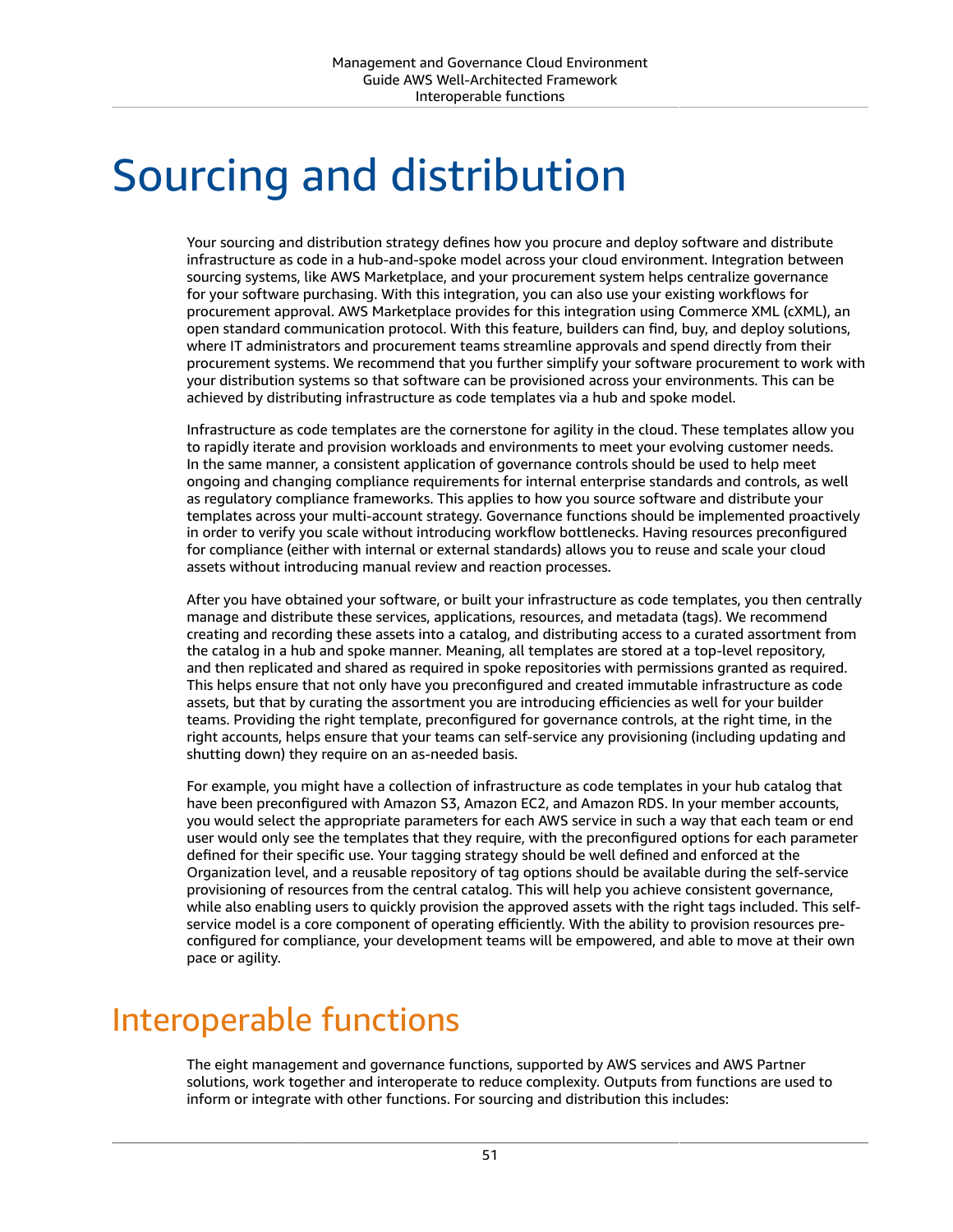- Using **Controls and guardrails** to enforce which resources, applications or accounts can be provisioned.
- **Network connectivity** defined as infrastructure as code and managed in the central catalog.
- Configuring sourcing and distribution with least privilege access with **Identity management**
- configuring **Service management** to utilize the available connectors for the service catalog and procurement systems.
- Managing and procuring **Security management** tools using centralized capabilities
- Logging, sourcing, provisioning, and distribution of each resource, application, account, and environment into centralized **Monitoring and observability** solutions.
- Providing **Cloud Financial Management** transparency across sourcing and distribution functions.

### <span id="page-56-1"></span><span id="page-56-0"></span>Implementation priorities

#### Implement a hub and spoke catalog model

In order to plan for scale, having the ability to reuse infrastructure as code templates across your environments, Regions, and accounts is a base requirement. The hub and spoke model for the distribution of infrastructure as code templates should be implemented alongside the templates sourced from AWS Partners. This will provide for administrative isolation between workloads, while also allowing for an expedited reuse of templates.

However, planning a centralized hub (catalog) for all templates might also slow down agility by adding unnecessary bottlenecks if not carefully implemented. Incorporating the concept of a federated hub and spoke architecture, allows for disparate builder teams to create and manage their own catalog repository (increasing their agility), while at the same time providing a mechanism for them to contribute to broader reuse by sharing their templates in the main hub catalog as well.

This distributed model is an effective mechanism for scale, as it allows builder teams to contribute to the broader repositories any innovations or new use cases, while still following the governance model of approvals in the main hub. Planning what shared resources to put in a central catalog (for instance, either Private Marketplace, or AWS Service Catalog), how builders can contribute and have their templates reviewed for the central catalog, as well as how the central catalog can be curated for specific use by each builder team will be important.

Depending on your requirements, you may elect to implement more than one version of the hub and spoke model. For example, for templates that are regulated or have strict enterprise requirements, the deviation from the approved template may not be allowed for higher-level environments. In this case, a mix of the restricted catalog distribution might be necessary for higher environments, where a team contribution approach would make sense for lower-level environments.



*Distribution models for catalog sharing*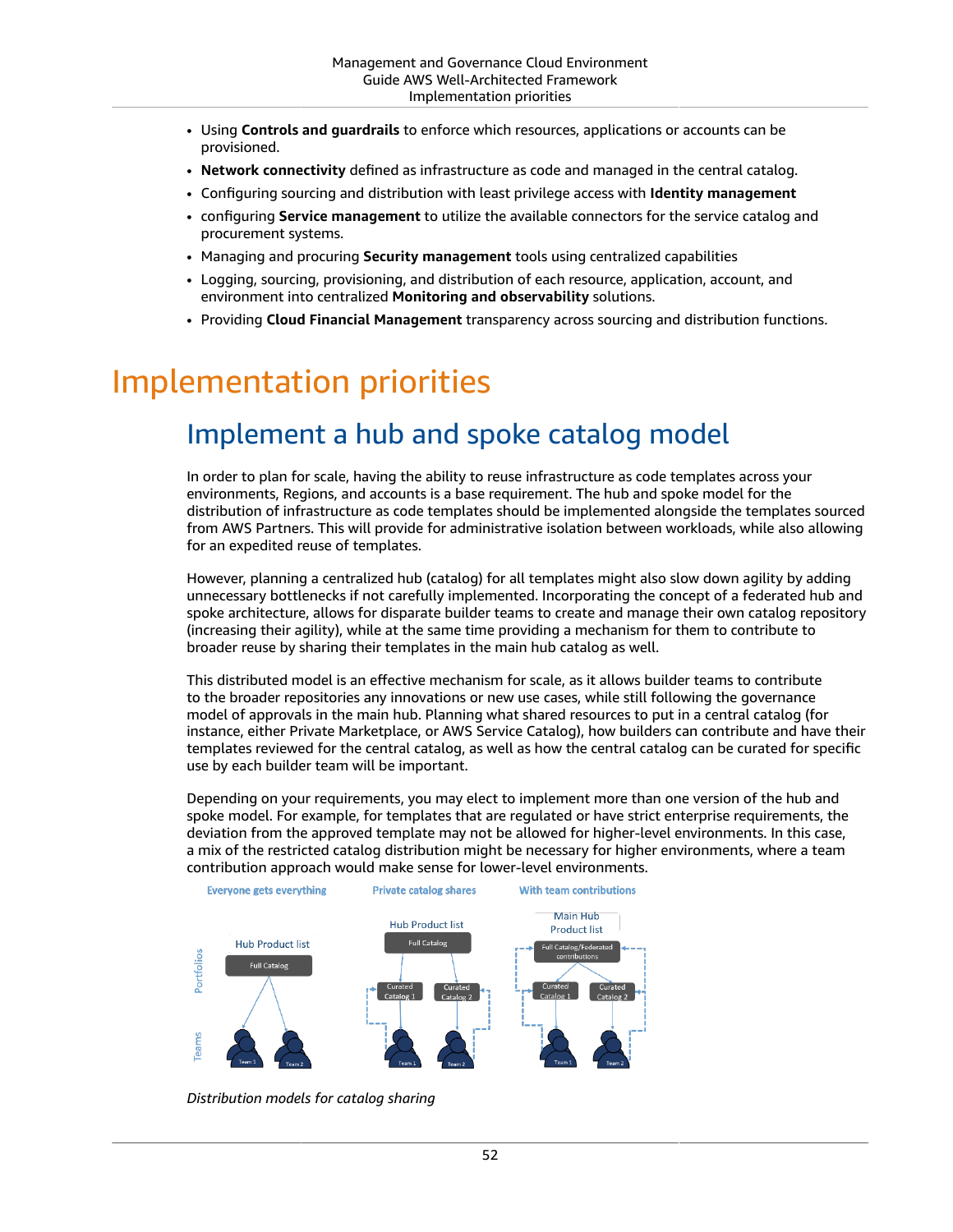#### <span id="page-57-0"></span>Curate templates for reuse

Once you have codified your solutions as infrastructure as code templates and defined your hub and spoke model, you will need to define two categories of templates for each of your spoke accounts: *Provisioned/Enforced* and *Available to Consume*. *Provisioned/Enforced* are a set of templates that will be provisioned directly from the management account into each member account as foundational capabilities. *Available to Consume* are a set available for builders to browse and self-service provision.

For example, templates can be provisioned directly to spoke accounts through stacks, stack sets, Lambda functions, or Step Functions. Alternatively, you can distribute a self-service curated assortment to the spoke accounts using AWS Service Catalog. Curating templates that are specific for your builders without overloading a catalog with all available templates can allow for faster discovery and reuse of primary templates.

### <span id="page-57-1"></span>Apply default parameters for reuse

Implement infrastructure as code templates that allow default parameters to be pre-selected for use by your builders. This enables them to align to governance without having to evaluate the details of each parameter option. Where possible, set default values for parameters, sparing end users (builder teams) the need to choose or possibly make incorrect choices. This approach exposes only what is needed for setup. For example, AWS Service Catalog implements this with a constraint capability that allows for a choice of parameters to vary based on the builder team. This is done so that it is pre-configured when the builder team self-service provisions a template.

#### <span id="page-57-2"></span>Implement a lifecycle management and version distribution system

Maintain infrastructure as code template versions throughout their development lifecycle. This is done for the templates, and the services provisioned from the templates. Using the hub and spoke model you implemented for your catalog, you can define if a forced update is required at a spoke level, or if concurrent versions should be available for self-service provisioning, and which versions need to be marked for obsolescence. Using a hub and spoke catalog will also help allow the audit and distribution of new versions as required.

# <span id="page-57-3"></span>Identify a robust tagging strategy

Tags are key-value textual metadata that can be applied to most resources, and area critical component for successfully implementing your environments in a scalable, efficient manner. Tags are most commonly used for:

- Organizing resources in the AWS Management Console
- Allocating costs
- Business-related metadata
- Enabling automation and operations support (for example, backups, and the ongoing management of environments)
- Indicating resource risk profiles and compliance requirements (for example, regulatory, and data privacy)

[Centralizing](https://docs.aws.amazon.com/organizations/latest/userguide/orgs_manage_policies_tag-policies.html) your tags into an enforced library of metadata will help you expedite their proper application while provisioning and updating resources. Adding tagging policies in your controls and guardrails functions can help supplement this enforcement. AWS Resource Groups and the Resource Groups Tagging API enable programmatic control of tags. This makes it easier to centrally manage,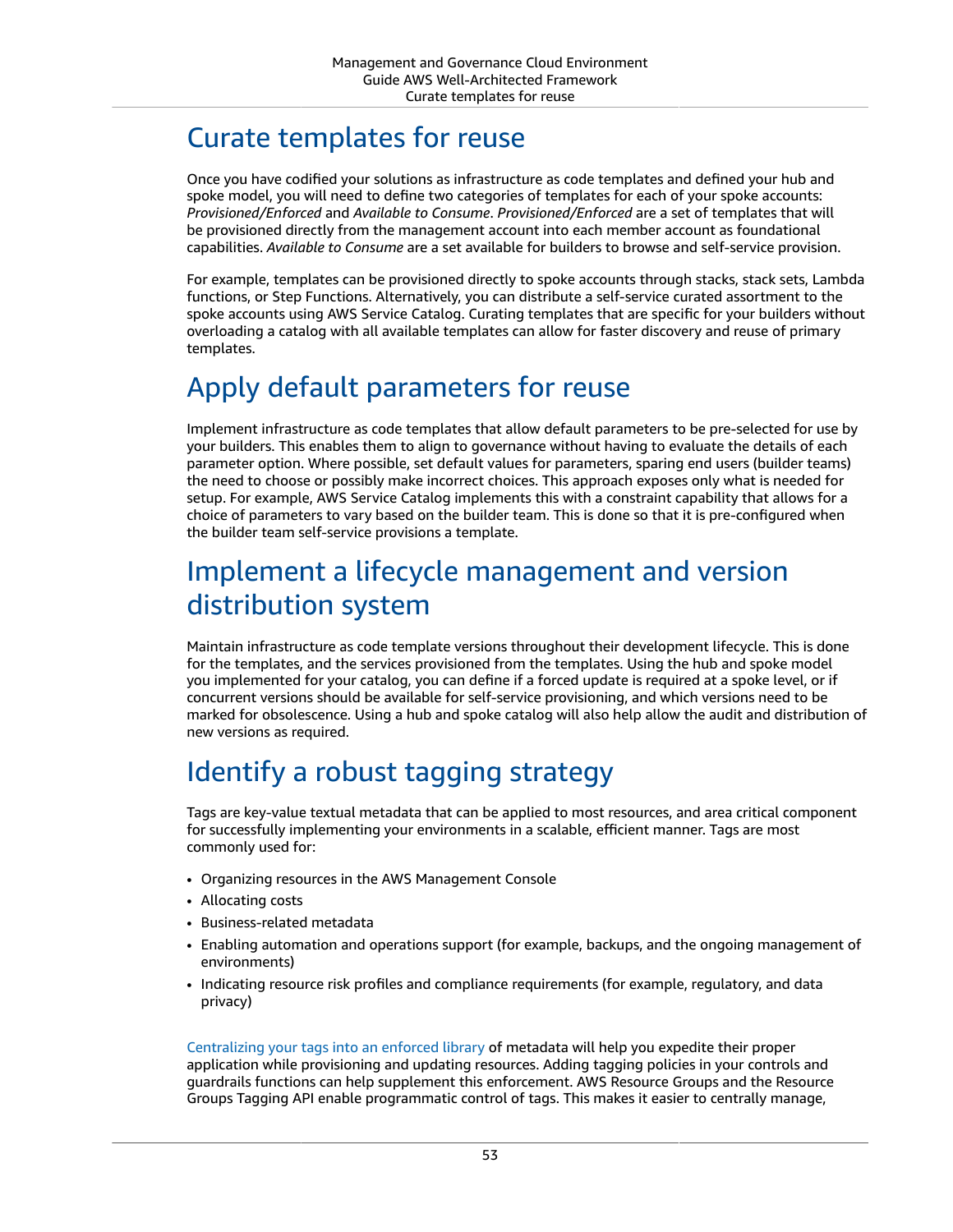search, and filter tags and resources. In addition, AWS Service Catalog provides a TagOption library where the tag-option key-value pairs are stored. The TagOption library makes it easier to enforce a consistent taxonomy, the proper tagging of resources, and defines user-selectable options. Meaning, with only a defined set of choices available, misconfigured or tags in error are less likely to occur.

As the catalog is curated for the hub and spoke model, these tags can also be used as required parameter values and enforced with constraints on your templates. In addition, with the TagOption library from AWS Service Catalog, you can deactivate TagOptions and retain their associations to portfolios or products, and reactivate when needed. This approach not only helps maintain library integrity, it also allows you to manage TagOptions that might be used intermittently, or under special circumstances. With AWS Service Catalog TagOptions, auto-tags are also built into each product and portfolio.

#### <span id="page-58-0"></span>Manage entitlements

You should enable controls that allow only authorized users and workloads to consume a license within vendor-defined limits. This helps reduce the risk of costly audits and unexpected licensing tune-ups.

Use AWS License [Manager](http://aws.amazon.com/license-manager/) to manage software licenses from vendors, such as Microsoft, SAP, Oracle, and IBM, across your AWS and on-premises environments. This service allows you to define rules based on your licensing agreements to prevent license violations. You can set notification alerts along with license rules to help ensure that you are meeting license requirements. [Managed entitlements](http://aws.amazon.com/marketplace/features/managed-entitlements/) enable you to distribute, activate, and track software license entitlements acquired in AWS Marketplace through AWS License Manager.

#### <span id="page-58-1"></span>Enable Private Marketplace

Private Marketplace serves as a curated catalog of purchased products (software, data, and professional services) and should be implemented in a hub and spoke pattern (management-member) such that spoke accounts are limited to subscribing to only the approved software. This product governance is done to control software costs and streamline legal and contractual reviews. Create a Private Marketplace at the management account level to serve as the primary hub.

For the member accounts, determine whether the software can operate centrally as a shared service, or is required to be available in individual accounts. If the software is required in a set of member accounts, you will need to individually subscribe and associate the software you've curated in the Private Marketplace to enable use and self-service provisioning. Once an association is completed, an account is governed by the Private Marketplace. The users in the member accounts will be limited to the software that is curated in their specific Private Marketplace experience. After the subscription is set for the member accounts, the same catalog distribution capabilities can be used to provision self-service products (for example, using AWS Service Catalog).

#### <span id="page-58-2"></span>Integrate with procurement systems

Complement your existing procurement processes, with integration to AWS Marketplace. This is done by extending your procurement systems (Coupa or SAP Ariba) to Private Marketplace so your users can use the existing procurement and approval processes to obtain software. Create the appropriate IAMmanaged permissions, use AWS Marketplace to generate the necessary information to configure your procurement solution, and finally configure your procurement solution to complete the integration. For example, you can [set up a punchout,](https://docs.aws.amazon.com/marketplace/latest/buyerguide/procurement-system-integration-setup.html) attach purchase orders to your AWS invoices, and then align your procurement processes to use the standard provisioning solutions.

# <span id="page-58-3"></span>AWS sourcing and distribution tools

The following AWS services can be used to help you meet the prescribed benefits of the M&G Guide: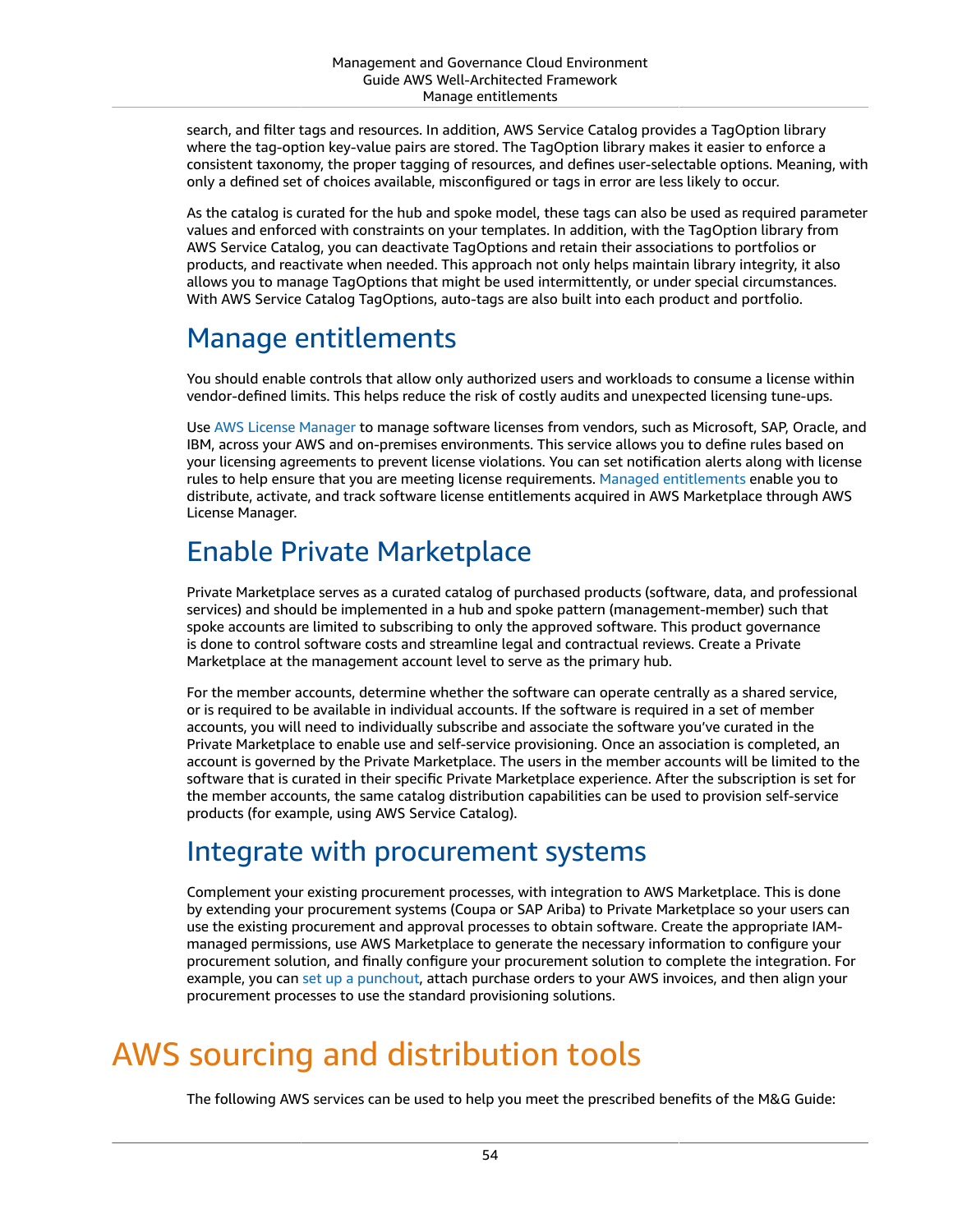AWS Service [Catalog](http://aws.amazon.com/servicecatalog/) allows enterprises to create and manage catalogs of IT services that are approved for use on AWS. These IT services can include everything from virtual machine images, servers, software, and databases to complete multi-tier application architectures. AWS Service Catalog allows you to centrally manage deployed IT services and your applications, resources, and metadata. This helps you achieve consistent governance and meet your compliance requirements, while enabling users to quickly deploy only the approved IT services they need.

AWS [Marketplace](http://aws.amazon.com/marketplace/) provides listings across categories like security, networking, storage, and observability from independent software vendors that make it easy to find, test, buy, and deploy software that runs on AWS.

AWS Private [Marketplace](http://aws.amazon.com/marketplace/features/privatemarketplace) controls what products users in your AWS account, such as business users and engineering teams, can get from AWS Marketplace. Built on top of AWS Marketplace, it enables your administrators to create and customize curated digital catalogs of approved independent software vendors (ISVs) and products that conform to their in-house policies. Users in your AWS account can find, buy, and deploy approved products from your Private Marketplace, and ensure that all available products comply with your organization's policies and standards.

[Managed entitlements](http://aws.amazon.com/marketplace/features/managed-entitlements/) enable you to distribute, activate, and track software license entitlements acquired in AWS [Marketplace](http://aws.amazon.com/marketplace/) through AWS License [Manager](http://aws.amazon.com/license-manager/). Your administrators can use AWS License Manager to automate the distribution and activation of software entitlements to your users and workloads across accounts in your AWS Organization. Managed entitlements also provide built-in controls that allow only approved users and workloads to consume licenses.

You can subscribe to, track, and manage software licenses at scale, as third-party products purchased in AWS Marketplace create managed entitlements in AWS License Manager. Once subscribed to a third-party Amazon Machine Image (AMI), container, or machine learning product or dataset in AWS Marketplace, you can automate the distribution of license entitlements across multiple accounts set up in AWS Organizations. This removes the need for each account to manually subscribe to each product. With a centralized administrative AWS account, you can govern license access by distributing entitlements to individual accounts on an as needed basis. This reduces the potential for duplicative buying or license overuse.

AWS [Solutions](http://aws.amazon.com/solutions/) Library offers a collection of cloud-based solutions for dozens of technical and business problems, vetted for you by AWS. You can use patterns from AWS Solutions Constructs if you want to build your own well-architected application, explore our collection of AWS Solutions Reference Architectures as a reference for your project, browse the portfolio of AWS Solutions Implementations for applications that you can automatically deploy directly into your AWS account, or choose an AWS Solutions Consulting Offer if you want help from an AWS Partner with deploying, integrating, and managing a solution.

AWS Quick [Starts](http://aws.amazon.com/quickstart/) are automated reference deployments built by AWS Solutions Architects and AWS Partners. Quick Starts help you deploy popular technologies on AWS based on AWS best practices for security and high availability. These accelerators reduce hundreds of manual procedures into just a few steps so that you can build your production environment in minutes and start using it immediately. Each Quick Start includes AWS CloudFormation templates that automate the deployment and a guide that describes the architecture and provides deployment instructions.

AWS Service [Catalog](https://docs.aws.amazon.com/servicecatalog/latest/adminguide/getting-started-library.html) Getting Started Library provides a library of well-architected product templates so that you can get started quickly. You can copy any of the products in our Getting Started Library portfolios to your own account, then customize them to suit your needs. This library exists within the AWS Management Console to allow you an easy way of provisioning in your multi-account environments.

If you would like support implementing this guidance, or assisting you with building the foundational elements prescribed by the M&G Guide, we recommend you review the offerings provided by [AWS](http://aws.amazon.com/professional-services/) [Professional](http://aws.amazon.com/professional-services/) Services or the AWS Partners in the Built on Control Tower [program.](http://aws.amazon.com/controltower/partners/)

If you are seeking help to operate your workloads in AWS following this guidance, AWS [Managed](http://aws.amazon.com/managed-services/) [Services](http://aws.amazon.com/managed-services/) (AMS) can augment your operational capabilities as a short-term accelerator or a long-term solution, letting you focus on transforming your applications and businesses in the cloud.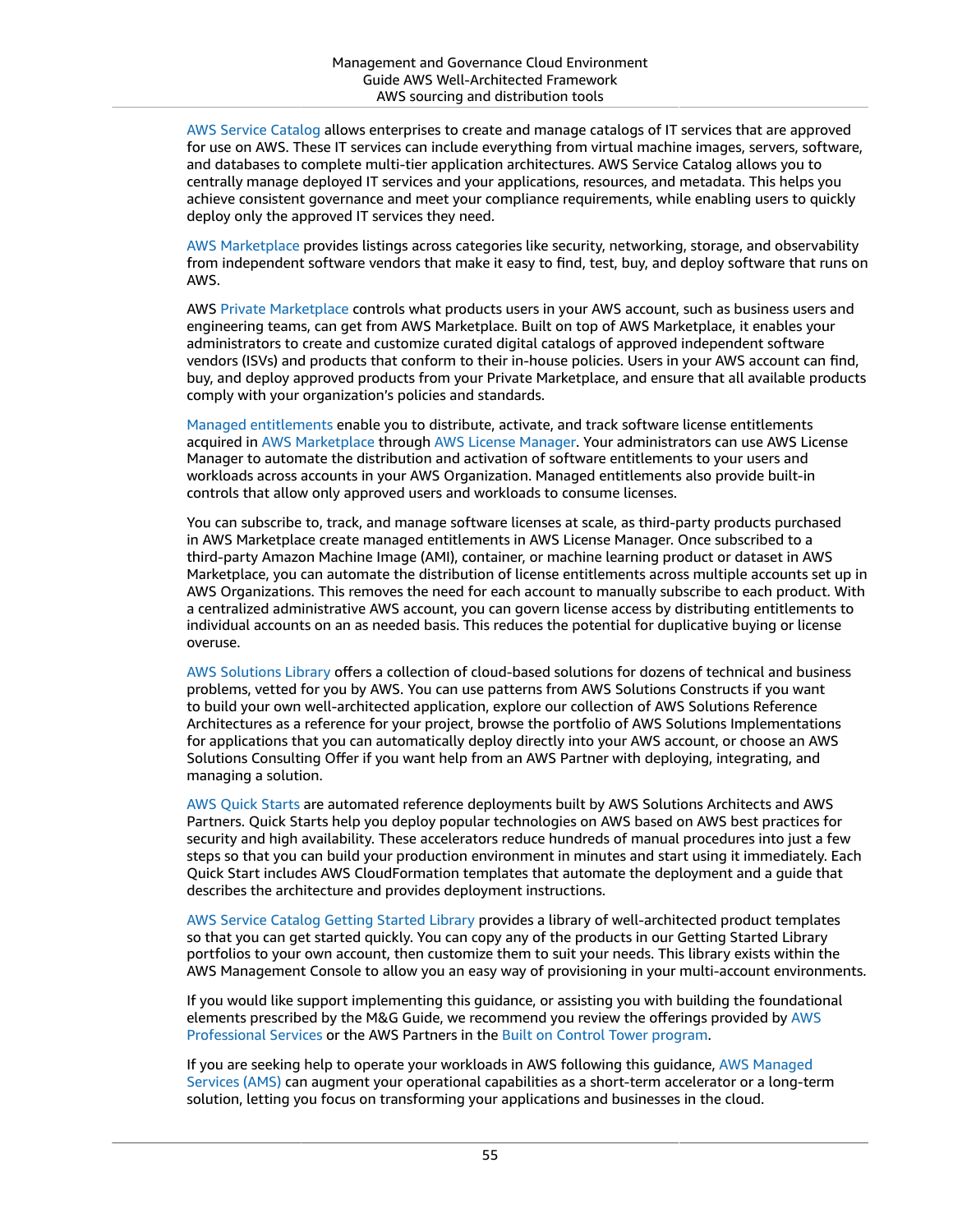# <span id="page-60-0"></span>AWS sourcing and distribution partners

The M&G Guide recommends you consider the following questions when choosing an AWS Partner solution for integrated sourcing solutions:

- Does the procurement solution support using cXML?
- Does it integrate with AWS SSO?
- Does it support notifications or other alerting mechanisms?
- Does it provide workflow integration where approvals are recorded for compliance evidence?

The following integrated sourcing and distribution partners have provided integrations that align to the M&G Guide, and are available to be entitled in AWS Marketplace.

AWS [Marketplace](http://aws.amazon.com/marketplace/) integrates with procurement systems through an open standard communication protocol, Commerce XML (cXML). With this [procurement](http://aws.amazon.com/marketplace/features/procurementsystem) system integration, builders can find, buy, and deploy from thousands of solutions quickly, and IT administrators can streamline approvals and manage spend directly from their procurement system.

[Coupa](https://docs.aws.amazon.com/marketplace/latest/buyerguide/procurement-system-integration-setup.html) platform provides greater visibility into, and control over, how companies spend money, helping you maximize your spend under management, achieve cost savings, and drive profitability.

[SAP Ariba](https://docs.aws.amazon.com/marketplace/latest/buyerguide/procurement-system-integration.html) is a cloud-based innovative solution that allows suppliers and buyers to connect and do business on a single platform. It improves the overall vendor management system of an organization by providing less-costly ways of procurement and making business simple. Ariba acts as supply chain, procurement service, and contract management.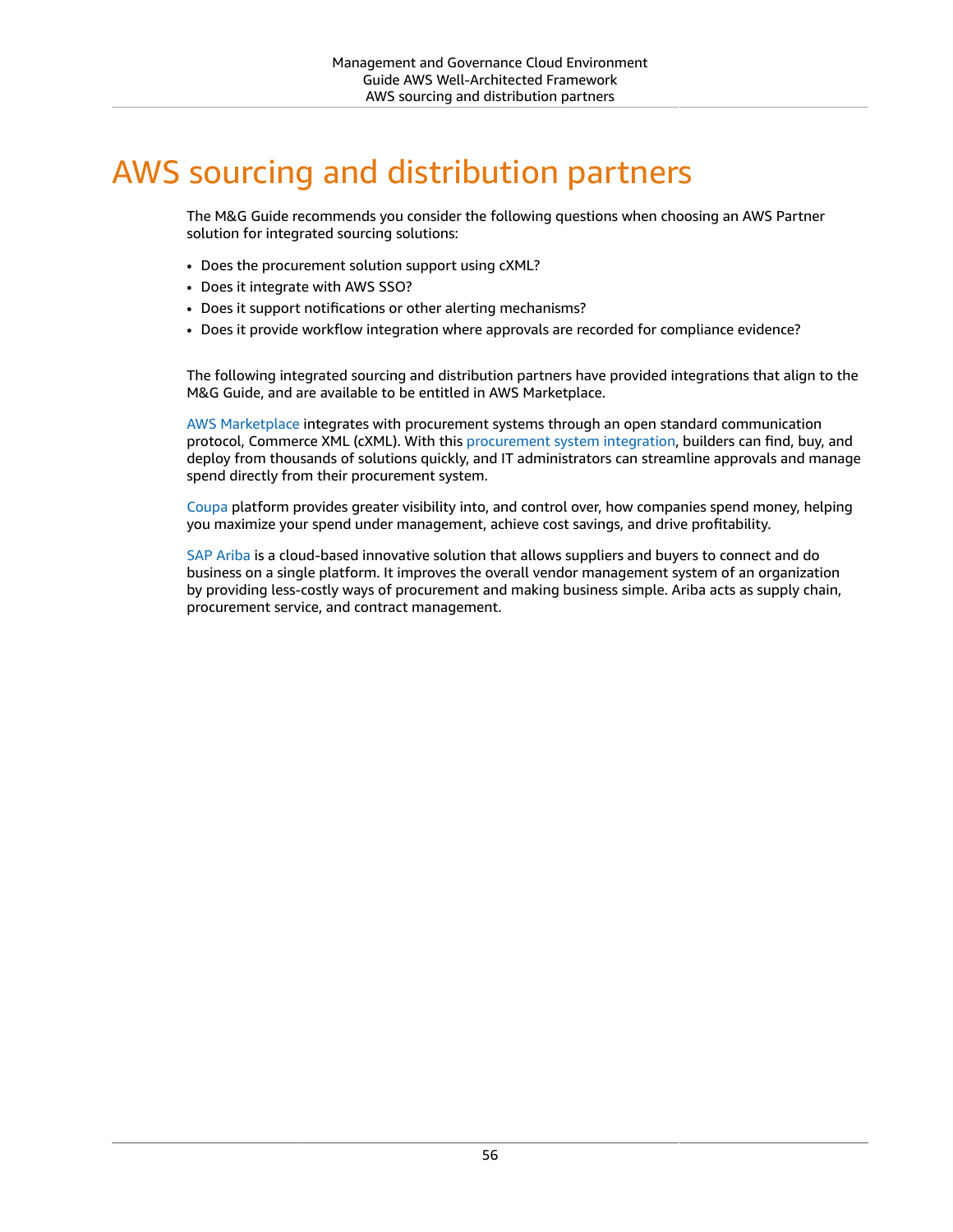# <span id="page-61-0"></span>Conclusion

The M&G Guide recommends a foundational set of eight functions that are needed to configure and build cloud-ready environments. We believe that by following the recommendations outlined in this guide, you will be able to set up your cloud environment for scalability and create what we call migration-ready environments. Deploying the eight capabilities covered in this guide in an interoperable manner will also enable you to realize cost-efficiencies while scaling workloads on AWS. This will help you improve your cloud value, and more importantly increase the speed to achieving value for your customers.

We have learned from customers migrating thousands of applications to AWS that they achieve success through complementing scaling with the progressive adoption of management and governance capabilities. The M&G Guide provides prescriptive guidance on how to accelerate value from these phases with recommended AWS M&G services and Technology Partner solutions powered by AWS services.

As you launch production workloads in your environments, we recommend that in addition to this guide, you also evaluate your AWS environments using the AWS Well-Architected Framework, which describes in detail how you can monitor, manage, and operate production workloads on AWS. As you work towards building and deploying production workloads on AWS, we recommend reviewing the Well-Architected Lens whitepapers as well.

For support implementing this guidance, or assisting you with building the foundational elements prescribed by this guide, we recommend that you review the offerings provided by AWS [Professional](http://aws.amazon.com/professional-services/) [Services](http://aws.amazon.com/professional-services/) or the AWS Partners in the Built on [Control](http://aws.amazon.com/controltower/partners/#Consulting_Partners) Tower program. This program provides AWS Partners with a framework to build custom solutions that complement AWS Control Tower and M&G Guide capabilities. Professional services include customized guardrails, account factory, regulatory compliance solutions, and enterprise-specific solutions. Software solutions include identity management, security management, centralized networking, service management, and Cloud Financial Management. Built on Control Tower Partner solutions can be found in AWS Marketplace, the Control Tower Partner listings page, or directly in the Control Tower console. You can choose turnkey solutions from participating AWS Partners like CapGemini, Accenture, Vertical Relevance, and Contino, to enhance your cloud ready environments.

If you are seeking help to operate your workloads in AWS following this guidance, AWS [Managed](http://aws.amazon.com/managed-services/) [Services](http://aws.amazon.com/managed-services/) (AMS) can help you to use AWS services using a growing library of automations, configurations and runbooks. AMS can augment your operational capabilities as a short-term accelerator or a longterm solution, letting you focus on transforming your applications and businesses in the cloud. AMS provides an operating model for your AWS fleet using detective guardrails, monitoring, security, and incident management best practices for your workloads and environments. AMS is available with two operations plans that offer specific sets of features with differing levels of service, technical capabilities, requirements, price and restrictions. AMS Accelerate helps you operate the day-to-day infrastructure management of your AWS environments; AMS Advanced extends AMS Accelerate to also include additional services such as landing zone management, infrastructure changes and provisioning, access management and endpoint security. You can also extend these plans with additional capabilities using [Operations on Demand](http://aws.amazon.com/managed-services/features/operations-on-demand/). Choosing a plan to meet your specific scale and environments can help you to proactively accelerate your scale with AWS.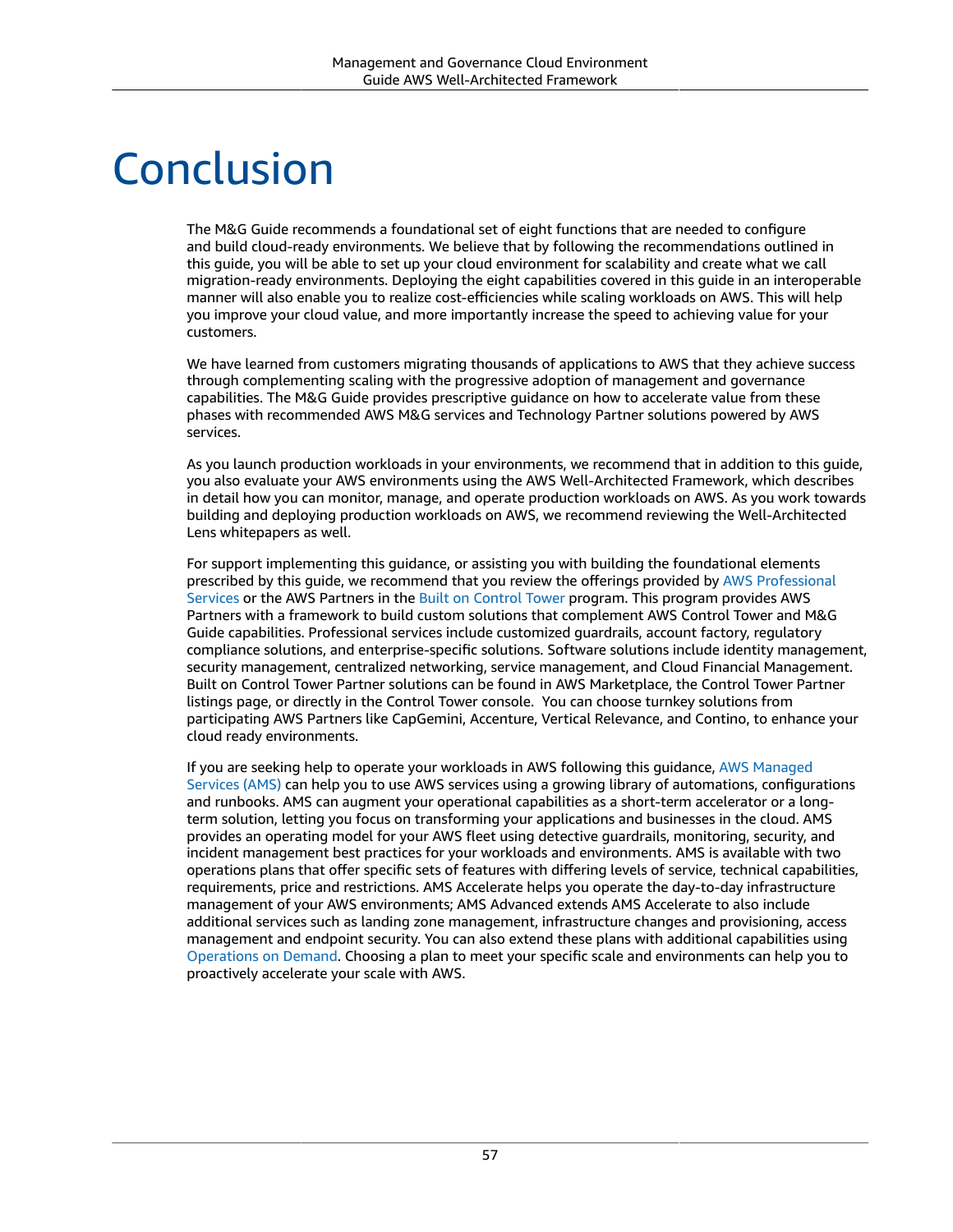# <span id="page-62-0"></span>**Contributors**

The following organizations and individuals contributed to this document:

- AWS Well-Architected Management & Governance Guidance
	- Benjamin Andrew: Principal, Product Management -Technical, Amazon Web Services
	- Nam Le: Senior Partner Solutions Architect Control Services and Marketplace, Amazon Web Services
	- Jim McDonald: Senior M&G Specialist, Amazon Web Services
	- Belinda Quick, Principal, Product Management -Technical, Amazon Web Services
	- Mahdi Sajjadpour: Worldwide BD Leader for AWS Control Tower, AWS Service Catalog, Amazon Web Services
- Controls and Guardrails
	- Bryan Miller: Principal, Control Services, Amazon Web Services
- Network Connectivity
	- Tom Adamski: Principal Networking Solutions Architect, Amazon Web Services
- Identity Management
	- Chris Mercer: Security Solutions Architect, Identity, Amazon Web Services
- Monitoring and Observability
	- Rich McDonough: Senior WW CloudOps Specialist Solutions Architect, Amazon Web Services
	- Bobby Hallahan: Senior WW CloudOps Specialist Solutions Architect, Amazon Web Services
- Security Management
	- Reef Dsouza: Senior Solutions Architect, Amazon Web Services
- Cloud Financial Management
	- Lisa Harnett: Product Marketing Manager, Amazon Web Services
	- Shankar Ramachandran: Principal Solutions Architect, Amazon Web Services
- Service Management
	- MaSonya Scott: Principal, Control Services, Amazon Web Services
	- Chandra Chappa: Service Management Specialist, Amazon Web Services
- Sourcing and Distribution
	- Raphael Sack: Principal, Control Services, Amazon Web Services
	- Murphy Tiggelaar: Principal Product Manager, Marketplace Catalog Services, Amazon Web Services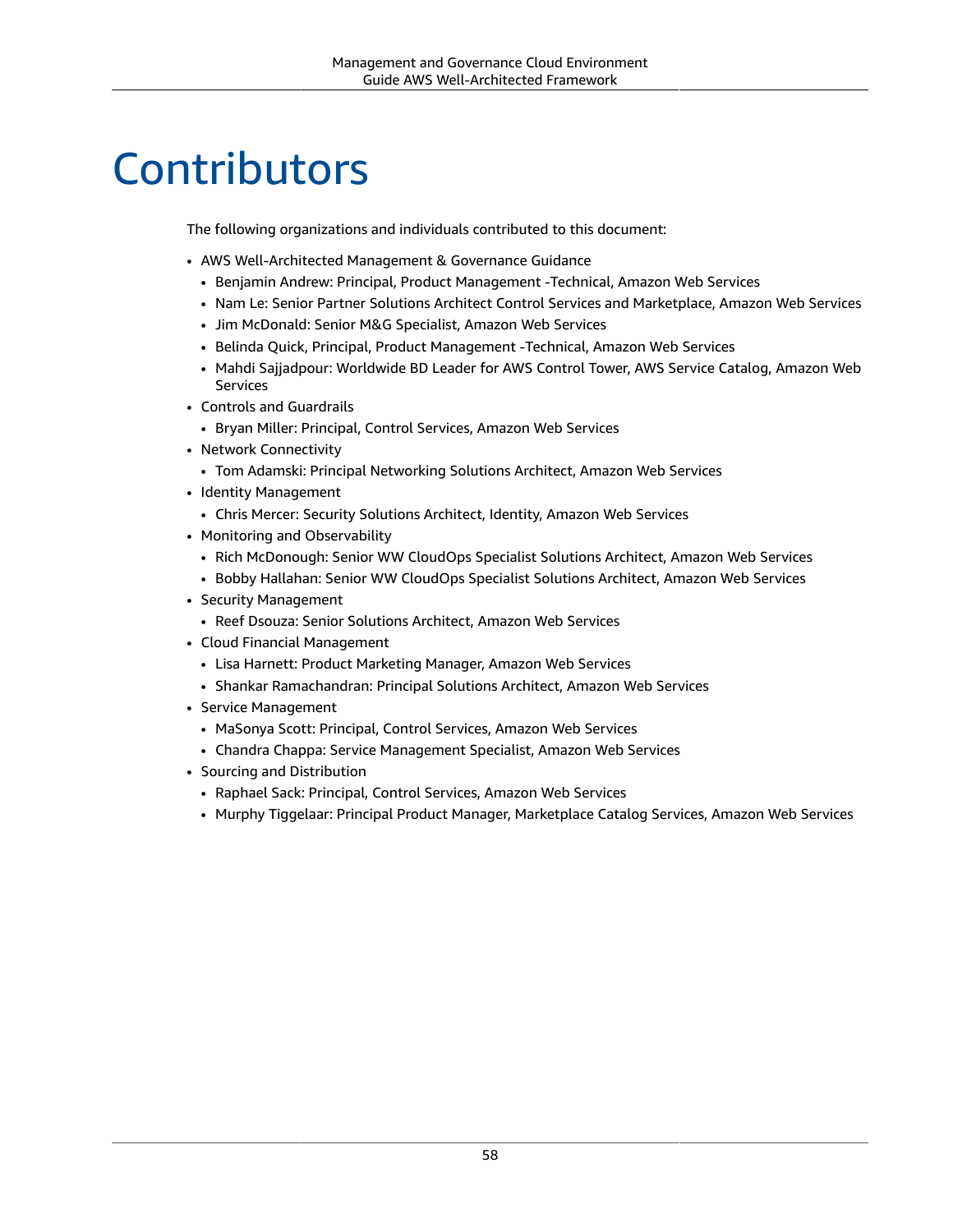# <span id="page-63-0"></span>Document history

To be notified about updates to this whitepaper, subscribe to the RSS feed.

| update-history-change           | update-history-description                                                                                                                          | update-history-date |
|---------------------------------|-----------------------------------------------------------------------------------------------------------------------------------------------------|---------------------|
| Minor update (p. 16)            | Added Amazon VPC IP Address<br>Manager (IPAM) to network<br>connectivity management tools.                                                          | May 24, 2022        |
| Minor update (p. 59)            | Corrected broken links and<br>adjusted document path.                                                                                               | May 11, 2022        |
| Minor update (p. 59)            | Added Sysdig as an integrated<br>observability and security<br>management partner.                                                                  | May 6, 2022         |
| Minor update (p. 59)            | Added ExtraHop Reveal(x) 360 as April 20, 2022<br>an integrated observability and<br>security management partner.                                   |                     |
| Minor update (p. 48)            | Added AWS Billing Conductor.                                                                                                                        | March 22, 2022      |
| Document name<br>change (p. 59) | The name of this document has<br>changed from the Management<br>and Governance Lens to the<br>Management and Governance<br>Cloud Environment Guide. | March 21, 2022      |
| Minor update (p. 42)            | Added Amazon OpenSearch<br>Service to AWS observability<br>tools.                                                                                   | February 14, 2022   |
| Minor update (p. 1)             | Minor updates to diagram.                                                                                                                           | January 31, 2022    |
| Minor update (p. 59)            | Minor changes.                                                                                                                                      | January 6, 2022     |
| Major update (p. 59)            | Updated with new guidance<br>throughout.                                                                                                            | November 22, 2021   |
| Major update (p. 59)            | Management and Governance<br>Lens first published.                                                                                                  | April 28, 2021      |
| Initial publication (p. 59)     | Preview of Management and<br>Governance Lens published.                                                                                             | December 3, 2020    |

#### **Note**

To subscribe to RSS updates, you must have an RSS plug-in enabled for the browser you are using.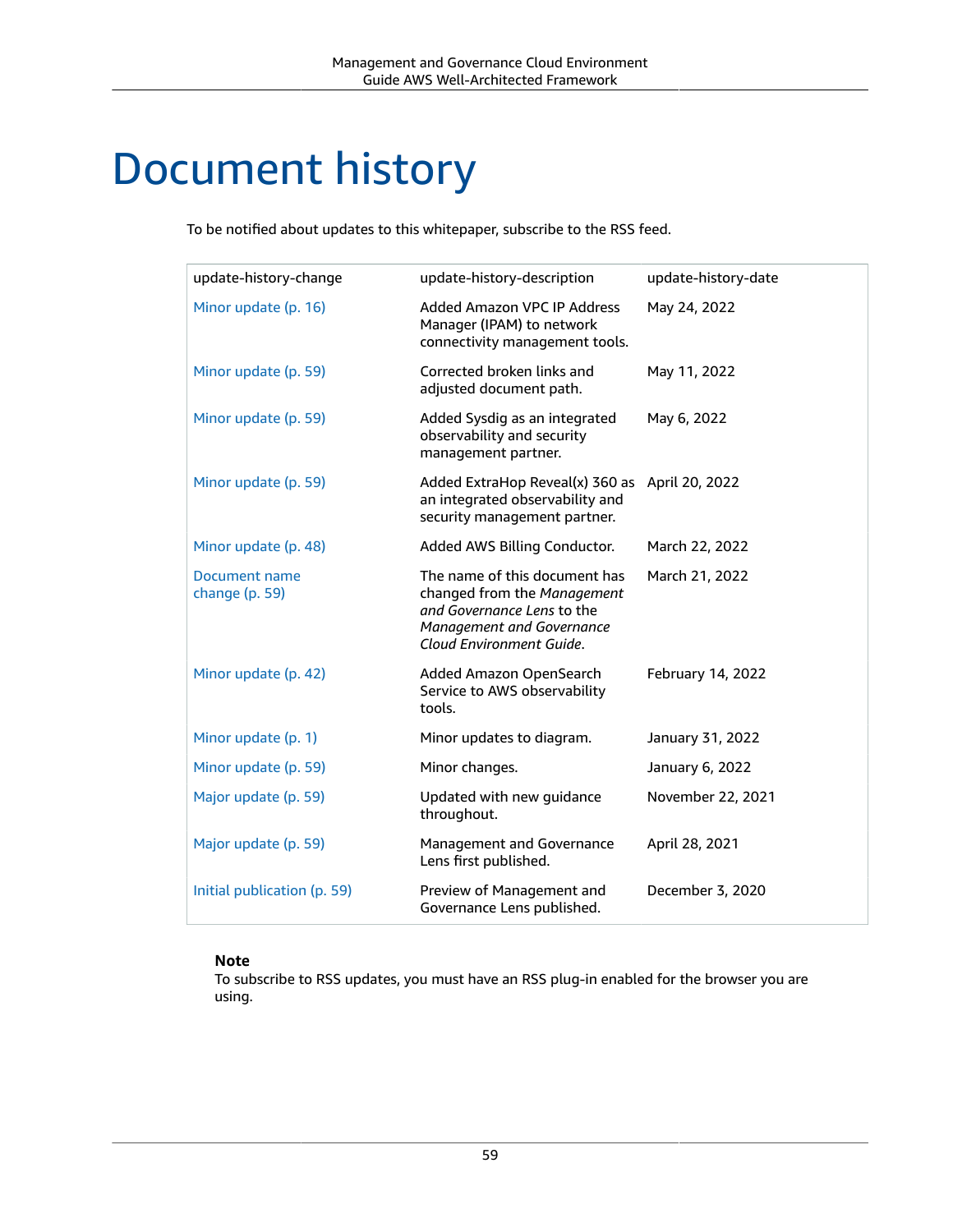# <span id="page-64-0"></span>**Notices**

Customers are responsible for making their own independent assessment of the information in this document. This document: (a) is for informational purposes only, (b) represents current AWS product offerings and practices, which are subject to change without notice, and (c) does not create any commitments or assurances from AWS and its affiliates, suppliers or licensors. AWS products or services are provided "as is" without warranties, representations, or conditions of any kind, whether express or implied. The responsibilities and liabilities of AWS to its customers are controlled by AWS agreements, and this document is not part of, nor does it modify, any agreement between AWS and its customers.

© 2021 Amazon Web Services, Inc. or its affiliates. All rights reserved.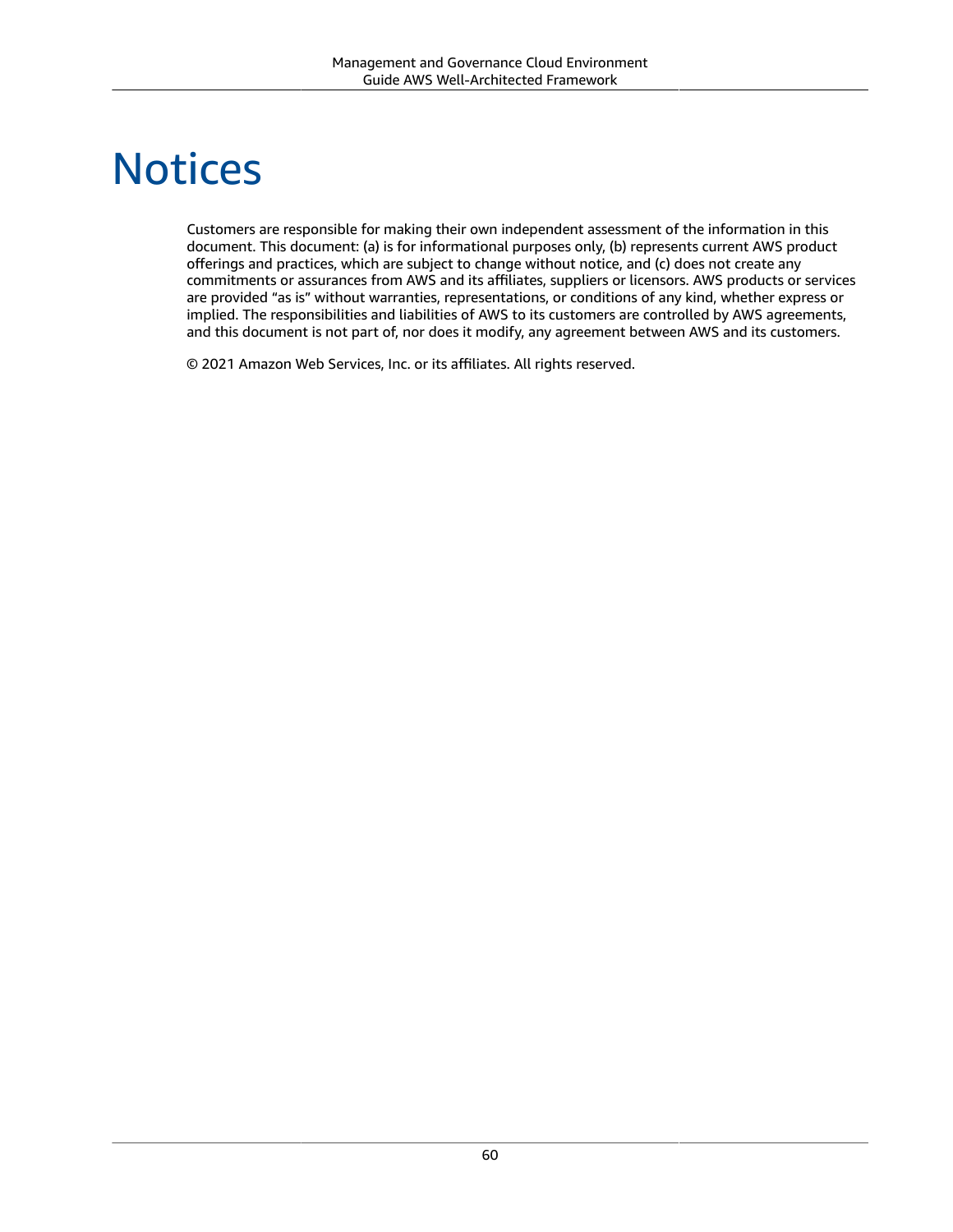# <span id="page-65-0"></span>Definitions: Vocabulary

# <span id="page-65-1"></span>Application

An AWS application is the top-level node in a hierarchy of related cloud resource abstractions. Applications can include one or more of these abstractions (such as CloudFormation stacks and resource groups), which consist of one or more running AWS resources.

# <span id="page-65-2"></span>**Compliance**

In general, compliance means conforming to a defined rule, such as a policy, regulation, law, or specification. Organizations strive to ensure that they are aware of and take appropriate steps to identify the full scope of compliance requirements, and establish processes to ensure expectations are met and can be evidenced.

#### <span id="page-65-3"></span>Governance

Governance focuses on the *what*, with emphasis on defining and achieving an organization's strategy. Governance activities emphasize how decisions are made, by whom, and accountability for the resulting decisions.

Key outputs of governance include:

- organizational strategy defined in formal policies and standards
- funding
- clear ownership and accountability for all aspects of implementation, ongoing assessment, and oversight

# <span id="page-65-4"></span>Guardrail

Guardrails define the boundaries that limit activity aligned with organizational control requirements. This would include standards in technology and technology resources, application architecture, operational requirements, and security requirements.

### <span id="page-65-5"></span>Management

Management activities focus on the *how*, looking to optimize processes to achieve organization's vision. Management is responsible for the execution and delivery of the strategy, with responsibility for allocation of resources to run and oversee day-to-day operations.

Key outputs of management include:

• Defined operational processes and tooling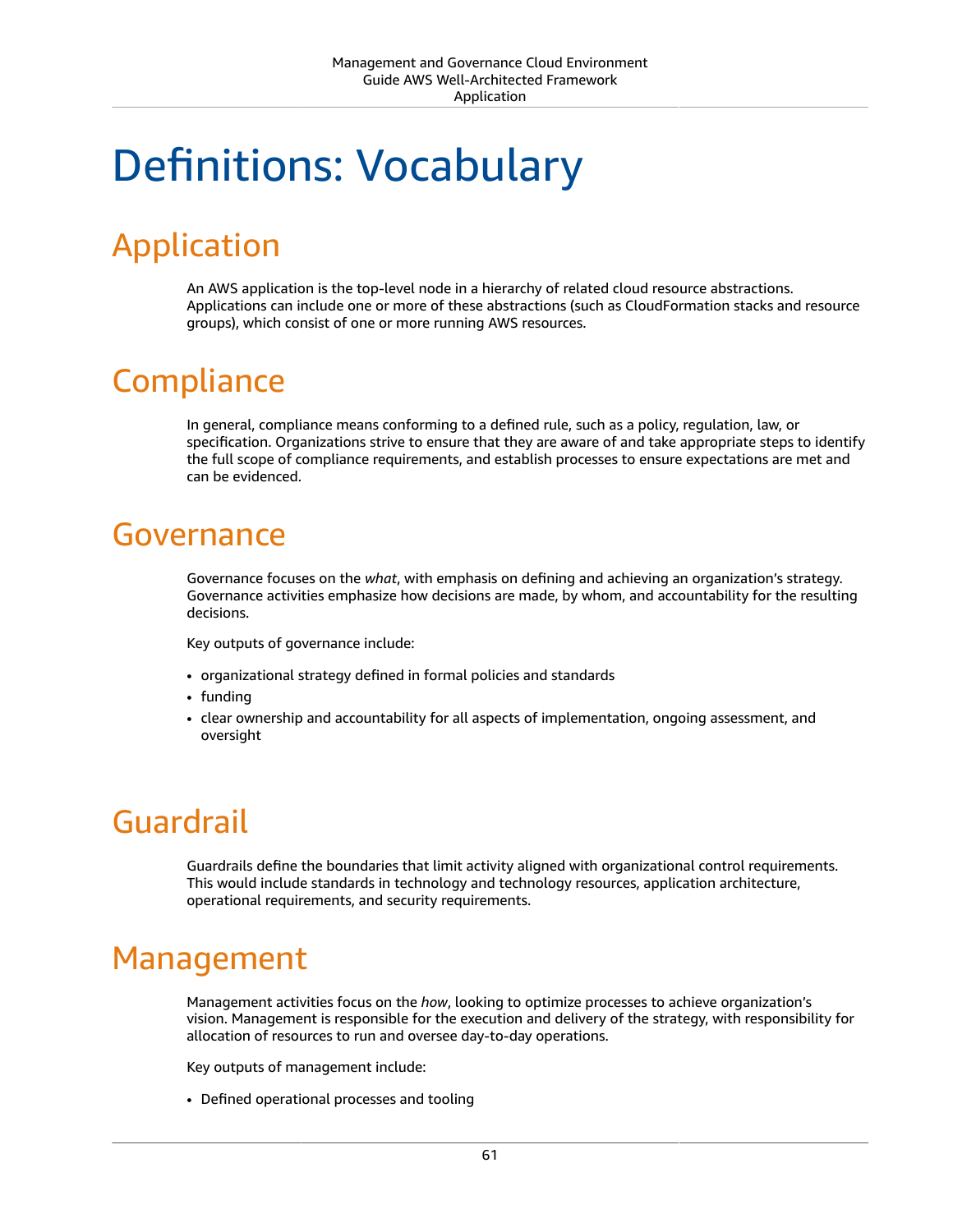- Budget and expense management
- Resource allocation and talent management
- Team structure and direction
- Performance monitoring (human and environment)

# <span id="page-66-0"></span>Monitoring

Monitoring is the systematic process of collecting and analyzing information to form an opinion.

# <span id="page-66-1"></span>**Operations**

Operations are activities taken to create, monitor, modify, expand, and remove applications and resources.

# <span id="page-66-2"></span>**Oversight**

Oversight is the responsibility over cloud resources and activities to validate compliance with organizational requirements.

#### <span id="page-66-3"></span>Resource

Resource refers to cloud-based resources and are are defined as cloud services, infrastructure and objects that make up part of a cloud platform supporting a variety of application types. This can refer to compute services such as Amazon EC2 instances, a database service such as Amazon RDS, cloud network services such as gateways and load balancers, and storage services such as Amazon S3 and Amazon Elastic File System (Amazon EFS).

# <span id="page-66-4"></span>**Supervision**

Supervision is the activity of directing, managing, or overseeing operational activities.